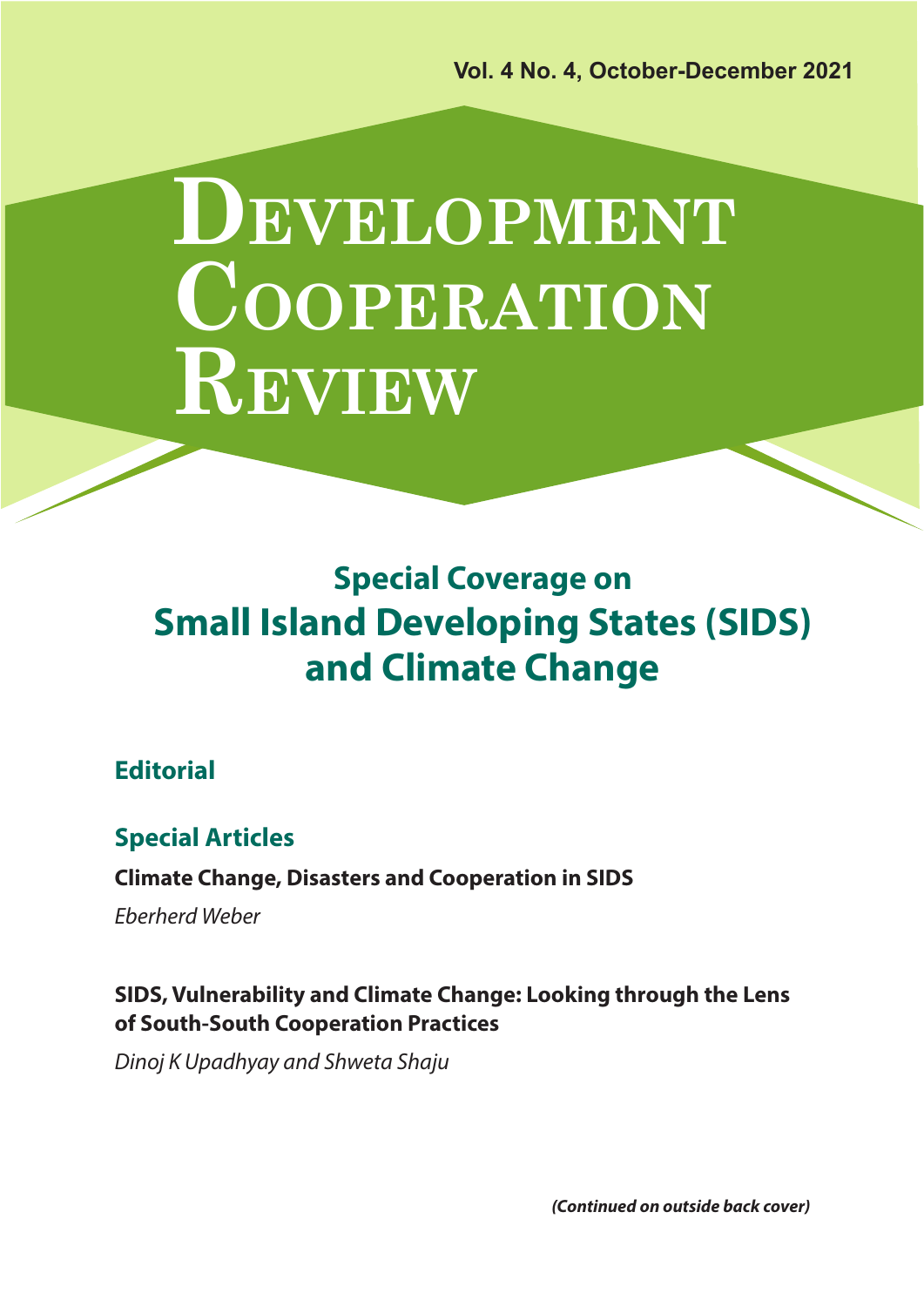#### **Editorial Board**

| <b>Editors</b>                |                                                                                                                                                                                               |
|-------------------------------|-----------------------------------------------------------------------------------------------------------------------------------------------------------------------------------------------|
| Sachin Chaturvedi             | Director General, RIS                                                                                                                                                                         |
| Amar Sinha                    | Distinguished Fellow, RIS                                                                                                                                                                     |
| <b>Managing Editor</b>        |                                                                                                                                                                                               |
| Milindo Chakrabarti           | Visiting Fellow, RIS                                                                                                                                                                          |
|                               |                                                                                                                                                                                               |
| <b>Associate Editor</b>       |                                                                                                                                                                                               |
| Pratyush Sharma               | Correspondent, DCR                                                                                                                                                                            |
| <b>Assistant Editor</b>       |                                                                                                                                                                                               |
| Dinoj K Upadhyay              | Consultant, RIS                                                                                                                                                                               |
| <b>Editorial Assistant</b>    |                                                                                                                                                                                               |
| Shweta Shaju                  | Research Assistant, RIS                                                                                                                                                                       |
|                               |                                                                                                                                                                                               |
|                               | <b>Editorial Advisory Board</b>                                                                                                                                                               |
| Mohan Kumar                   | Professor and Dean, Office of International Affairs & Global Initiatives,                                                                                                                     |
|                               | Jindal Global University and Chairman, RIS                                                                                                                                                    |
| <b>Jorge Chediek</b>          | Former Director, United Nations Office for South-South Cooperation, New York, USA                                                                                                             |
| Li Xiaoyun                    | Chair, China International Development Research Network, Beijing, China                                                                                                                       |
| Anuradha Chenoy               | Former Dean, School of International Studies, Jawaharlal Nehru University, New Delhi                                                                                                          |
| <b>Elizabeth Sidiropoulos</b> | Chief Executive, South African Institute of International Affairs, Johannesburg, South<br>Africa                                                                                              |
| Rajesh Tandon                 | Chairperson, FIDC and Founder, Participatory Research in Asia (PRIA), New Delhi                                                                                                               |
| André de Mello e Souza        | Senior Research Fellow, Instituto de Pesquisa Econômica Aplicada (IPEA), Rio de<br>Janeiro, Brazil                                                                                            |
| Gulshan Sachdeva              | Jean Monnet Chair and Director, Europe Area Studies Programme, Jawaharlal Nehru<br>University, New Delhi                                                                                      |
| <b>Thomas Fues</b>            | Former Head, Managing Global Governance programme, German Development<br>Institute, Berlin, Germany                                                                                           |
| Ruchita Beri                  | Senior Research Associate and Coordinator, Africa, Latin America, Caribbean and<br>United Nations Centre, Manohar Parrikar Institute for Defence Studies and Analyses<br>(MP-IDSA), New Delhi |
| Philani Mthembu               | Executive Director, Institute for Global Dialogue, Johannesburg, South Africa                                                                                                                 |
| Amitabh Behar                 | Chief Executive Officer, Oxfam India, New Delhi                                                                                                                                               |
| Siriporn Wajjwalku            | Associate Professor, Political Science at Thammasat University, Bangkok, Thailand                                                                                                             |
| Harsh V. Pant                 | Director, Studies and Head of the Strategic Studies Programme, Observer Research<br>Foundation, New Delhi                                                                                     |
| Mustafizur Rahman             | Distinguished Fellow, Centre for Policy Dialogue, Dhaka, Bangladesh                                                                                                                           |
| Kaustuv Kanti Bandyopadhyay   | Director, Society for Participatory Research in Asia (PRIA), New Delhi                                                                                                                        |
| Bishwambher Pyakuryal         | Chairman, Institute for Strategic and Socio-Economic Research, Nepal                                                                                                                          |
| Sreeram Chaulia               | Professor and Dean at the Jindal School of International Affairs, Sonipat, Haryana                                                                                                            |
| Dushni Weerakoon              | Executive Director and Head of Macroeconomic Policy Research, Institute for Policy<br>Studies, Colombo, Sri Lanka                                                                             |
| <b>Swaran Singh</b>           | Professor for Diplomacy and Disarmament, Jawaharlal Nehru University, New Delhi                                                                                                               |
| Harsh Jaitli                  | Chief Executive Officer, Voluntary Action Network India (VANI), New Delhi                                                                                                                     |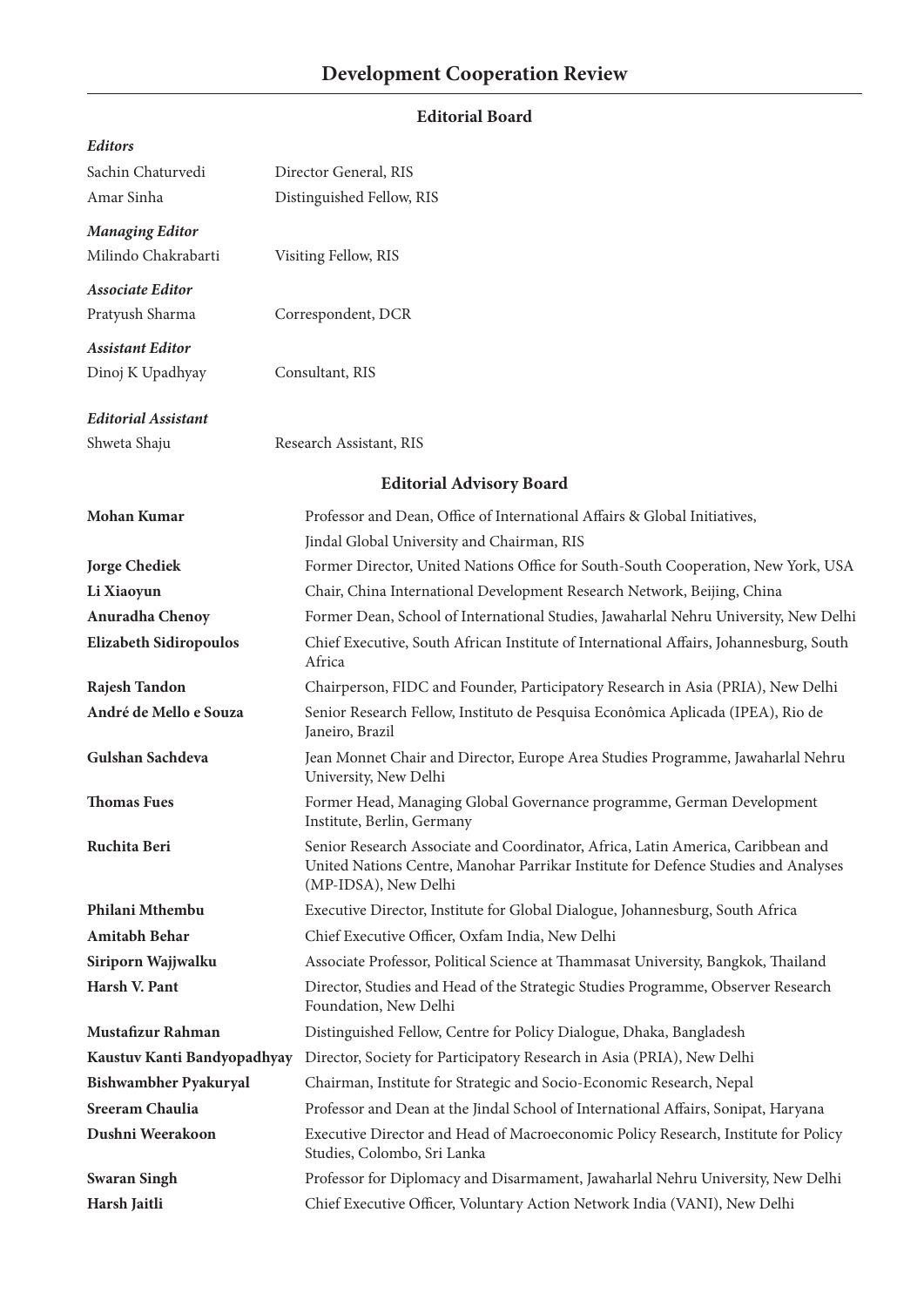# **Special Coverage on Small Island Developing States (SIDS) and Climate Change**

# **DEVELOPMENT COOPERATION REVIEW**

Vol. 4, No. 4, October-December 2021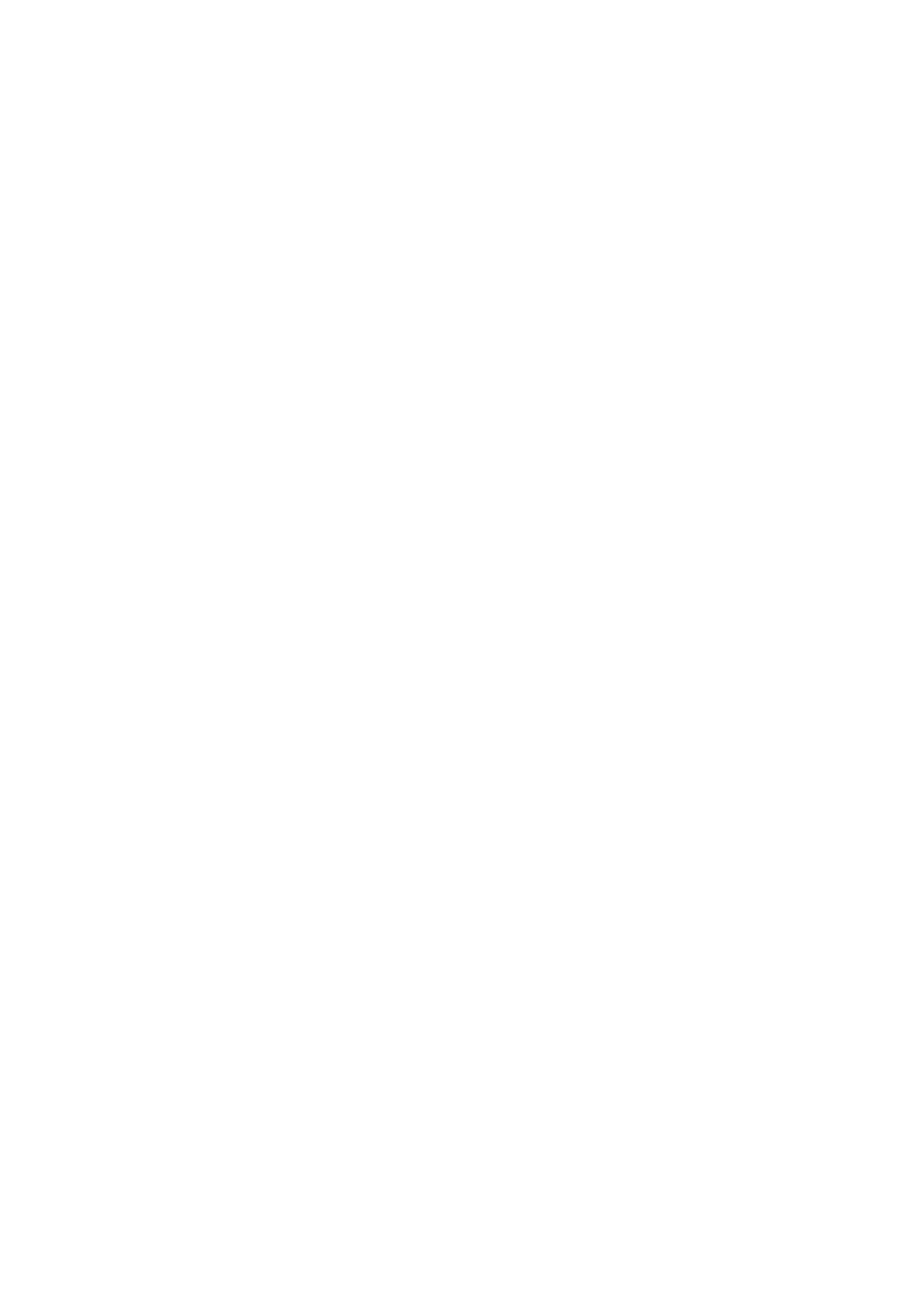# **DEVELOPMENT COOPERATION REVIEW**

Vol. 4, No. 4, October-December 2021

# **Special Coverage on Small Island Developing States (SIDS) and Climate Change**

# **Editorial**

# **Special Articles**

**Climate change, Disasters and Cooperation in SIDS**

*Eberherd Weber*

# **SIDS, Vulnerability and Climate Change: Looking through the Lens of South-South Cooperation Practices**

*Dinoj K Upadhyay and Shweta Shaju*

### **Climate Change Vulnerabilities of SIDS and Potential for South-South Cooperation**

*Vinod Kumar*

# **SSC Statistics**

#### **Impact of Natural Disasters on SIDS**

*Sushil Kumar*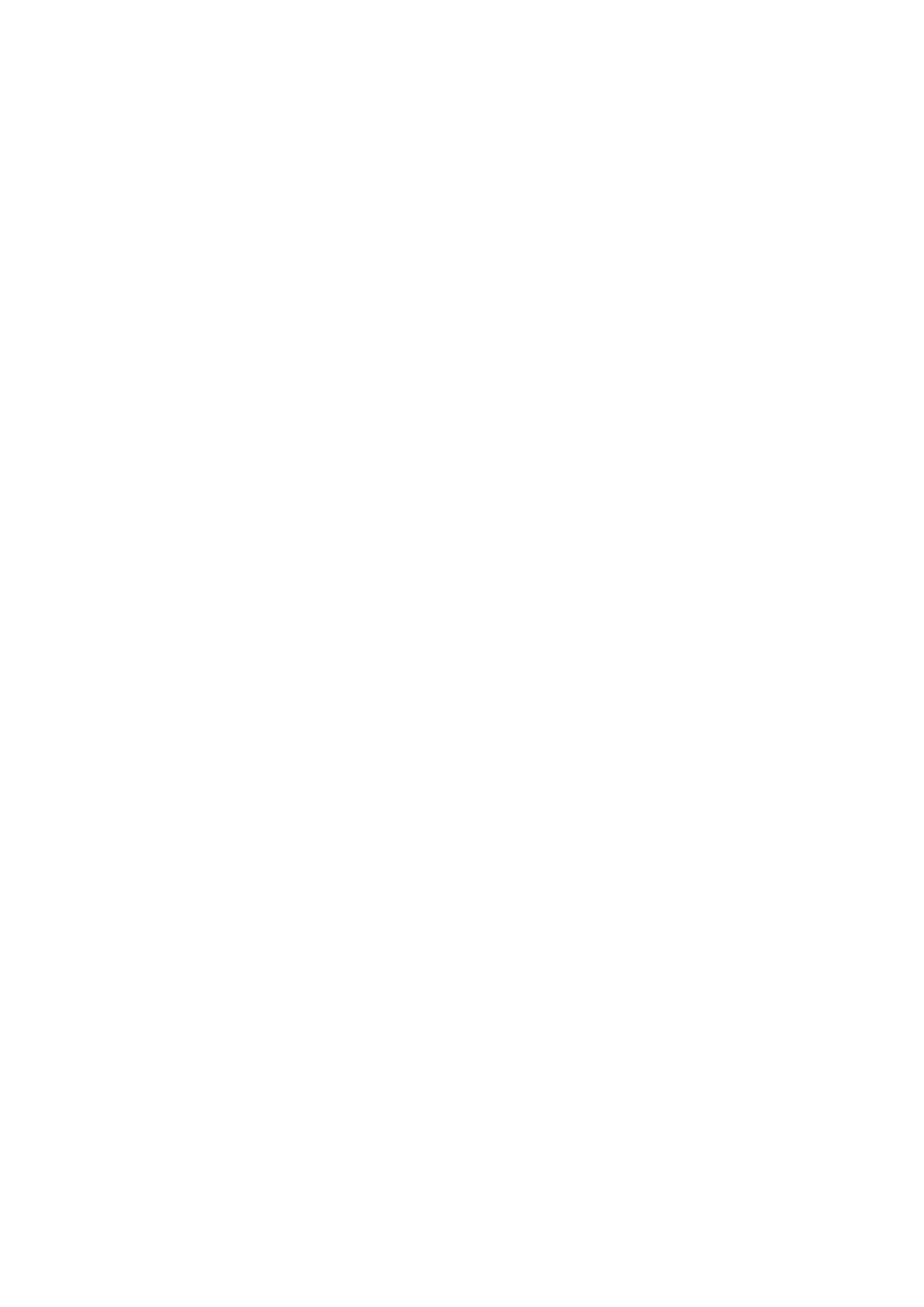# **Editorial**

The special issue of DCR aims to assess the local challenges to Small Island Developing States (SIDS) and the impact of climate change on their socio-economic development challenges. SIDS are not a list of countries based on the traditional metrics of their per capita income. They are a group of countries identified in terms of their geographical characterstics - namely being island states. There are countries which may be termed high income countries and there are low income countries as well. Further, there are countries which are recognised by UN systems as sovereign states, whereas there are others which are not considered sovereign states but occur as principalities still dependent on some sovereign states. SIDS are also different from the V20 countries, which are considered to be vulnerable to environmental disasters but not necessarily confined to those considered islands in terms of their geographical existence. Some prominent vulnerable countries include those which have no coastal regions as well, such as Bhutan, Nepal among others. The issues covered in the present issue are confined to only those faced by the SIDS countries as created as a special group of countries that require special attention for being considered for assistance from the global communities. We have identified three papers to initiate the discussions on the difficulties being faced by the SIDS.

*Eberherd Weber* in his paper '*Climate Change, Disasters and Cooperation in SIDS*' focuses on the climate change impacts and vulnerabilities faced by SIDS, specifically in the Pacific and the Caribbean islands. Physical damages incurred due to natural hazards as well as the social impact of climate change, viz, food insecurity, resettlement and displacement costs, and climate change induced migration are highlighted in the paper. Cooperation among SIDS is crucial to advance issues that are of particular importance to them, hence, Alliance of Small Island States (AOSIS) and their efforts are also described in the paper.

In the paper '*SIDS, Vulnerability and Climate Change: Looking through the Lens of South-South Cooperation Practices*', authors *Dinoj K Upadhyay*  and *Shweta Shaju* outline the socio-economic development effects of climate change on SIDS. The paper discusses about another vulnerability based grouping, V20 and how they are distinct in terms of their share in total population, land size and Exclusive Economic Zone (EEZ) area. The authors express the urgency to take action and describe the issues to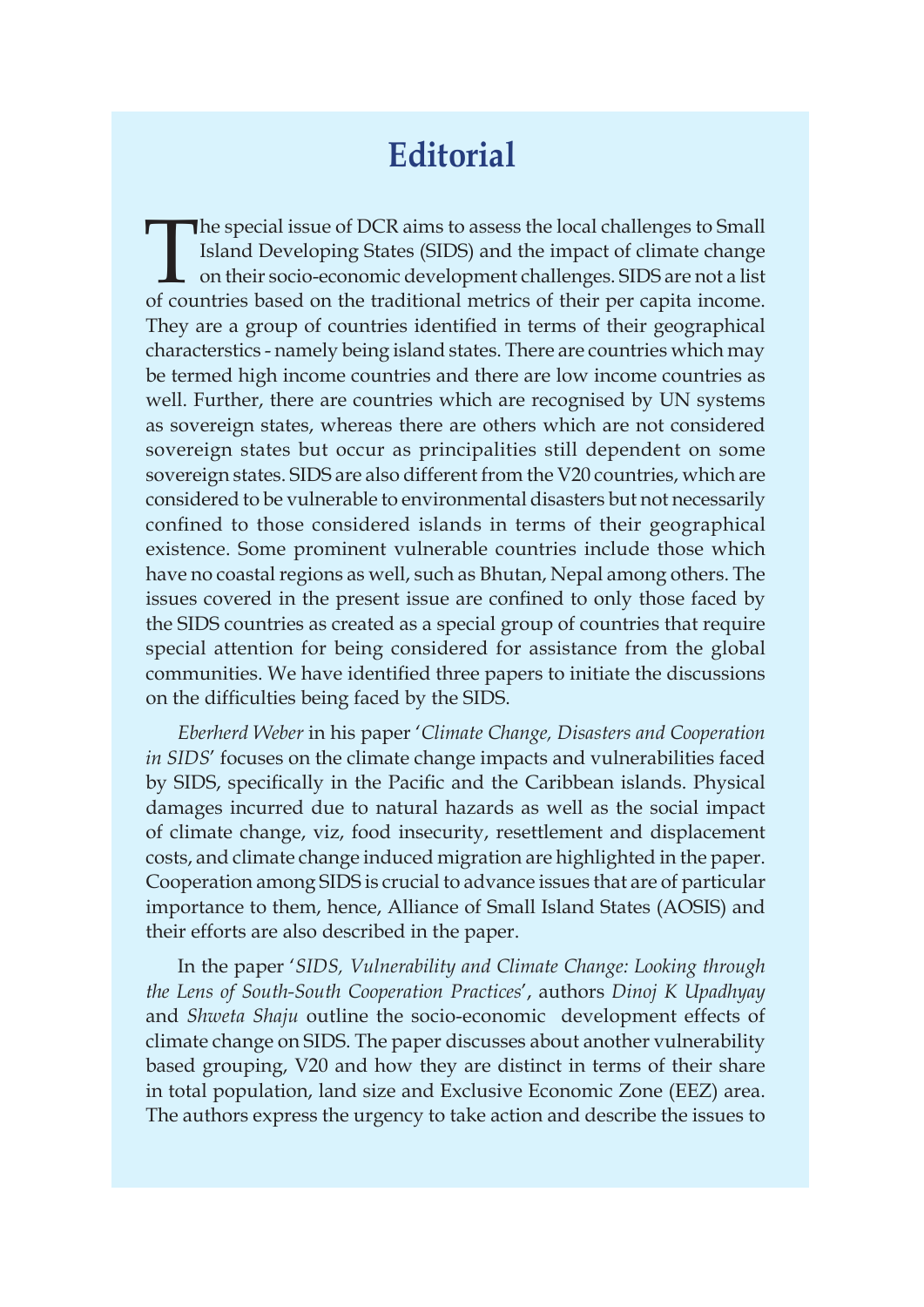be considered while handling climate change, for example, climate fair share, climate finance, damage  $&$  loss leverage, among others. The role of South-South Cooperation is highlighted with some effective practices within SIDS, regional cooperation and using international discourses.

The paper by *Vinod Kumar* on '*Climate Change Vulnerabilities of SIDS and Potential for South-South Cooperation'* brings out the key outcomes of the UN Climate Change Conference in Glasgow (COP 26), efforts of SIDS in mobilising voice and the cooperation among SIDS. The author also describes the efforts of various countries, particularly India and Indonesia and various initiatives such as Coalition for Disaster Resilient Infrastructure (CDRI), Infrastructure for Resilient Island States (IRIS), The Global Energy Alliance for People and Planet, International Solar Alliance (ISA), among others in furthering the goal of climate action.

The section on SSC in Statistics by *Sushil Kumar* analyses the impact of natural disasters by estimating the economic damages and loss of lives in the SIDS which are members of the UN system.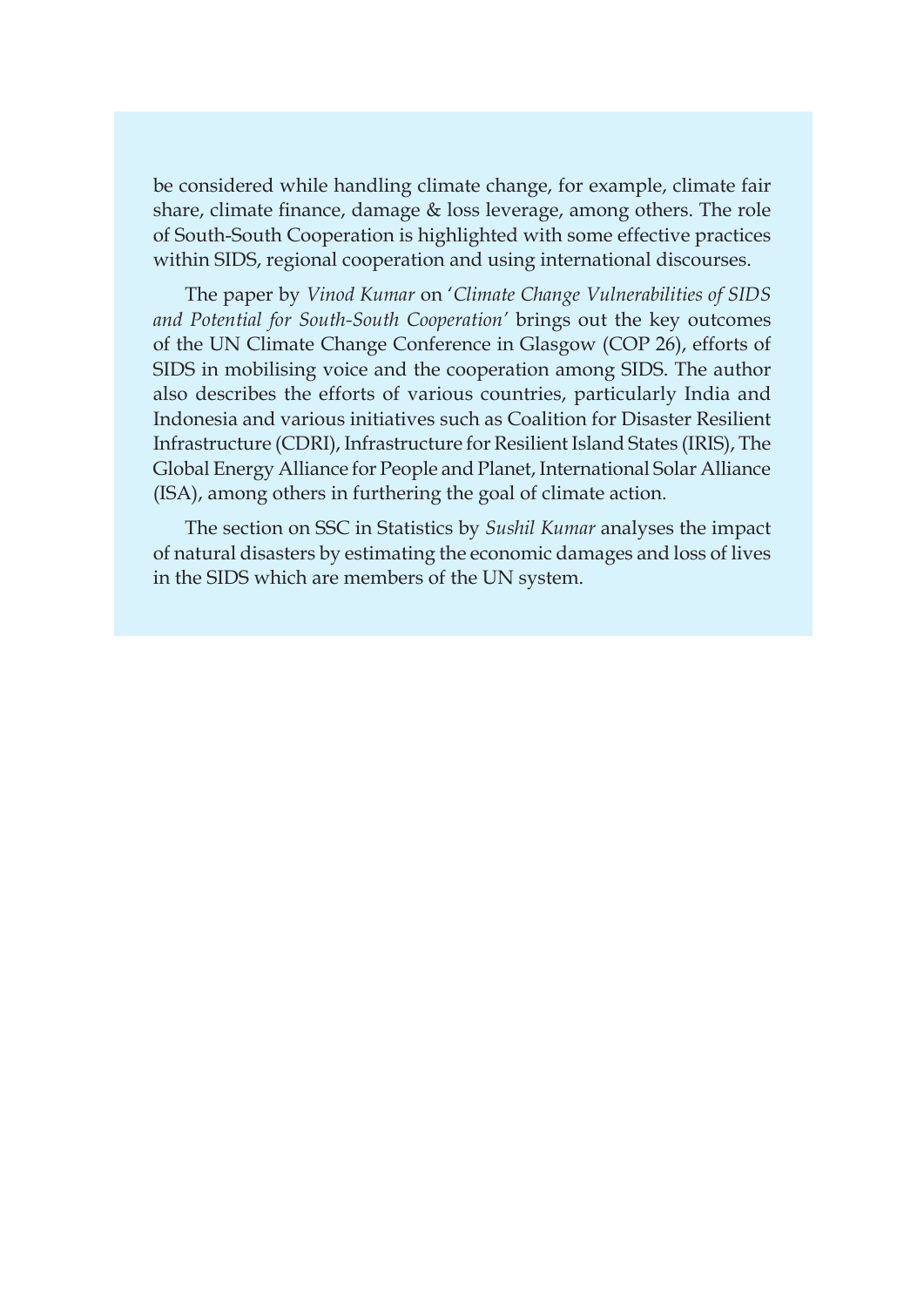# **Climate Change, Disasters and Cooperation in SIDS**



*Eberherd Weber\**

"A major obstacle is that the Conferences of the Parties of the UNCCC process require unanimous decisions, even when a huge majority of humankind would like to get better policies to protect them from the impacts of climate change and compensation for losses and damages."

# **Introduction**

The degradation, pollution and<br>destruction of the natural environment<br>have become a serious challenge<br>in many countries of the Global South destruction of the natural environment have become a serious challenge in many countries of the Global South, including Small Island Developing States (SIDS). The challenges also include natural hazards that have the potential to become serious disasters. Societies located on small islands are particularly exposed to such events.

The Intergovernmental Panel on Climate Change (IPCC) stated in its 6th assessment report that climate change would worsen existing poverty, exacerbate inequalities and unsettle livelihoods in future. Climate change and it impacts particularly affect SIDS. Many of them are located in the Pacific Island region and the Caribbean Sea. Although there are differences between island societies, they have many aspects in common, especially when we reflect on climate change: 1) they have not contributed to the generation of the challenge. Their per capita emissions of Green House Gases (GHG) are miniscule. Their total emissions are even smaller. 2) Despite their insignificant contribution to climate change, SIDS are among the most severely affected countries

<sup>\*</sup>Professor, School of Agriculture, Geography, Environment, Oceans, and Natural Sciences (SAGEONS), The University of the South Pacific, Fiji. Views expressed are personal.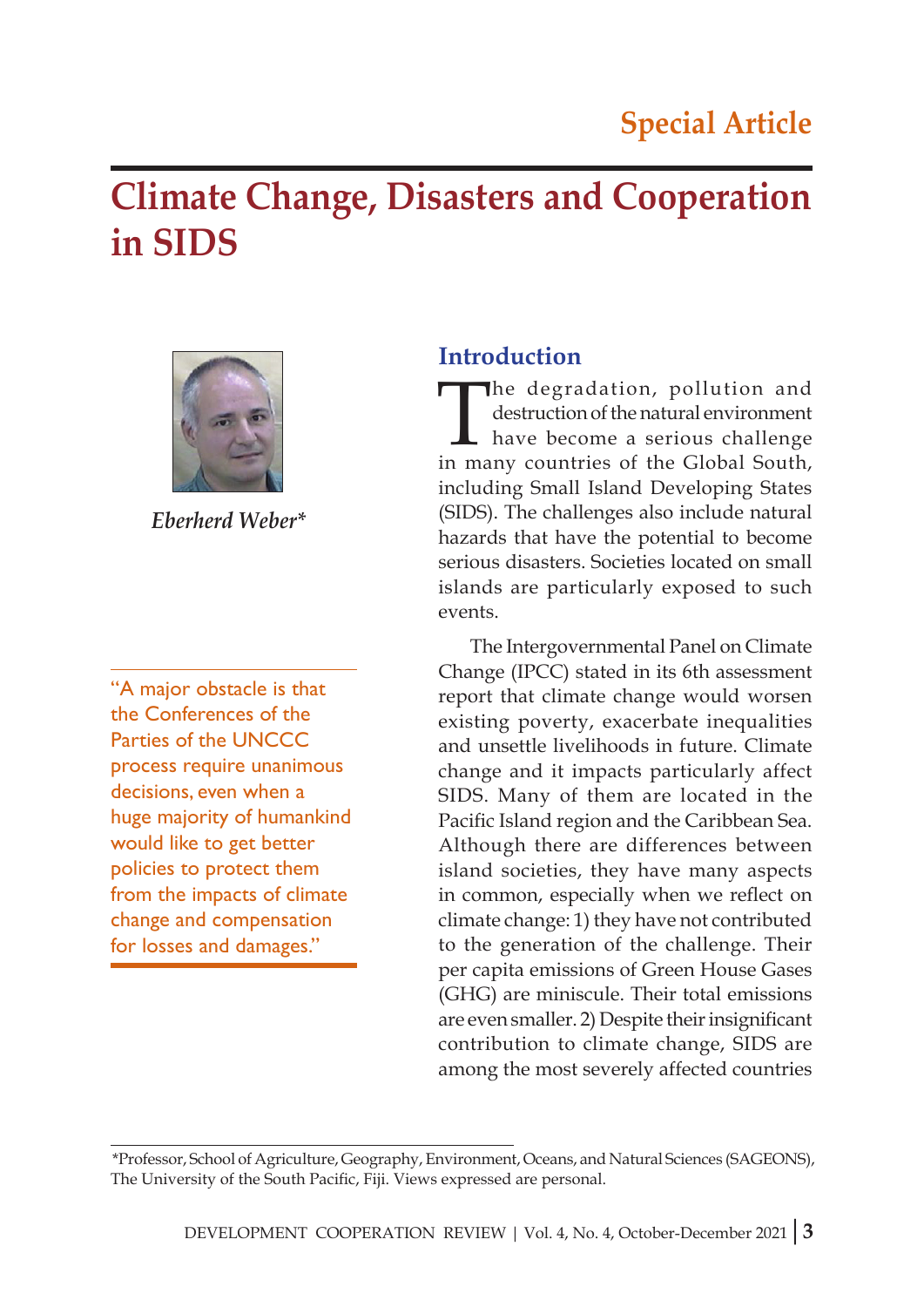by climate change, and 3) they usually do not have the resources, capabilities and capacities to confront the challenges they are exposed to.

Under such scenario close cooperation between SIDS in the Pacific and the Caribbean Islands (as well as other parts of the world) has become crucial to mitigate climate change exposure, strengthen resilience and adaptive capacities and reduce vulnerabilities. The question this paper explores is whether countries are well equipped to tackle climate change challenges with enhanced resilience.

# **Climate Change Impacts on SIDS in the Pacific Ocean and the Caribbean Sea**

In the second decade of the 21<sup>st</sup> century, climate change has become an important discourse in academia (Birkmann & McMillan, 2020), a crucial political topic (Zawadzki *et al*. 2020), and for an increasing number of people from all over the world a frightening apocalyptic picture of a perishing earth (Pates & Leser, 2021).

After ideas of climate change had become a scientific paradigm in the 1980s, primary focus was around mitigation (Puertas & Marti, 2021): what can be done to prevent climate change and what is necessary to prevent the global temperatures from rising to the point where they pose a threat to all societies around the globe. At that time, major activities to manage the climate were in the so-called developed world. A major policy instrument, in that regard, had been the Kyoto Protocol, which did not require developing countries to

commit any GHG reduction (Kirikkaleli & Sowah, 2021).

Today's major concerns have changed: although mitigation still plays an important role, scientific mainstream has admitted that climate change cannot be prevented to such a degree that no adverse impacts on societies are felt. The paradigm now concentrates on how societies are able to adjust, adapt to or at the very least cope with the impacts of climate change. (Klöck, 2020; Leal Filho, 2020; Robinson, 2020). In this context, questions on how poor countries that are particularly exposed to the impacts of climate change are able to adapt to the various hazards and to recover from impacts are crucial. Much work in the recent past has been on the resilience of island societies (Klöck, 2020).

# **Vulnerabilities and Resilience of SIDS in Pacific Ocean and Caribbean Sea**

Major vulnerabilities for SIDS is their exposure to climate change impacts, like on agriculture, affecting food security, health, possibly favouring diseases that disperse well in warmer climates. Further, there are concerns relating to natural hazards caused or intensified by climate change, which can easily turn into disasters. Hazards of particular concern are tropical cyclone (in the Caribbean Sea called hurricanes), floods and droughts.

#### **Food Insecurity**

Pacific island countries do not have histories of distinct food insecurity like many countries in Africa and South Asia. However, some time ago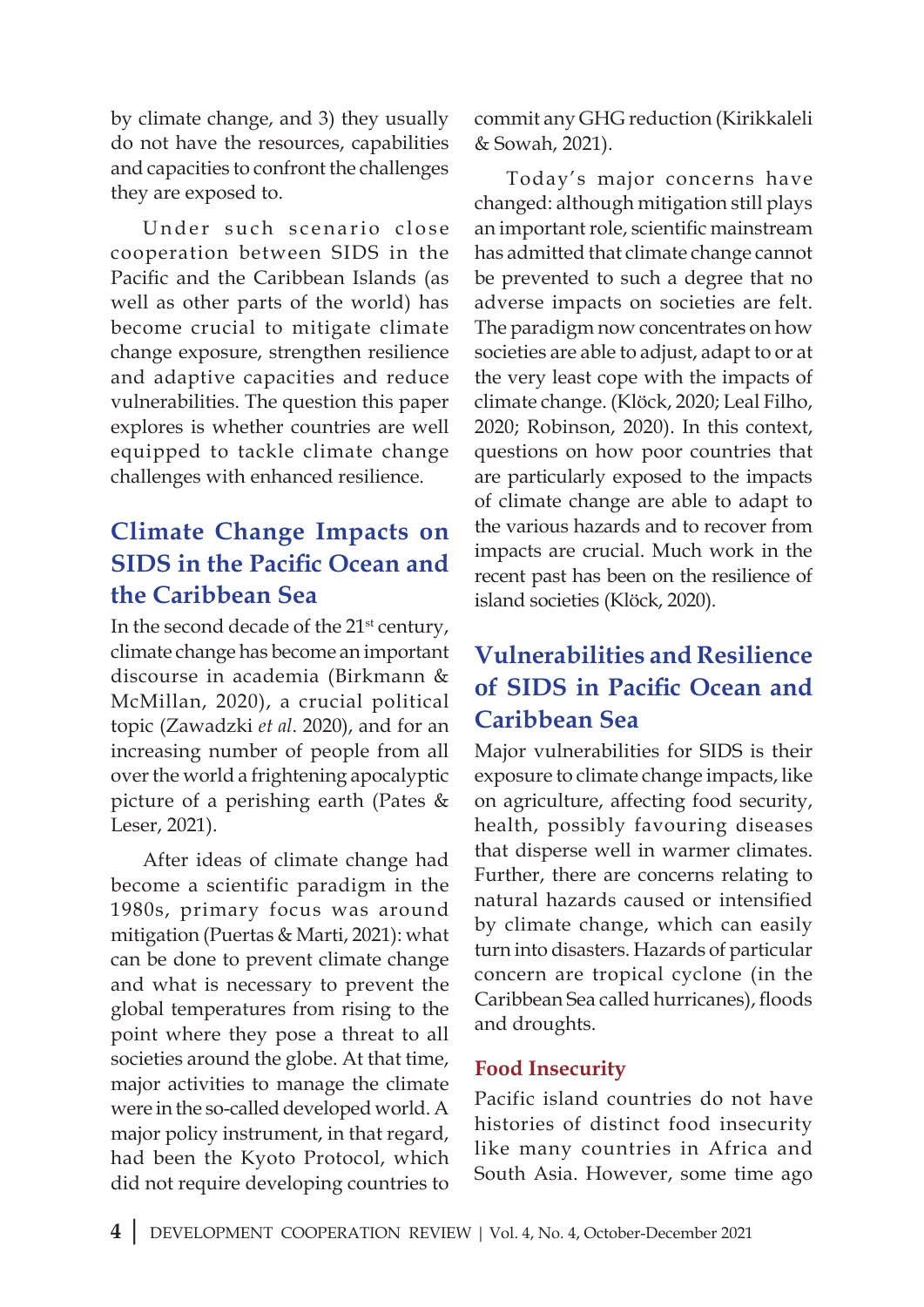Bruce Currey (1980) brought together historical records on food insecurity and famine in the Pacific. He concludes that famine vulnerability is closely related to 'the prevalence of natural disasters and the limited ability of isolated island social systems to adapt to these events' (Currey, 1980:447). More recently Pacific islands have become locations where obesity is a more serious articulation of malnutrition than the lack of food (Tsuchiya *et al*., 2021). People living in Pacific Islands such as the Cook Islands, Nauru and Tonga have the highest prevalence of obesity in the world (Akkiz, 2021; Lobstein & Jewell, 2021). Similarly, in the island societies of the Caribbean Sea, there is widespread hunger and long-lasting famines, although the hunger crises originated in the first place due to colonialism, slavery and poverty of indigenous populations. Haiti, in particular, stands out with very high levels of mal- and under-nutrition related to wide-spread poverty (Martínez, 2005).

The literature on economic and environmental vulnerability of SIDS frequently highlights small islands' exposure to natural hazards (see below) and their difficulties in responding adequately to such shocks. Here, the connection between climate change and food insecurity becomes particularly relevant. Two aspects contradict such an enhanced vulnerability of small island societies and their food security to natural hazards: frequent exposure to risk and shocks actually should enhance coping mechanisms to such events. The more often people are exposed to such shocks the better they learn to cope. It also seems that today Pacific Island

societies are not suffering from famine or food crisis or even from under-nutrition to an extent we know it from many parts of Africa and Asia. On the other hand, an enormously high share of Pacific Island population suffers from lifestyle diseases caused by obesity rather than insufficiency of food supply, though doubtless, it is indicative of malnutrition of a quite different type. This does not necessarily mean that climate change impacts and food security are irrelevant for SIDS. It surely means that vulnerabilities that emerge are complex and beyond the traditional perception of food crisis, hunger and starvation. Although changes in agricultural production systems are important aspects to consider, changes in access to resources, dependency on food imports and changes in international food systems and prices are equally important.

Challenges exist particularly for atolls and other small and isolated islands. Kiribati and other atoll countries import most of the food for their citizens. Conditions for agricultural production are very restricted and it is not possible to provide a varied diet to people living on atolls and coral islands. However, it is to be noted that bigger countries with well-established agricultural systems also import large amount of food and expending much of their valuable foreign exchange.

#### **Natural Hazards and the Dangers of Disasters**

Natural hazards are events that have the potential to cause disasters. Natural hazards are considered to be events of nature, although such perspective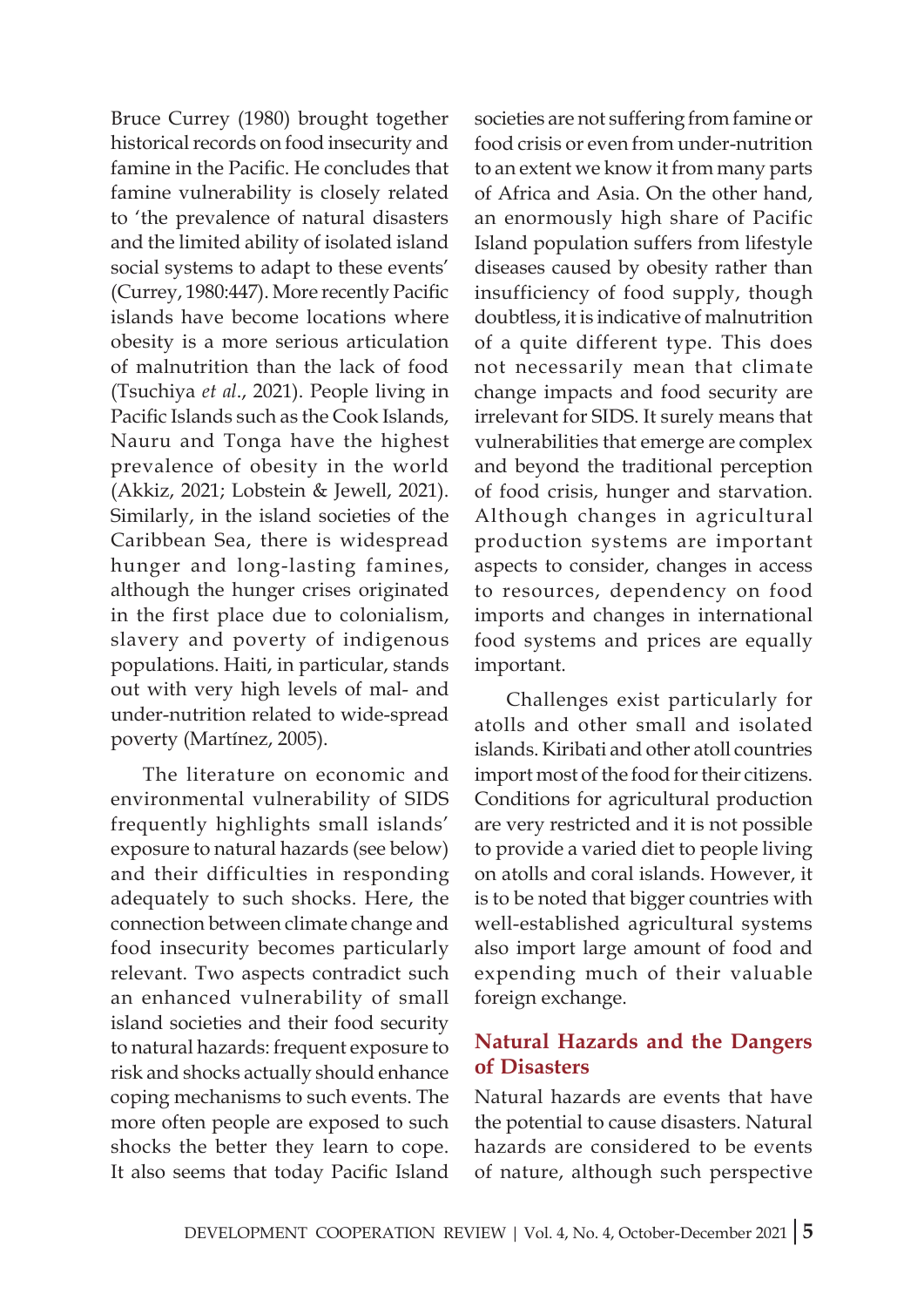is at times not clear, exclusive and/or unequivocal. A flood can be a natural or a human-made event or have both aspects such as too much rainfall, deforestation in the hinterland, negligence of drainage systems, and others. If we follow the idea of human-made climate change then devastating tropical cyclones are not necessarily and exclusively natural hazards, but are often influenced by human activities. Activities that lead to higher water temperature in tropical regions, for instance, intensify cyclone hazards (Balkaran, & Smith, 2021). Other 'natural' hazards that intensify under the impact of climate change are droughts and floods (Birkmann *et al*., 2021; Johnson, Higgins, & Stephens, 2021; Roopnarine *et al*., 2021). Even when the debate whether climate change can cause earthquakes and tsunamis (McGuire, 2013) is so far inconclusive, there is little doubt that tsunamis can

become more damaging due to climate change. Higher sea levels increase the exposure of coastal areas to tsunami waves.

Pacific and Caribbean Islands indeed are severely exposed to hazards that are moderated through climatic factors. Table 1 show that windstorms (particularly Tropical Cyclones in the Pacific islands region and Hurricanes in the Caribbean islands) top the list of disasters between 1980 and November 2021 in these regions. Windstorms caused 48 per cent of disasters in Pacific Island countries; in Caribbean countries it was 57 per cent. In both regions, floods stand second in the frequency of disasters arising from 'natural' hazards. All in all, 'windstorms' and 'floods' cause 62 per cent of disasters in Pacific Islands and 85 per cent of disasters in Caribbean Islands.

**Table 1: Type and Frequency of Disasters in the Pacific and Caribbean Islands (1980-2021)**

|               |           |               |           | <b>Pacific Islands</b> |               |               | Caribbean Islands |           |           |           |               |                 |  |  |
|---------------|-----------|---------------|-----------|------------------------|---------------|---------------|-------------------|-----------|-----------|-----------|---------------|-----------------|--|--|
|               | 1980-1989 | 1999<br>1990- | 2000-2009 | 2010-2019              | 2020<br>since | total Pacific | 1980-1989         | 1990-1999 | 2000-2009 | 2010-2019 | 2020<br>since | total Caribbean |  |  |
| Windstorm     | 37        | 30            | 36        | 40                     | 10            | 153           | 41                | 67        | 94        | 69        | 13            | 284             |  |  |
| Flood         | 4         | 3             | 21        | 15                     | 3             | 46            | 30                | 24        | 40        | 45        | 1             | 140             |  |  |
| Earthquake    | 5         | 13            | 11        | 7                      |               | 36            |                   | 2         | 6         | 2         | 3             | 13              |  |  |
| Volcanic      | 1         | 4             | 11        | 6                      |               | 22            |                   | 4         | 1         |           | 1             | $6\phantom{1}6$ |  |  |
| Drought       | 2         | 6             |           | 10                     | 1             | 19            | 5                 | 5         | 4         | 9         |               | 23              |  |  |
| <b>Others</b> | 5         | 9             | 17        | 10                     | 2             | 43            | 5                 | 8         | 5         | 12        | 2             | 32              |  |  |
| total         | 54        | 65            | 96        | 88                     | 16            | 319           | 81                | 110       | 150       | 137       | 20            | 498             |  |  |

*Source:* Compiled by author using EM-DAT (2021).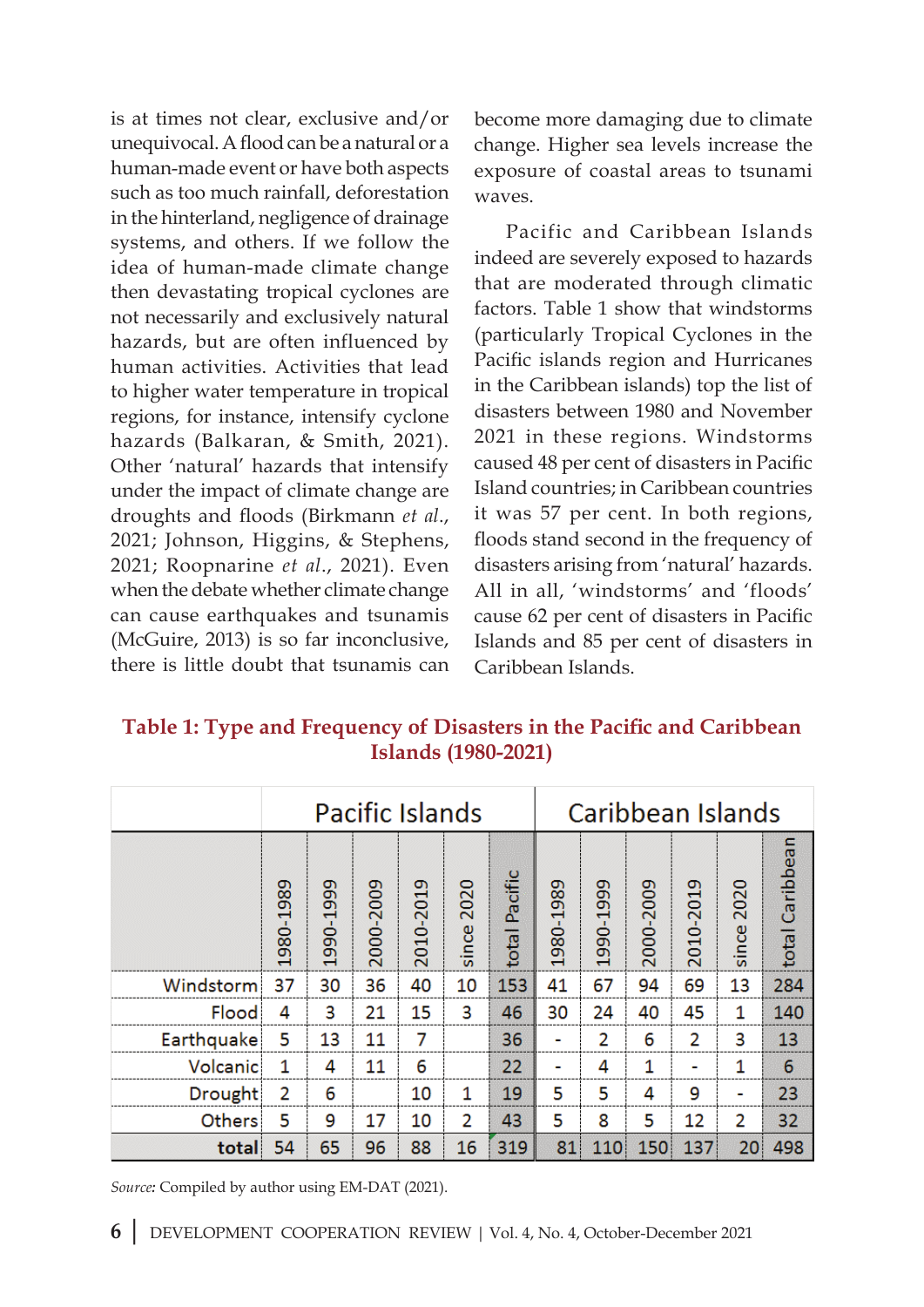Over the past few decades, droughts have also caused severe disruptions of societies in Tuvalu (2011; Sinclair, Atumurirava, & Samuela, 2012), Kiribati (2011); Niue (2012), Cook Islands (2015); PNG (2016), and the Marshall Islands (2015-16; RMI, 2017) (Iese *et al*. 2021). There are also reports of droughts emerging from Caribbean islands. Countries with the highest incidences of droughts are Cuba (1981, 1986, 1993, 1998, 2000, 2004, 2015), Haiti (1980, 1992, 1993, 2003, 2014, 2016), and Jamaica (1981, 2000, 2014). In the past 41 years droughts in these three countries affected some 6.8 million people, most of them (5.7 mill) in Haiti (EM-DAT 2021; see also Gamble *et al*., 2010, Herrera *et al*., 2020; Miller& Ramseyer, 2020).

Whether disasters have become more frequent in SIDS in the past 40 years is difficult to say. The figures do not give a clear picture. This is also because in recent decades reporting has become more precise and more complete. There is much evidence that recording improved in more recent decades, and lower frequencies of disasters in decades further in the past can be because of under-reporting (Leonard & Law2019; Ray et al., 2021).

#### **Disasters in Pacific Islands**

In the Pacific Island region, Fiji, Vanuatu, Tonga, Solomon Islands and Samoa are the countries with the highest frequencies of disasters that are possibly influenced by climate change (windstorms, drought, and floods). Looking at such indicators,

#### **Table 2: Type of disasters from different hazards in Pacific Island countries (1980 -2021)**

|                                  |                 |                |                  |   |                                                |                | Pacific Island Countries |                         |                                 |                |                |       |                          |                               | Pacific Territories |                         |                      |                 |                |                  |                     |  |  |
|----------------------------------|-----------------|----------------|------------------|---|------------------------------------------------|----------------|--------------------------|-------------------------|---------------------------------|----------------|----------------|-------|--------------------------|-------------------------------|---------------------|-------------------------|----------------------|-----------------|----------------|------------------|---------------------|--|--|
| Polynesia                        |                 |                |                  |   |                                                |                |                          | Melanesia               |                                 |                |                |       | Micronesia               |                               | $\overline{P}$      | $\mathbf{P}$            | P                    | Me Mi Mi        |                |                  |                     |  |  |
| ದ<br>N<br>$\mathbf{\alpha}$<br>c | Islands<br>Cook | Niue           | Samoa<br>Tokelau |   | Tonga                                          | Tuvalu         | 嵩                        | Guinea<br>š<br>Papua Ne | Islands<br>Solomon <sub>I</sub> | Vanuatu        | Kiribati       | Palau | Marshall Islands         | e.<br>∝<br>Fed.<br>Micronesia | Amerocan Samoa      | French Polynesia        | $&$ Futuna<br>Wallis | aledonia<br>New | Guam           | Northern Mariana | $\alpha$<br>$\circ$ |  |  |
| Windstorm                        |                 | $\overline{2}$ | 8                | 3 | $\overline{15}$                                | 6              | 33                       | 6                       | 14 20                           |                |                | 3     | 2                        |                               | 3                   | 3                       | $\overline{2}$       |                 | $\blacksquare$ | 4                | 153                 |  |  |
| Drought                          |                 |                |                  |   |                                                | $\overline{2}$ | 3                        | 3                       | 3                               |                |                |       | $\overline{\mathcal{L}}$ | $\overline{2}$                |                     |                         |                      |                 |                |                  | 19                  |  |  |
| Flood                            |                 |                |                  |   |                                                |                |                          | 11 20                   | 5                               | $\overline{2}$ | $\overline{2}$ |       | 2                        | 1                             |                     |                         |                      |                 |                |                  | 46                  |  |  |
| Earthquake                       |                 |                |                  |   |                                                |                |                          | $2 \t16 \t5$            |                                 | 8              |                |       |                          |                               |                     |                         |                      |                 |                |                  | 36                  |  |  |
| Volcanic                         |                 |                |                  |   |                                                |                |                          | 13                      |                                 | 8              |                |       |                          |                               |                     |                         |                      |                 |                | 1                | 22                  |  |  |
| Biological                       | 3 <sub>1</sub>  |                |                  |   | 2                                              |                |                          | 7                       | $\overline{2}$                  | $\overline{2}$ |                | 1     | 1                        | 1                             |                     |                         |                      |                 |                |                  | 23                  |  |  |
| Landslide                        |                 |                |                  |   |                                                |                |                          | $14^{\circ}$            |                                 |                |                |       |                          |                               |                     | 3                       |                      |                 |                |                  | 18                  |  |  |
| Wildfires                        |                 |                |                  |   |                                                |                |                          |                         |                                 |                |                |       |                          |                               |                     |                         |                      |                 |                |                  | $\overline{2}$      |  |  |
|                                  |                 |                |                  |   | $10 \quad 3 \quad 13 \quad 3 \quad 19 \quad 8$ |                |                          | 50 80 29 41             |                                 |                |                | 4:5   |                          | 7 11                          | 5:                  | $\frac{1}{2}$<br>$\tau$ | 3 <sup>1</sup>       | 8               |                | $8 \mid 5$       | 319                 |  |  |

*Source:* Compiled by author using EM-DAT (2021).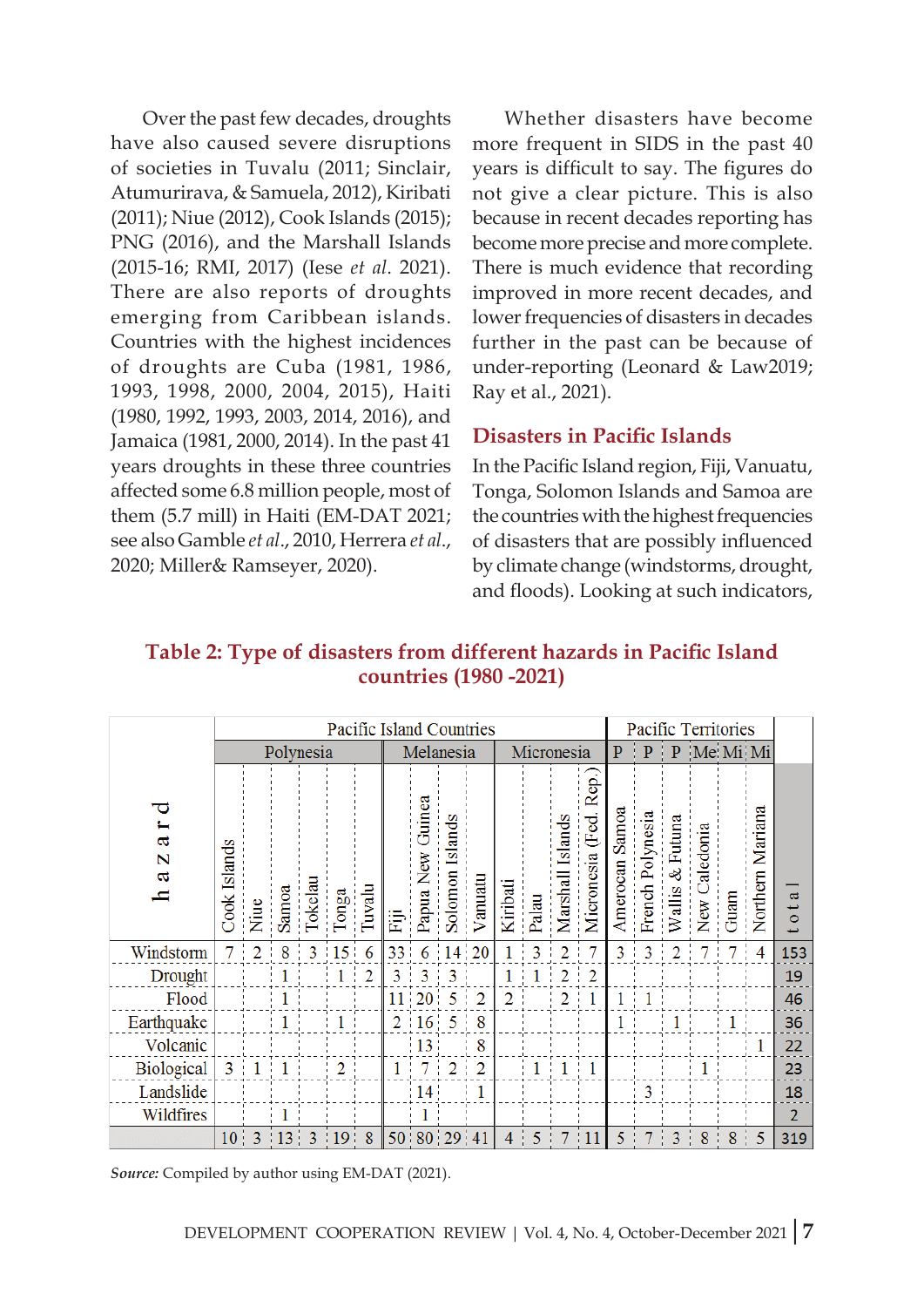however, one has to consider that the countries that stand out in absolute terms are by far the biggest countries in the Pacific Island region. More than 52 per cent of the windstorms were recorded in Melanesia, another 9.7 per cent fall in Polynesian countries and territories.

Looking from a relative perspective, tiny countries like Niue, with just some 1,500 inhabitants, are severely affected by Tropical Cyclones. In each case 100 per cent of Niue's population is exposed to such hazards. Plans have been discussed more than once to evacuate all residents of Niue to New Zealand because of the very high risk to its people caused by Tropical Cyclones (Wade 2005). After Tropical Cyclone Ofa in 1990, the tiny island-nation Niue became a food-dependent country for more than two years. Tropical Cyclone Heta hit the country in 2004. The impact on agriculture was even bigger (Wade 2005). In Samoa tropical cyclones Val & Wasawas are the worst tropical cyclones affecting Samoan since the 1889 Apia cyclone. It caused damages of 230 per cent of the country's GDP (World Bank 2006).

In disaster years more than 10 per cent of Fiji's population are affected causing damages of around eight per cent of the country's GDP. Figures for Samoa, Tonga and Vanuatu were even higher. In these countries above 40 per cent of the population are affected in a disaster year. Damages took major shares of the respective countries' GDP. Samoa stands at top of the list, where damages from disasters are above 45 per cent on average of disaster years (World Bank, 2007).

The world's biggest disaster in recent decades caused damages of around 1-2 per cent of the respective countries GDP in the year (Hurricane Katrina, 2005

#### **Table 3: Type of disasters in various Pacific Island countries according to hazards (1980 -2021)**

| ಡ<br>N<br>ದ<br>c  | guilla    |    | ama<br>3<br>N | pagos<br>Bart | Ķε | aqn                                           | 5 | 5               | Grenad | Guadelou | Haiti         | Jamai | Martin | $\overline{\text{M}}$ ont | အ<br>हैं |  | Saint | $\sin$         | a<br>Sai | $_{\text{mes}}$<br>Frenad<br>ncen<br>Saint | (Dutch)<br>Sint Maarten | Tobago<br>and<br>Trinidad | Islands<br>Caicos<br>$\overline{a}$<br>Turks | Island (British)<br>Virgin | Ø<br>Þ<br>Island<br>Virgin | $\mathbf{d}$<br>$\circ$ |
|-------------------|-----------|----|---------------|---------------|----|-----------------------------------------------|---|-----------------|--------|----------|---------------|-------|--------|---------------------------|----------|--|-------|----------------|----------|--------------------------------------------|-------------------------|---------------------------|----------------------------------------------|----------------------------|----------------------------|-------------------------|
| Windstorm         | $4 \cdot$ | 9: | 8:            | 8             |    |                                               |   |                 |        |          | 38            |       | 21 10  | 3                         | 2        |  |       |                |          | 9                                          |                         |                           |                                              |                            | $\frac{1}{8}$              | 285                     |
| Drought           |           |    |               |               |    |                                               |   |                 |        |          |               | 3     |        |                           |          |  |       |                |          |                                            |                         |                           |                                              |                            |                            | 23                      |
| Flood             |           |    | 2             |               |    | 23                                            |   | 28 <sub>1</sub> |        |          | 58            |       |        |                           |          |  |       | $\overline{2}$ |          | 6                                          |                         | 3                         |                                              |                            |                            | 140                     |
| Earthquake        |           |    |               |               |    |                                               |   |                 |        |          |               |       |        |                           |          |  |       |                |          |                                            |                         |                           |                                              |                            |                            | 13                      |
| Volcanic          |           |    |               |               |    |                                               |   |                 |        |          |               |       |        |                           |          |  |       |                |          |                                            |                         |                           |                                              |                            |                            | 9                       |
| <b>Biological</b> |           |    |               |               |    |                                               |   |                 |        |          |               | 2     |        |                           |          |  |       |                |          |                                            |                         |                           |                                              |                            |                            | 19                      |
| Landslide         |           |    |               |               |    |                                               |   |                 |        |          |               |       |        |                           |          |  |       |                |          |                                            |                         |                           |                                              |                            |                            | 5.                      |
| Wildfires         |           |    |               |               |    |                                               |   |                 |        |          |               |       |        |                           |          |  |       |                |          |                                            |                         |                           |                                              |                            |                            | 4                       |
|                   |           |    |               |               |    | $5   10   20   11   7   72   12   73   5   9$ |   |                 |        |          | 113 33 12 7 2 |       |        |                           |          |  |       | 30 1 8 18      |          | 1 18 1                                     |                         | 11                        |                                              | $4 \quad 8$                |                            | 498                     |

*Source:* Compiled by author using EM-DAT (2021).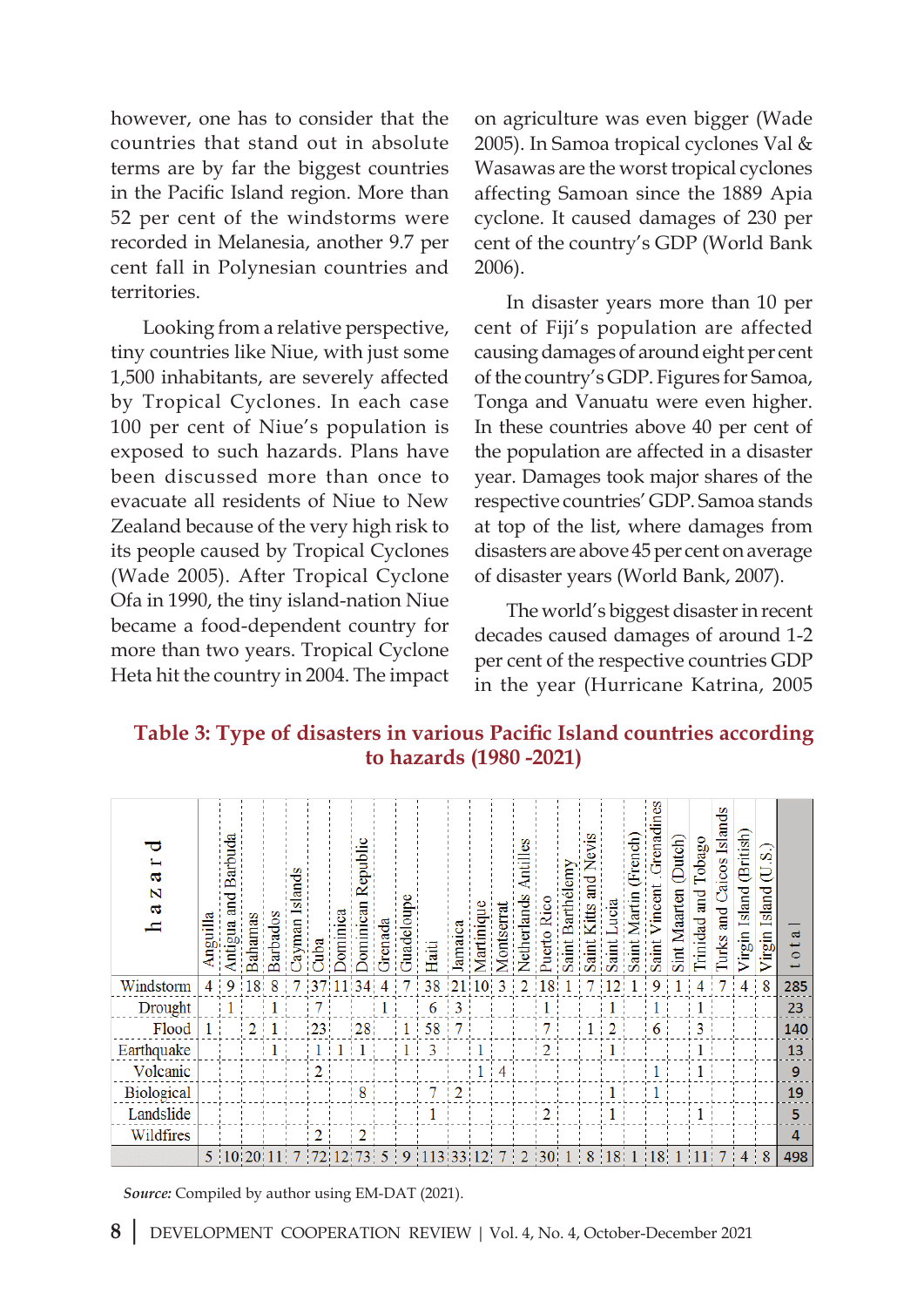caused damages worth 1.1 per cent of USA GDP; Tōhoku earthquake, tsunami and nuclear disaster, Japan, in 2011-the damages were less than 2 per cent). Compared to this, average damages of 30-45 per cent in disaster years have been recorded in Pacific Island countries like Vanuatu and Samoa. In case of Samoa, economic damages recorded have been of 161.8 per cent of the GDP and in Vanuatu, damages have been 131.2 per cent of the GDP for individual disasters. This shows that in relative terms, disasters in Pacific SIDS can be huge (Lee, Zhang, & Nguyen, 2018). Such relative figures particularly help to comprehend the difficulties societies and governments have to deal and recover from such events.

Major challenges of sea-level rise exist for atolls and low-lying coral islands; however, river valleys and coastal areas of volcanic, high islands can also be severely exposed (Johnson, Higgins, & Stephens, 2021; Velmurugan, 2008). Pacific Islands have a very big population living on atolls and lowlying coral islands. Around 300,000 Pacific Islanders lived in mid-2020 on atolls and low-lying islands, the majority in Kiribati (120,000) and the Marshall Islands (55,000). Presently, many atoll/ low-lying coral islands experience severe flooding, when king tides happen (Cauchi *et al*., 2021; Román-Rivera & Ellis, 2018).

#### **Disasters in Caribbean Islands**

There are also severe challenges coming from natural hazards in the Caribbean Island region. As already indicated, the most frequent and most destructive hazards come in forms of Tropical Cyclones, in this part of the world called Hurricanes. Between 2020 and 2022 Hurricanes Elsa, Eta, Isaias, Laura, and Ida were the most destructive ones, happening at the same time when countries were battling the COVID-19 pandemic.

Hurricane Elsa (July 1-July 14, 2021) affected Cuba, Barbados, the Dominican Republic, Jamaica, Haiti, Saint Lucia, Saint Vincent and the Grenadines, and other Caribbean islands before it reached the United States of America. For Barbados it was the first hurricane in 66 years (Jamaica Observer, July 2, 2021). It damaged more than 1,300 homes, causing power cuts to the entire island. In Saint Lucia and Saint Vincent, one person died and heavy damages (USD 34 million) were inflicted to the banana crop in Saint Lucia. The people of Saint Vincent and the Grenadines were still recovering from the eruption of La Soufrière volcano which affected them three months earlier (UNST, 2021). More damaging were hurricanes Isaias (July 30-August 6, 2020) and particularly Laura (August 20-August 29, 2020), although Isaias brought an end to a long drought in Puerto Rico, Dominican Republic and other Caribbean islands.

One of the deadliest hurricanes was Laura, which killed at least 81 people (Haiti 31, Dominican Republic 9, USA 41). Damages have been estimated at USD 19 billion, most of them in the USA, where also major agricultural losses happened, greater than Hurricanes Katrina and Rita combined had caused (The Advocate, 2020).

Most recently Hurricane Ida (August 26, 2021-September 4, 2021) has caused severe damages in the Caribbean Islands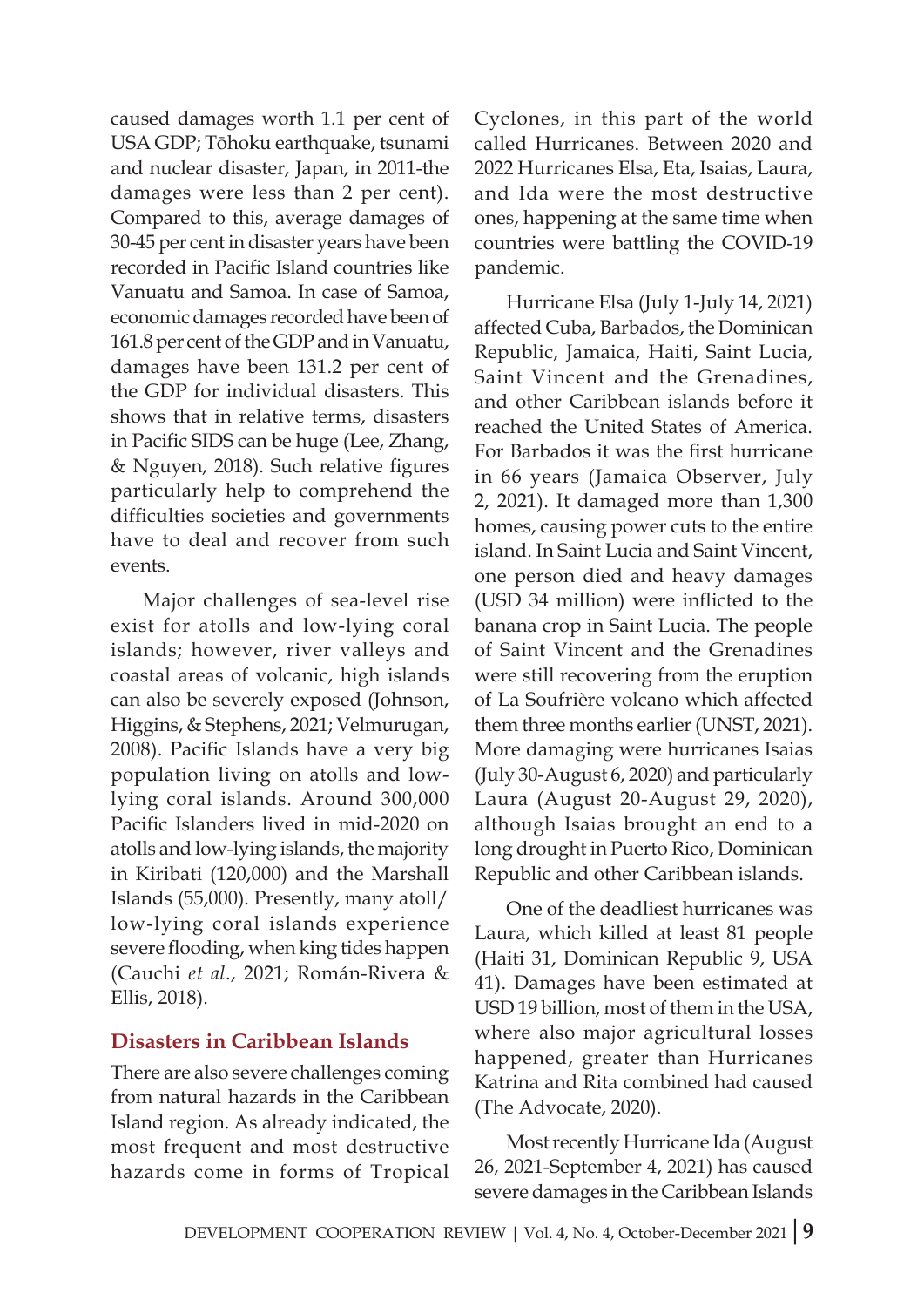region, the USA and Canada. Next to Hurricane Katrina (2005) Ida has been the worst damaging hurricane ever recorded in the USA. Total insured losses from Hurricane Ida were estimated between USD31 billion and USD75 billion (Lerner, 2021; NOAA NCEI 2022). Flooding caused by Ida killed 20 people in western Venezuela. An even greater death toll (96) suffered by the USA.

Examples from Central America, however, show that severely damaging and deadly hurricanes in the Americas are not restricted to the Caribbean Island region. Hurricane Eta (October 31, 2020-November 14, 2020) was most damaging in countries in South (Colombia), Central (Nicaragua [2 deaths; 30,000 affected], Honduras [110; 4.6 mill], Guatemala [160; 2.4 mill], El Salvador,Costa Rica [2], Panama [79], Belize [0; 60,000], and Mexico [31; n.a.]) and the USA [12; n.a.] (Jasper , 2020; Stewart, 2021; EM-DAT, 2022). Close to 400 people were killed and the hurricane affected more than 7 million people in Central America. The entire damage was in the range of USD 7.3 billion. The Caribbean Region was marginally affected in Cuba and the Cayman Islands.

Hurricane Iota (November 13, 2020-November 18, 2020) followed less than two weeks after Hurricane Eta. It caused 84 deaths (Colombia, 10 deaths; El Salvador, 2; Guatemala, 2; Honduras, 13; Nicaragua, 39; Panama 1). The damage was at least USD 1.4 billion. (Pasch *et al*., 2021; EM-DAT, 2022).

# **Social Impact of Climate Change**

Climate change has multiple severe social impacts. Exposure to food

insecurity has already been highlighted. One of the disturbing impacts of climate change is when people are no longer able to stay in their places of residence. Natural hazards can cause displacement or resettlement (Boyd *et al*., 2021; Brown *et al*., 2021). Situations of displacement or unavoidable resettlements are not dangers which will happen sometime in the future, but they are already happening (Klöck & Nunn2019; Kupferberg, 2021; Nunn *et al*., 2020; Tabe, 2019). Closely related to this are migration efforts of people possibly because of climate change. A severe challenge is also when climate change destroys or devalues people's sources of livelihoods.

#### **Resettlement and Displacement as Impacts of Climate Change**

Often expressions like climate refugees take up the matter of displacement in a populist, sensationalist manner, but there is no doubt that environmental and climate change can make locations uninhabitable (Weber, 2014). SIDS are particularly exposed to such challenges as land for alternative and more suitable residence is scarce or just not available at all. Often displacement goes along with natural hazards such as cyclones/ hurricanes and flooding. When cyclones/ hurricanes/ floods destroy people's houses, displacement can be long-term/ permanent. Often it is temporary, particularly when evacuation centres are available where people can seek protection during such events and return to repair, build back their properties once the hazards are over (Pill, 2021; Siebeneck *et al*., 2021; Wu *et al*. 2019).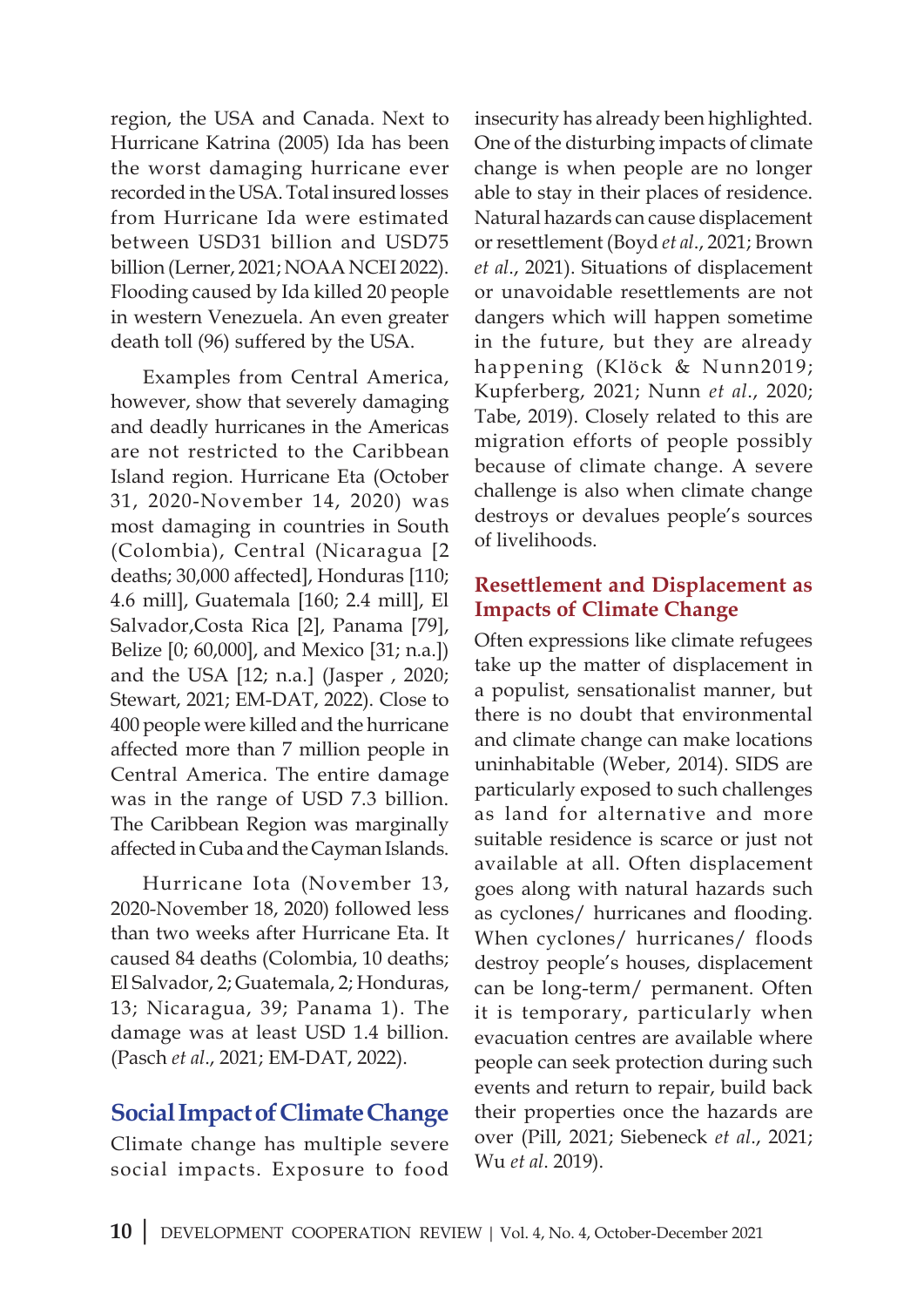Social scientists, politicians and policy makers are still struggling to put a name to the phenomenon. Expressions like 'Climate / environmental displacement' or 'climate change-induced migration' suffer as such complex processes like displacement can hardly be explained through simple, mono-causal statements. The same applies to the question of whether people who fled their country due to environmental and climate change or natural hazards are entitled to a special legal status. The term "environmental refugee" was first used in a UNDP report in 1985 as "people who are forced to leave their traditional habitat temporarily or permanently because of a pronounced environmental disturbance [...] that threatens their livelihood and/or significantly affects their quality of life" (El-Hinnawi 1985, p. 4; see also Braga, 2020). Other sources note that this terminology appeared earlier and attribute it to Lester Brown (Hassine, 2019; Jolly, & Ahmad, 2019). The Convention Relating to the Status of Refugees (1951) and its protocol of 1964, however, does not accept environmental degradation or climate change as valid reasons to receive the status of a refugee although countries like Australia and New Zealand have started to provide refugee protection for some people who suffer from climate change (Osobka, 2021).

In Oceania, the applications of refugee issues are not very wide spread - except in Australia. After the Tampa incident of 2001, a very restrictive refugee policy was started in Australia - known as 'Pacific Solution'. It entailed that nobody will be allowed to reach Australia without permit by ship, and applications as asylum seekers will be processed on

Manus Island (PNG) or Nauru. Many are worried that such restrictive policies will also be applied, when people have to leave their home islands / countries because of climate change, a hazard to which they have hardly contributed anything (Ibekwe, 2021; Kalir, 2022; Moretti, 2021; Weber, 2015).

In the Caribbean Island region, there are often reports of floods and hurricanes that people have been displaced temporarily or were advised to move their residences further inland, away from the shore (Thomas & Benjamin, 2018, 2020).

Resettlement in contrast to displacement is an organised approach to bring people to safety who are insecure in the places they live (Nalau, & Handmer, 2018). The Fiji Government was the first to enact a Planned Relocation Guidelines document in 2018, which provides policies as well as implementation plan to support people who are no safer in the places they reside and have to move elsewhere. The Planned Relocation Guidelines was developed under the guidance of the Ministry of Economy with support from the DeutscheGesellschaft für Internationale Zusammenarbeit (GIZ) and Prof. Cosmin Corendea (Bertana, 2020; COP23, 2018; McNamara&Des Combes, 2015; Piggott-McKellar *et al*. 2019). Plans for planned community relocation in Fiji exists since 2007 (Cawaki 2007, pers. communication), but due to insufficient resources, only a handful relocation projects have been completed so far. First, the relocation of Vunidogoloa in the eastern part of Vanua Levu was completed in 2014 (Bertana, 2018).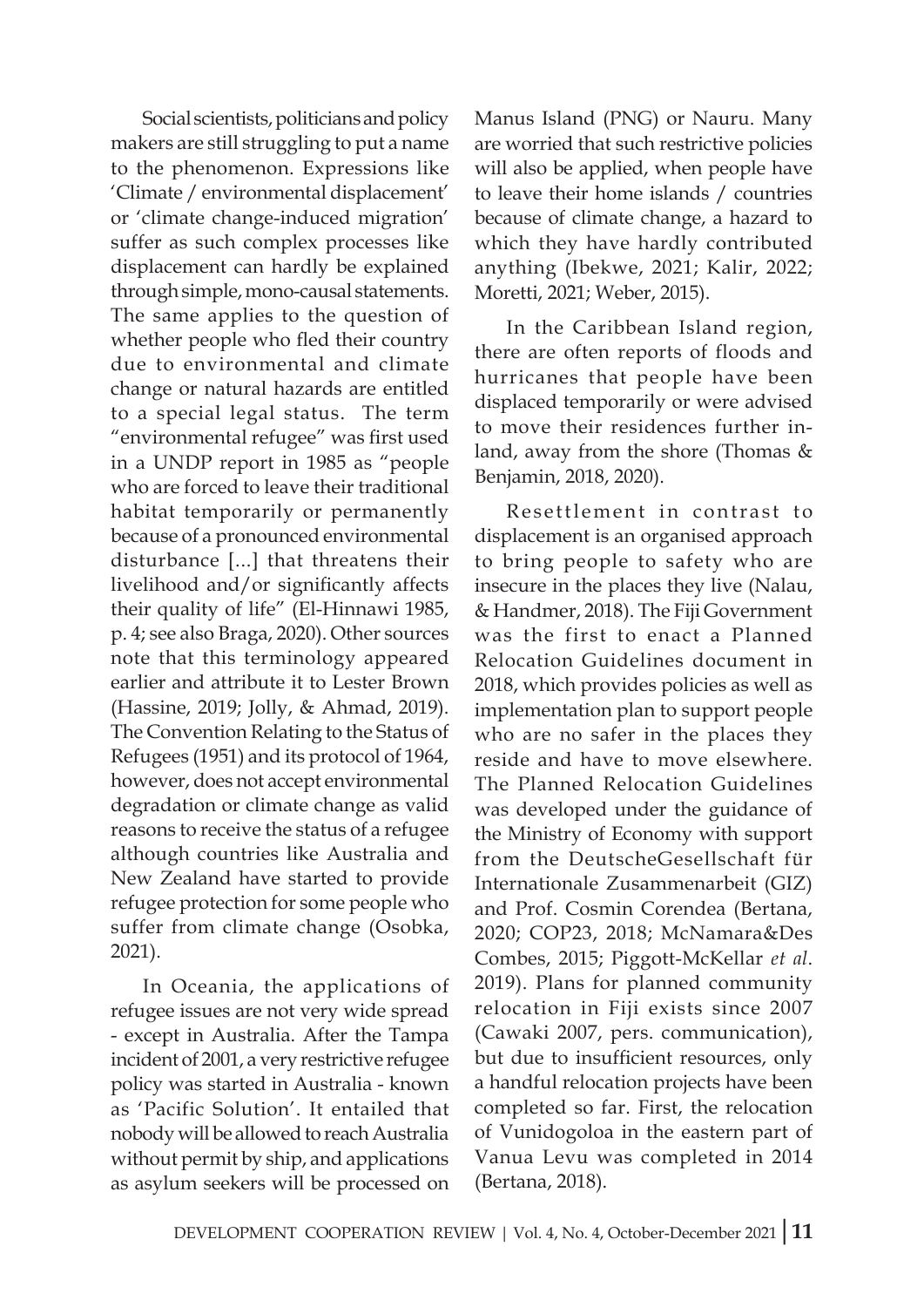Another effort is by the people of Kiribati to prepare for a future when living on their own islands becomes more difficult. In 2014, their government under the then president Anote Tong bought some 2,500 ha of land at the Natoavatu Estate on Vanua Levu, Fiji's secondbiggest island (Fröhlich, & Klepp, 2019; Klepp, 2018; Klepp, & Herbeck, 2016). The primary objective was to use the land for food production for Kiribati, but many assume that the land is also intended to provide a new home to I-Kiribati when they have to leave their home islands, intending to enhance the economic and social resilience of Kiribati in the face of climate change. President Anote Tong followed an approach he called 'migration with dignity' (Fladvad, Klepp, & Dünckmann, 2020), which reflected on the 'Pacific Solution' and how badly refugees are also treated elsewhere (Tong, 2010; pers. communication).

#### **Climate change induced migration**

Most social scientists agree that migration and environmental quality may be linked in one way or another. At the same time, it is highly contested that there are simple casual relationships between people's mobility and climate change. Indeed, there is little agreement on what exactly constitutes migration which is caused as a result of environmental change. It is often unclear whether migration is the only driving force or if a decision to move is the result of more complex processes and considerations (Santos, & Mourato, 2021; UK Government Office for Science Foresight Report 2011). There is no automatism between climate change and migration. One cannot say:

'the more rainfall, the more droughts, or the increase in Tropical Cyclones the more migration'.

A very important aspect is that migration is often a crucial part of poor people's livelihood strategies. The need to diversify sources of livelihoods often requires to move. The idea is not recent, but discussions going back to the early 1970s (Meillassoux, 1972, 1973). Discussion on the articulation of modes of production argued that same households can be engaged in subsistence and capitalist world market production at the same time (Mafeje, 1981; Soiffer, & Howe, 1982; Trapido, 2016). The discourse then took a distinct Indian stream discussing precapitalist/feudal and capitalist modes of production and their impacts on peasant societies (Patnaik, 1990; Washbrook, 2007). A similar notion took the socalled Bielefelder Verflechtungsansatz (Bielefeld Approach of the Articulation of Modes of Production), which more distinctly argued that poor and vulnerable sections of societies aim to reduce risk by diversifying their sources of livelihoods. To be able to pursue such livelihood, strategy migration plays a crucial role (Bohle; Elwert, Evers, & Wilkens, 1983; Neubert, 2019; Rauch, 2014). A particular Pacific Islands notion of ideas about the articulation of modes of production contains the so-called MIRAB approach. It is argued that the people in some Pacific Island countries do much better than the 'health' of the economies of their countries would expect. The explanation of this contradiction is that many people **mi**grate and send **r**emittances. At the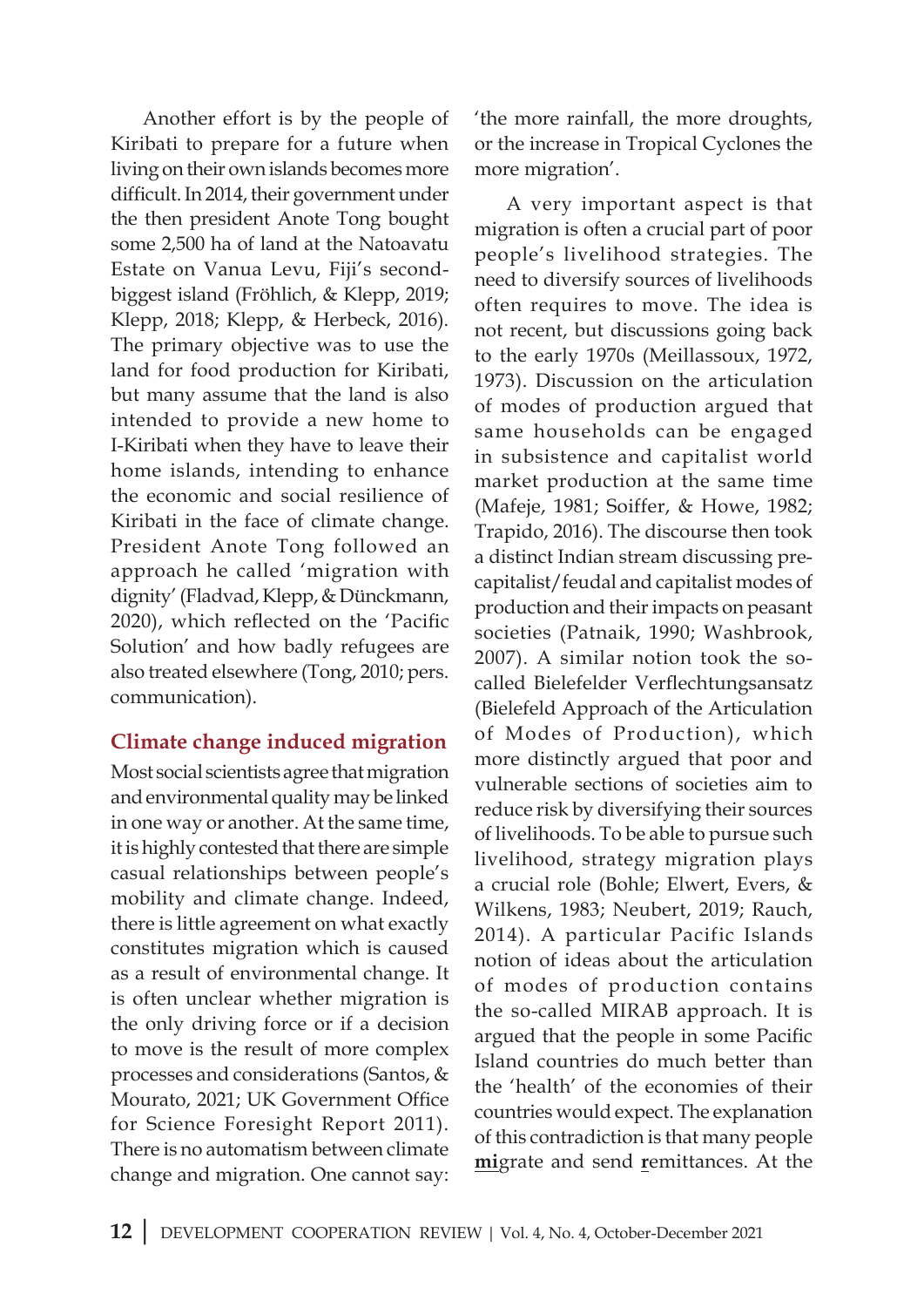same time the economies of countries receive high per capital **a**id inflows that help to entertain huge public sectors/ **b**ureaucracies. Mobility, thus, is perceived as one way of adaptation. The question, therefore, is not if mobility is good or bad, but efforts need to concentrate to assure that migrants can reap benefits from leaving their homes and moving to other places. More recently such approaches have found new attention through a perspective of 'translocality' and 'translocal' development (Peth, & Sakdapolrak, 2020; Porst, & Sakdapolrak, 2018; Weber, 2017; Weber, Kissoon, & Koto, 2019).

Like highlighted above, SIDS in the Pacific as well as in the Caribbean are usually seen vulnerable territories in the context of climate change. Discourses of resilience have played crucial roles to identify how island societies can cope with adverse impacts of climate change. Indeed, expectations go beyond coping, long-term adaptation, resilience (bouncing back) or even more, like it is expressed in the slogan 'to build back better' have raised hopes that the destruction in societies can even be an initiation to enhance development (Kelman, 2014). SIDS' resilience closely depends on their ability to cope with the impacts of natural hazards. This includes social and economic aspects of resilience, meaning that with such innovations, societies become better prepared to face future challenges. To bounce back to where societies have been before a disaster struck will inevitably lead to a repeat of a disaster, if the same happens again.

# **South-South Cooperation among SIDS**

South-South Cooperation involving SIDS has become a serious mechanism to advance issues that are of particular importance for small island states.

Climate change intensifies the divide between the haves and the have-nots. It makes the differences between rich and poor people wider, but also widens the gap within rich and poor countries (Weber & Kopf, 2018). A particular role in this divide corresponds to SIDS, which are particularly exposed to severe impacts of climate change. At the same time, they do not have the capacities and capabilities to adequately respond to these challenges (IPCC, 2014).

At the same time, South-South Cooperation to address climate change is embedded in national and international discourses of development. Such cooperation reflects in constellations of the international economic and political system. SIDS have organized themselves in the Alliance of Small Island States (AOSIS). Often, they seek and get support from the Group of 77 (G77) and the Non-Aligned Movement (NAM). Moreover, memberships in these three groups of countries overlap.

When in 1995 the first Conference of Parties (COP1) met in Berlin, reduction of Greenhouse Gas (GHG) emissions was decided. This was supported by G77 and all countries of AOSIS. Two years later the Kyoto Protocol was born, requiring participating developed countries in Annex 1 to reduce their GHG emissions, while of countries in the South, including the SIDS did not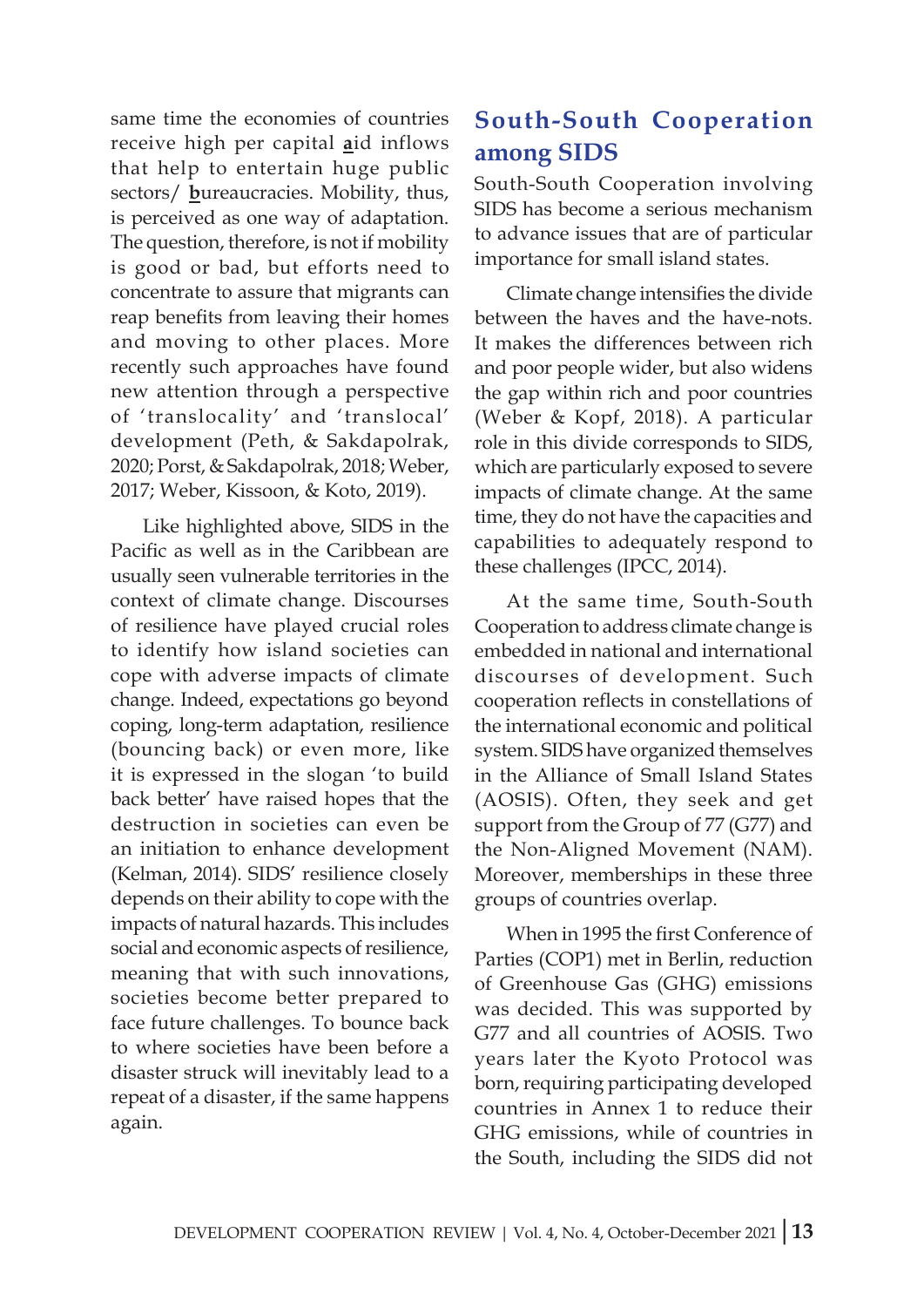need to reduce any emissions. The Kyoto Protocol was weak as the USA did not ratify it and as China and India, two big emitters of GHG, were not among those countries required to reduce emissions.

AOSIS lobbied strongly for the Paris Agreement of 2015 (Fletcher, 2021). Important demands were to reduce the impact of dangerous climate change by keeping the increase in the mean global temperature well below 2 °C compared to pre-industrial levels. SIDS, with support of AOSIS and other developing countries were the strongest supporters of the 1.5 °C target in the Paris Agreement (The Economist, September 19, 2019). The agreement then envisioned to restrict the increase to 1.5 °C. (DeConto *et al*., 2021; Peterman & Cordes, 2021; Rogelj *et al*., 2016, 2019). Some scientists even raised concerns, if an increase of not more than 1.5 °C would prevent serious damages to SIDS in the Caribbean Islands (Clarke *et al*., 2021).

In addition to the goal to prevent dangerous climate change by curbing temperature increases, AOSIS at the COP26 in Glasgow lobbied for developing countries to receive USD 100 billion per year climate starting in 2020 (and not in 2023). SIDS have huge challenges to procure climate finance. Since COP15 (Copenhagen, 2009) and COP16 (Cancun, 2010) developed countries made commitments to provide USD 100 billion a year by 2020 (UNFCCC; 2009), but so far this did not happen. AOSIS also wants that subsidy on fossil fuel should be phased out by 2023 (Suresh, 2021). AOSIS' suggestion is certainly worth considering, but it appears that poorer countries might be more severely affected than richer ones. In many OECD

countries fossil fuels are heavily taxed and do not receive subsidies. There has been also a considerate change in recent decades, where electricity generation is concerned. The path away from fossil fuels for power generation is far more advanced in developed countries than in the South, where power stations are often also highly insufficient (Fuhr, 2021).

The most important demand SIDS have been to get compensation for losses and damages that affect them due to climate change (Ferreira, 2021; Siegele, 2021). Article 8 of the Paris Agreement gives a strong foundation to compensate loss and damages, but so far implementation has been insufficient. Already in 1991, AOSIS had suggested to set up a compensation and insurance mechanism for losses from climateinduced sea-level rise (Mechler, & Deubelli, 2021). Financial mechanisms to compensate for losses and damages are separate from the USD 100 billion already pledged, but not yet provided (Khadka, 2021).

### **Conclusion**

SIDS have a very strong interest that climate change mitigation is successful and that they receive support for adaptation measure. As they are not able to shoulder severe challenges that come their way, for instance, in the form of intensifying hazards, they need compensation for damages from processes to which they have little contribution, but are severely affected.

Climate change impacts are not only about losses and damages to the countries' exchequer. They have severe impacts on people's social, economic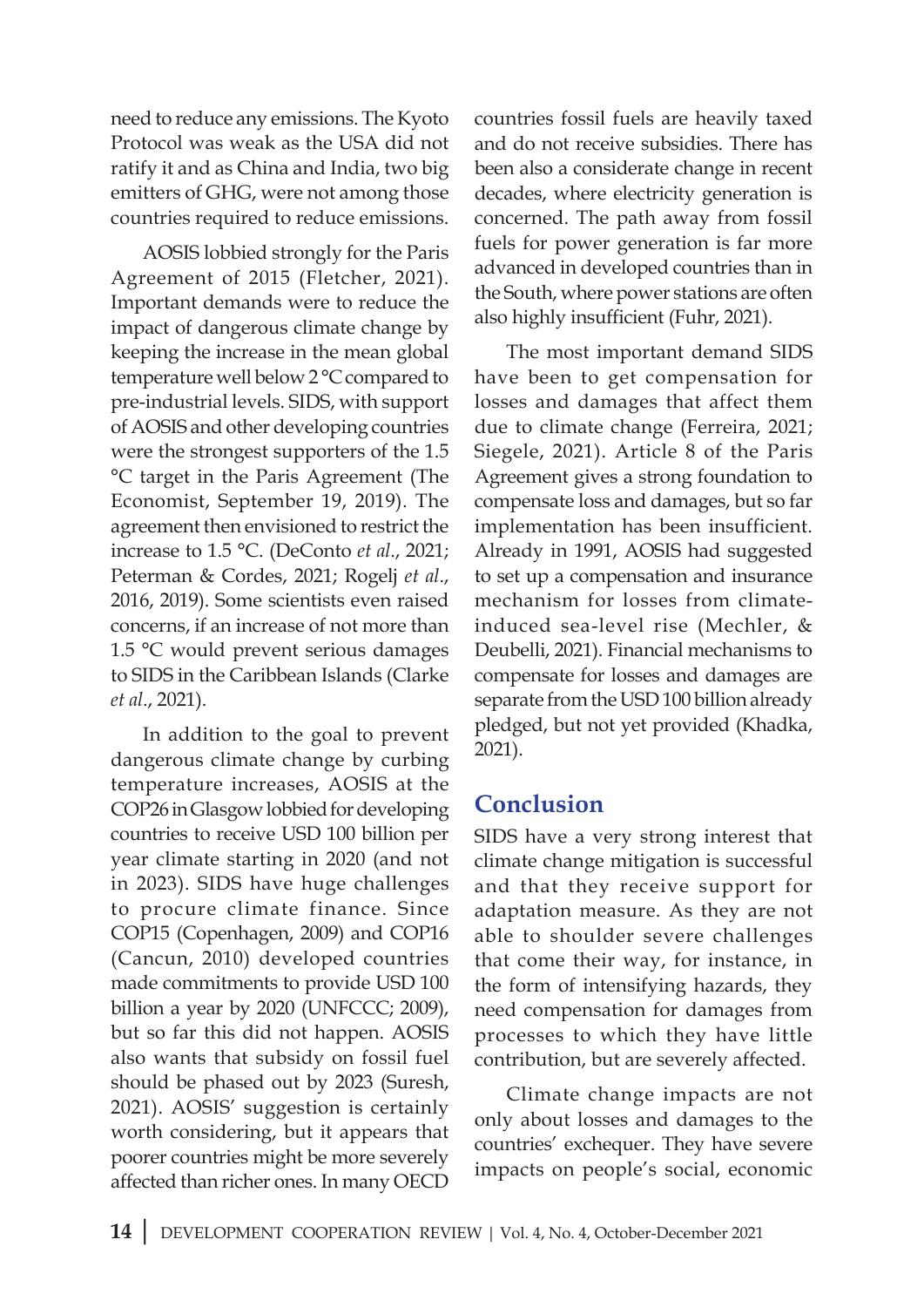and even cultural lives. Not a few have to reorganize their entire lives, leave the places they have lived for most of their lives, see coastal erosion eating away their land and after a while even their houses. What earlier was called a century flood or cyclone, now happens every couple of years, undoing development people had built for decades.

SIDS appear to be tiny and thus weak. Such perspective does not necessary show a complete picture. By 2020, the United Nations Department of Economic and Social Affairs listed 52 SIDS, although only 36 of them are members of the UN. This is a considerable share of UN member countries, although far from a majority. With support of G77 (134 countries) and NAM (120), things look different, although, as mentioned above, membership overlaps. The three groups - SIDS (UN members), G77 and NAM constitute 140 countries. This is 72.5 per cent of the UN General Assembly, where there is one country one vote. There are 28 countries that are members of all three groups (SIDS, G77, NAM), another seven SIDS are members of the G77, but not of NAM. Only three SIDS (Aruba, Palau, Tuvalu) hold no membership in either G77 or NAM.

This certainly does not mean that policies supporting climate change mitigation and adaptation policies automatically become mainstream, or that compensation for losses and damages are easy to achieve. Many G77/ NAM members face similar challenges of development, which are disturbed by climate change. Coalitions with SIDS are feasible in important questions. A major obstacle is that the Conferences of the Parties of the UNCCC process require

unanimous decisions/ final texts, even when a huge majority of humankind would like to get better policies to protect them from the impacts of climate change and compensation for losses and damages (Khadka, 2021).

#### References

- Akkiz, H. (2021). Obesity and Hepatocellular Carcinoma: Epidemiology and Mechanisms. In Liver Cancer in the Middle East (pp. 67-90). Springer, Cham.
- Balkaran, T., & Smith, D. (2021). Increasing the Resilience of Micro, Small and Medium Tourism Enterprises to Tropical Cyclones in Small Island Developing States. In *Managing Crises in Tourism* (pp. 197- 219). Palgrave Macmillan, Cham.
- Bertana, A. (2020). The role of power in community participation: Relocation as climate change adaptation in Fiji. Environment and Planning C: Politics and Space, 38(5), 902-919.
- Bertana, A. R. (2018). Environmentally Induced Migration in Fiji (Doctoral dissertation, The University of Utah).
- Birkmann, J., & McMillan, J. M. (2020). Linking hazard vulnerability, risk reduction, and adaptation. In Oxford Research Encyclopedia of Natural Hazard Science.
- Birkmann, J., Jamshed, A., McMillan, J. M., Feldmeyer, D., Totin, E., Solecki, W., Ibrahim, Z.Z., Roberts, D., Kerr, R.B., Poertnerg, H-O., Pelling, M., Djalante, R., Garschagen, M., Filho, W.L., Guha-Sapir, D. & Alegría, A. (2022). Understanding human vulnerability to climate change: A global perspective on index validation for adaptation planning. *Science of The Total Environment*, *803*, 150065.
- Bohle, H. G. (1988). Kleinräumige Wirtschaftskreisläufe und Verflechtungsanalyse. *Zeitschrift für Wirtschaftsgeographie*, *32*(1), 16-32.
- Boyd, E., Chaffin, B. C., Dorkenoo, K., Jackson, G., Harrington, L., N'guetta, A., Johansson, E.L., Nordlander, L., De Rosa, S.P., Raju, E. Scown, M., Soo, J. & Stuart-Smith, R. (2021). Loss and damage from climate change: A new climate justice agenda. One Earth, 4(10), 1365-1370.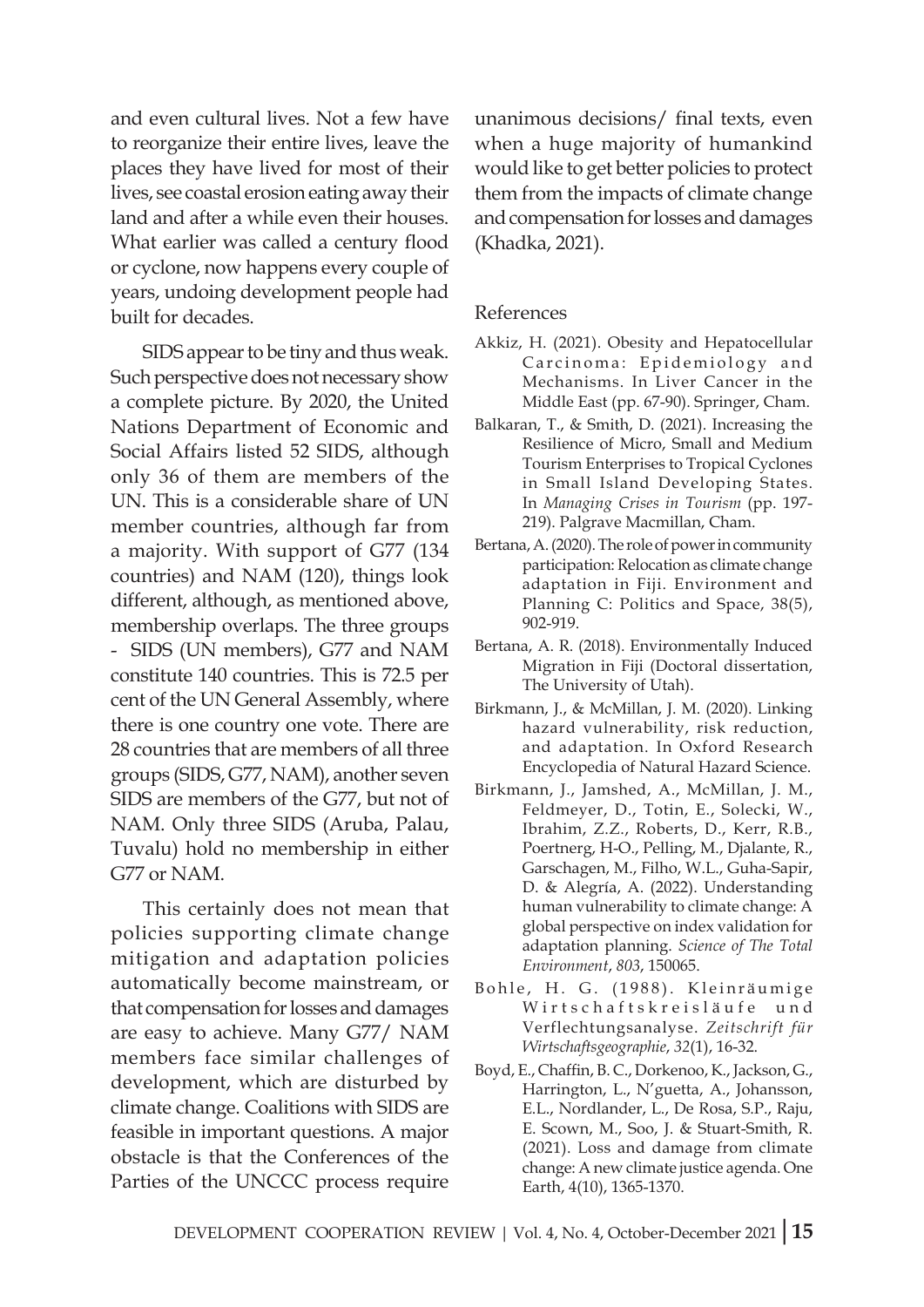- Braga, K. (2020). Linkage between climate change, human rights and human mobility: Caribbean and the Pacific case. Journal of Modern Economic Research, 2(2), 5-25.
- Brown, H., Tompkins, E. L., Hudson, M., Schreckenberg, K., & Corbett, J. (2021). Climate and Development Research in Small Island Developing States: The Benefits of a Political Ecology Approach. In Small Island Developing States (pp. 35-53). Springer, Cham.
- Cauchi, J. P., Moncada, S., Bambrick, H., & Correa-Velez, I. (2021). Coping with environmental hazards and shocks in Kiribati: Experiences of climate change by atoll communities in the Equatorial Pacific. Environmental Development, 37, 100549.
- COP23 (2018). Planned Relocation Guidelines A framework to undertake climate change related relocation. https://cop23.com.fj/ wp-content/uploads/2018/12/CC-PRG-BOOKLET-22-1.pdf
- DeConto, R. M., Pollard, D., Alley, R. B., Velicogna, I., Gasson, E., Gomez, N., Sadai, S., Condron, A., Gilford, D.M., Ashe, E.L., Kopp, R.E., Li, D. & Dutton, A. (2021). The Paris Climate Agreement and future sea-level rise from Antarctica. *Nature*, *593*(7857), 83-89.
- Elwert, G., Evers, H. D., & Wilkens, W. (1983). Die Suche nach Sicherheit: kombinierte Produktionsformen im sogenannten informellen Sektor. *Zeitschrift für Soziologie*, *12*(4), 281-296.
- EM-DAT (2021): The OFDA/CRED International Disaster Database, Université catholique de Louvain, Brussels, Belgium. http:// www.emdat.be/
- Ferreira, P. G. (2021). Arrested development: the late and inequitable integration of loss and damage finance into the UNFCCC. In *Research Handbook on Climate Change Law and Loss & Damage*. Edward Elgar Publishing.
- Fladvad, B., Klepp, S., & Dünckmann, F. (2020). Struggling against land loss: Environmental (in) justice and the geography of emerging rights. Geoforum, 117, 80-89.
- Fletcher, J. (2021). The Battle for Small Island Developing States. *Negotiating the Paris Agreement: The Insider Stories*, 197.
- Fröhlich, C., & Klepp, S. (2019). Effects of climate change on migration crises in Oceania. In The Oxford Handbook of Migration Crises (p. 331). Oxford University Press.
- Fuhr, H. (2021). The rise of the Global South and the rise in carbon emissions. *Third World Quarterly*, *42*(11), 2724-2746.
- Gamble, D. W., Campbell, D., Allen, T. L., Barker, D., *et al*. (2010). Climate change, drought, and Jamaican agriculture: Local knowledge and the climate record. Annals of the Association of American Geographers, 100, 880893.
- Gamble, D. W., Campbell, D., Allen, T. L., Barker, D., *et al*. (2010). Climate change, drought, and Jamaican agriculture: Local knowledge and the climate record. Annals of the Association of American Geographers, 100, 880893.
- Hassine, K. (2019). Handling Climate Displacement. Cambridge University Press.
- Herrera, D. A., Ault, T. R., Carrillo, C. M., Fasullo, J. T., Li, X., Evans, C. P., Alessi, M.J. & Mahowald, N. M. (2020). Dynamical characteristics of drought in the Caribbean from observations and simulations. Journal of Climate, 33(24), 10773-10797.
- Ibekwe, S. O. (2021). 'Preventing people from risking their lives at sea': Forced migration and the securitization of asylum seekers in Australia. Asian Journal of Comparative Politics, 20578911211032514.
- Iese, V., Kiem, A. S., Mariner, A., Malsale, P., Tofaeono, T., Kirono, D. G., Round, V., Heady, C., Tigona, R., Veisa, F., Posanau, K., Aiono, F., Haruhiru, A., Daphne, A., Vainikolo, V. & Iona, N. (2021). Historical and future drought impacts in the Pacific islands and atolls. Climatic Change, 166(1), 1-24.
- Jamaica Observer (2021). Barbados feeling brunt of Hurricane Elsa. July 2. https:// www.jamaicaobserver.com/latestnews/ Barbados\_feeling\_brunt\_of\_Hurricane\_ Elsa?profile=0
- Jasper, S. (2020). Death toll climbs after flash flooding in North Carolina; some rivers are still rising. The News & Observer, Nov. 13, 2020. https://www.newsobserver.com/ news/weather-news/article247165406. html.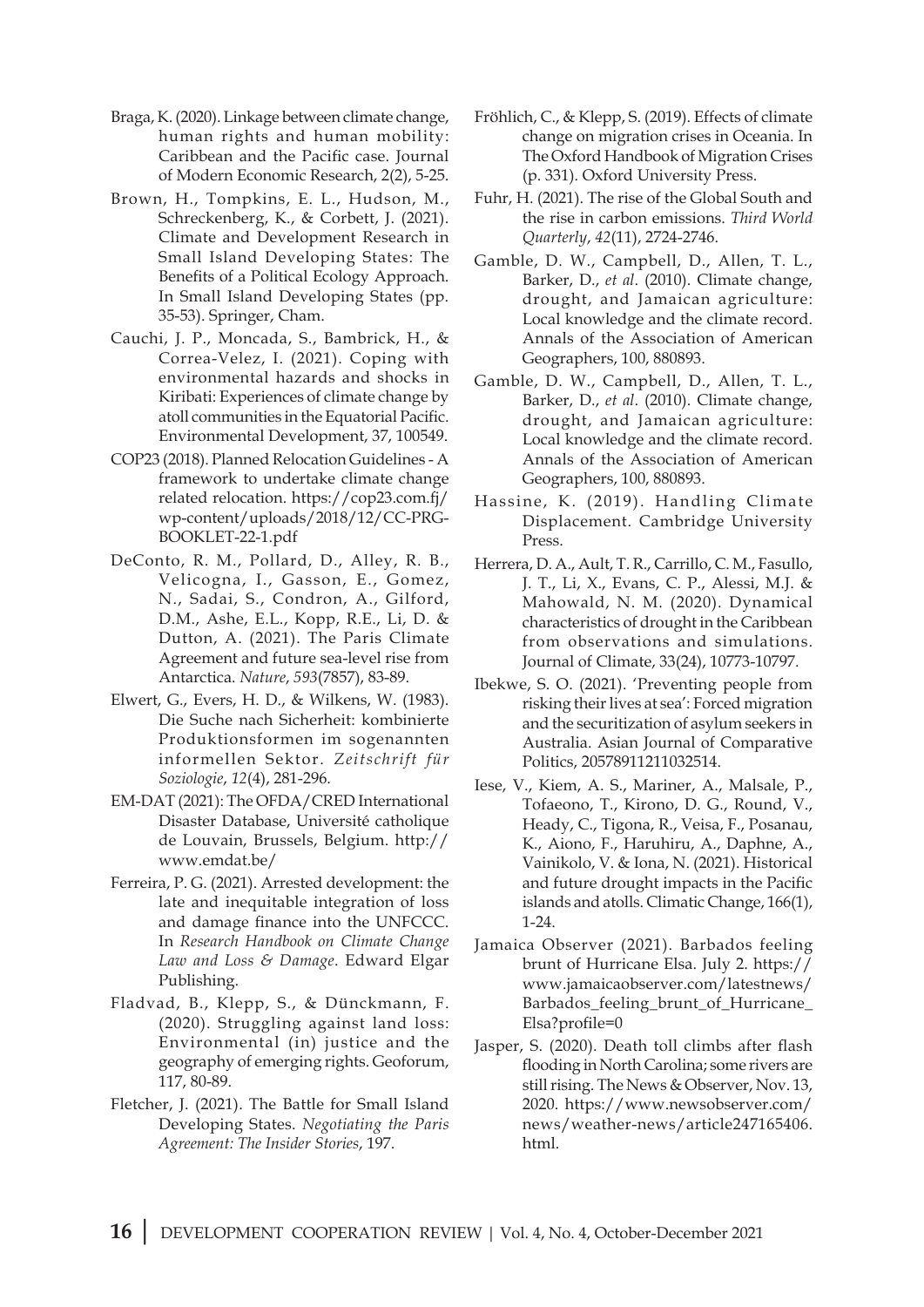- Johnson, F., Higgins, P., & Stephens, C. (2021). Climate change and hydrological risk in the Pacific: a Humanitarian Engineering perspective. *Journal of Water and Climate Change*, *12*(3), 647-678.
- Jolly, S., & Ahmad, N. (2019). Climate refugees in South Asia. Springer Nature Singapore.
- Kalir, B. (2022). Departheid: re-politicising the inhumane treatment of illegalised migrants in so-called liberal democratic states. In Handbook of Return Migration. Edward Elgar Publishing.
- Kelman, I. (2014). No change from climate change: vulnerability and small island developing states. *The Geographical Journal*, *180*(2), 120-129.
- Khadka, N.S. (2021). COP26: Rich countries 'pushing back' on paying for climate loss. BBC Nov 8, 2021. https://www.bbc.com/ news/science-environment-59206814
- Kirikkaleli, D., & Sowah, J. K. (2021). Timefrequency dependency of temperature and sea level: a global perspective. Environmental Science and Pollution Research, 1-12.
- Klepp, S. (2018). Framing Climate Change Adaptation from a Pacific Island Perspective-The Anthropology of Emerging Legal Orders. Sociologus, 68(2), 149-170.
- Klepp, S., and J. Herbeck. 2016. "The Politics of Environmental Migration and Climate Justice in the Pacific Region." Journal of Human Rights and the Environment 7(1): 54-73. , doi:10.4337/jhre.2016.01.03
- Klöck, C. (2020). Dealing with climate change at all levels: Small Island developing states between global climate negotiations and national climate policies. In Handbook of Governance in Small States (pp. 167-178). Routledge.
- Klöck, C. (2020). Learning from successes and failures. Nature Climate Change, 10(7), 601-602.
- Klöck, C., & Nunn, P. D. (2019). Adaptation to climate change in small island developing states: a systematic literature review of academic research. The Journal of Environment & Development, 28(2), 196-218.
- Kupferberg, J. S. (2021). Migration and dignity– relocation and adaptation in the face of climate change displacement in the

Pacific–a human rights perspective. The International Journal of Human Rights, 1-26.

- Kupferberg, J. S. (2021). Migration and dignity– relocation and adaptation in the face of climate change displacement in the Pacific–a human rights perspective. The International Journal of Human Rights, 1-26.
- Leal Filho, W., Ha'apio, M. O., Lütz, J. M., & Li, C. (2020). Climate change adaptation as a development challenge to small Island states: A case study from the Solomon Islands. Environmental Science & Policy, 107, 179-187.
- Lee, D., Zhang, H., & Nguyen, C. (2018). The economic impact of natural disasters in Pacific Island countries: Adaptation and preparedness. International Monetary Fund.
- Leonard, J., & Law, K. (2019). Tornadoes in West Virginia. Southeastern Geographer, 59(4), 340-364.
- Lerner, M. (2021). Hurricane Ida loss estimate up to \$44B, Business Insurance, September 16, 2021. https://www. businessinsurance.com/article/20210916/ NEWS06/912344585/Hurricane-Ida-lossestimate-up-to-\$44B-RMS
- Lobstein, T., & Jewell, J. (2021). What is a "high" prevalence of obesity? Two rapid reviews and a proposed set of thresholds for classifying prevalence levels. Obesity Reviews, e13363.
- Mafeje, A. (1981). On the articulation of modes of production. *Journal of Southern African Studies*, *8*(1), 123-138.
- Martínez, R. (2005). Hunger and Malnutrition in the Countries of the Association of Caribbean States (ACS). ECLAC.
- McGuire, B. (2013). *Waking the giant: How a changing climate triggers earthquakes, tsunamis, and volcanoes*. Oxford University Press.
- McNamara, K. E., & Des Combes, H. J. (2015). Planning for community relocations due to climate change in Fiji. International Journal of Disaster Risk Science, 6(3), 315-319.
- McNamara, K. E., Bronen, R., Fernando, N., & Klepp, S. (2018). The complex decisionmaking of climate-induced relocation: Adaptation and loss and damage. Climate Policy, 18(1), 111-117.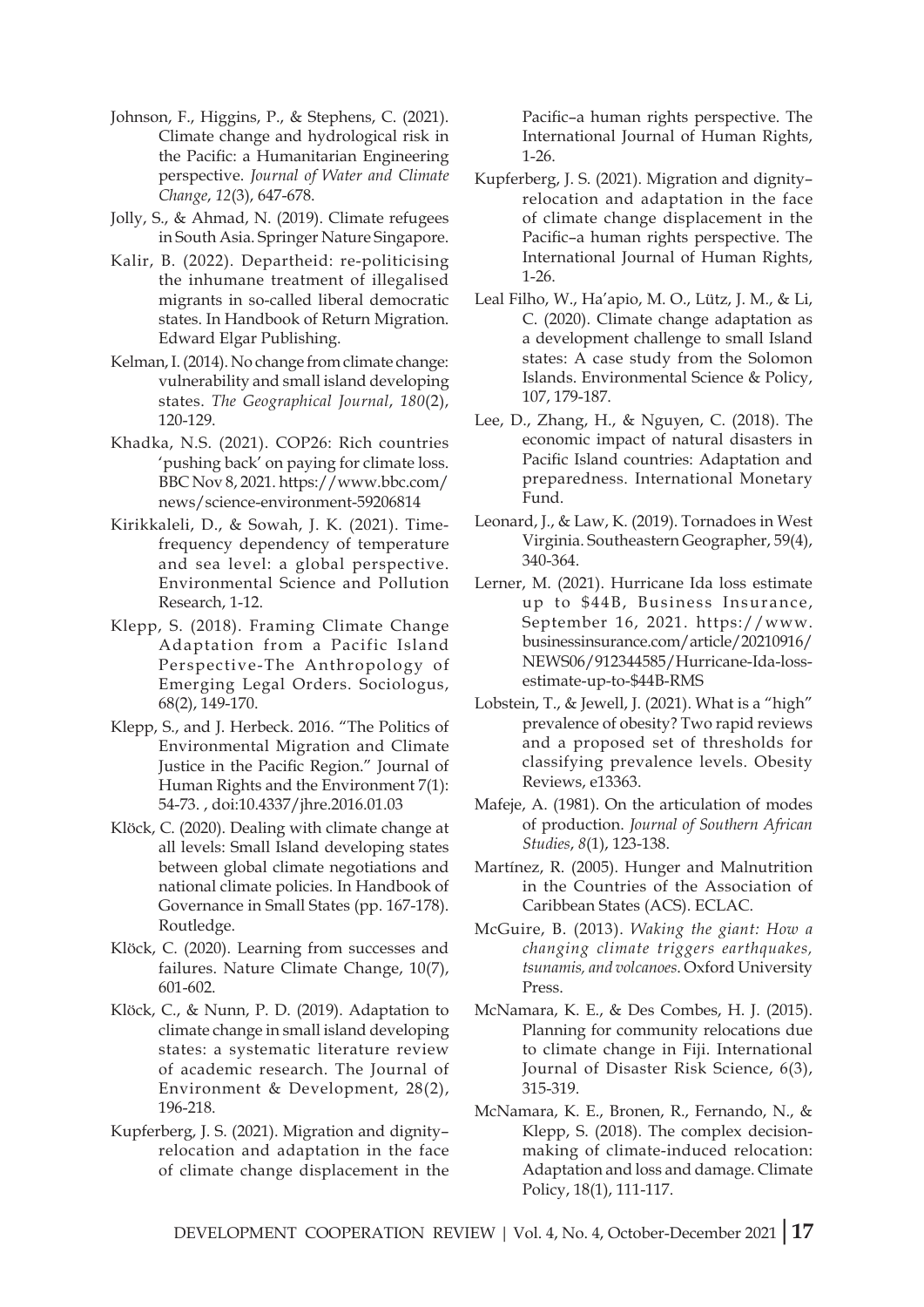- Mechler, R., & Deubelli, T. M. (2021). Finance for Loss and Damage: a comprehensive risk analytical approach. *Current Opinion in Environmental Sustainability*, *50*, 185-196.
- Meillassoux, C. (1972). From reproduction to production: A Marxist approach to economic anthropology. Economy and Society, 1, 93-105.
- Meillassoux, C. (1973). The social organisation of the peasantry: The economic basis of kinship. Journal of Peasant Studies, 1, 81-90.
- Miller, P. W., & Ramseyer, C. A. (2020). Did the Climate Forecast System Anticipate the 2015 Caribbean Drought?. Journal of Hydrometeorology, 21(6), 1245-1258.
- Moretti, S. (2021). Contested regionalism in the Asia-Pacific: the case of the Bali Process and the protection of refugees. Journal of Ethnic and Migration Studies, 1-18.
- Nalau, J., & Handmer, J. (2018). Improving development outcomes and reducing disaster risk through planned community relocation. Sustainability, 10(10), 3545.
- Neubert, D. (2019). Risks and Aspirations: Strategies for Coping with Uncertainty. In *Inequality, Socio-cultural Differentiation and Social Structures in Africa* (pp. 235-277). Palgrave Macmillan, Cham.
- NOAA National Centers for Environmental Information (NCEI) (2022). U.S. Billion-Dollar Weather and Climate Disasters. https://www.ncdc.noaa.gov/billions /, DOI: 10.25921/stkw-7w73
- Nunn, P. D., McLean, R., Dean, A., Fong, T., Iese, V., Katonivualiku, M., Klöck, C., Korovulavula, I., Kumar, R. & Tabe, T. (2020). Adaptation to climate change: contemporary challenges and perspectives. In Climate change and impacts in the Pacific (pp. 499-524). Springer, Cham.
- Observer (July 2, 2021). Hurricane Elsa leaves a trail of destruction in St Vincent.
- Osobka, P. (2021). Climate Change and the Convention Relating to the Status of Refugees of 28 July 1951. Polish Review of International & European Law 10, 103.
- Pasch, R.J., Reinhart, B.J., Berg, R. and Roberts, D.P. (2021). National Hurricane Center Tropical Cyclone Report Hurricane Eta, National Hurricane Center. 9. June.
- Pates, R., & Leser, J. (2021). Affective politics. In The wolves are coming back (pp. 132-157). Manchester University Press.
- Patnaik, U. (1990). Agrarian Relations and Accumulation: The 'Mode of Production' Debate in India, published for Sameeksha Trust by Oxford University Press.
- Peterman, K., & Cordes, M. (2021). Paris: the Paris Agreement and the path beyond. In *Contextualizing Climate Change: Linking Science and Culture*(pp. 167-182). American Chemical Society.
- Peth, S. A., & Sakdapolrak, P. (2020). Resilient family meshwork. ThaiGerman migrations, translocal ties, and their impact on social resilience. *Geoforum*, *114*, 19-29.
- Piggott-McKellar, A. E., McNamara, K. E., Nunn, P. D., & Sekinini, S. T. (2019). Moving people in a changing climate: lessons from two case studies in Fiji. Social Sciences, 8(5), 133.
- Pill, M. (2021). Re-framing non-economic losses to non-economic impacts for effective policymaking: evidence from the Caribbean. Climate and Development, 1-10.
- Porst, L., & Sakdapolrak, P. (2018). Advancing adaptation or producing precarity? The role of rural-urban migration and translocal embeddedness in navigating household resilience in Thailand. *Geoforum*, *97*, 35-45.
- Puertas, R., & Marti, L. (2021). Eco-innovation and determinants of GHG emissions in OECD countries. Journal of Cleaner Production, 319, 128739.
- Rauch, T. (2014). New ruralities in the context of global economic and environmental changeare small-scale farmers bound to disappear?. *Geographica Helvetica*, *69*(4), 227-237.
- Ray, K., Giri, R. K., Ray, S. S., Dimri, A. P., & Rajeevan, M. (2021). An assessment of long-term changes in mortalities due to extreme weather events in India: A study of 50 years' data, 19702019. Weather and Climate Extremes, 32, 100315.
- Republic of the Marshall Islands. (2017). Post disaster needs assessment of the 20152016 drought. Majuro: Republic of the Marshall Islands.
- Roberts, S. (2021). Conceptualizing Resilience in Small Island States. In *Managing Crises in Tourism* (pp. 33-64). Palgrave Macmillan, Cham.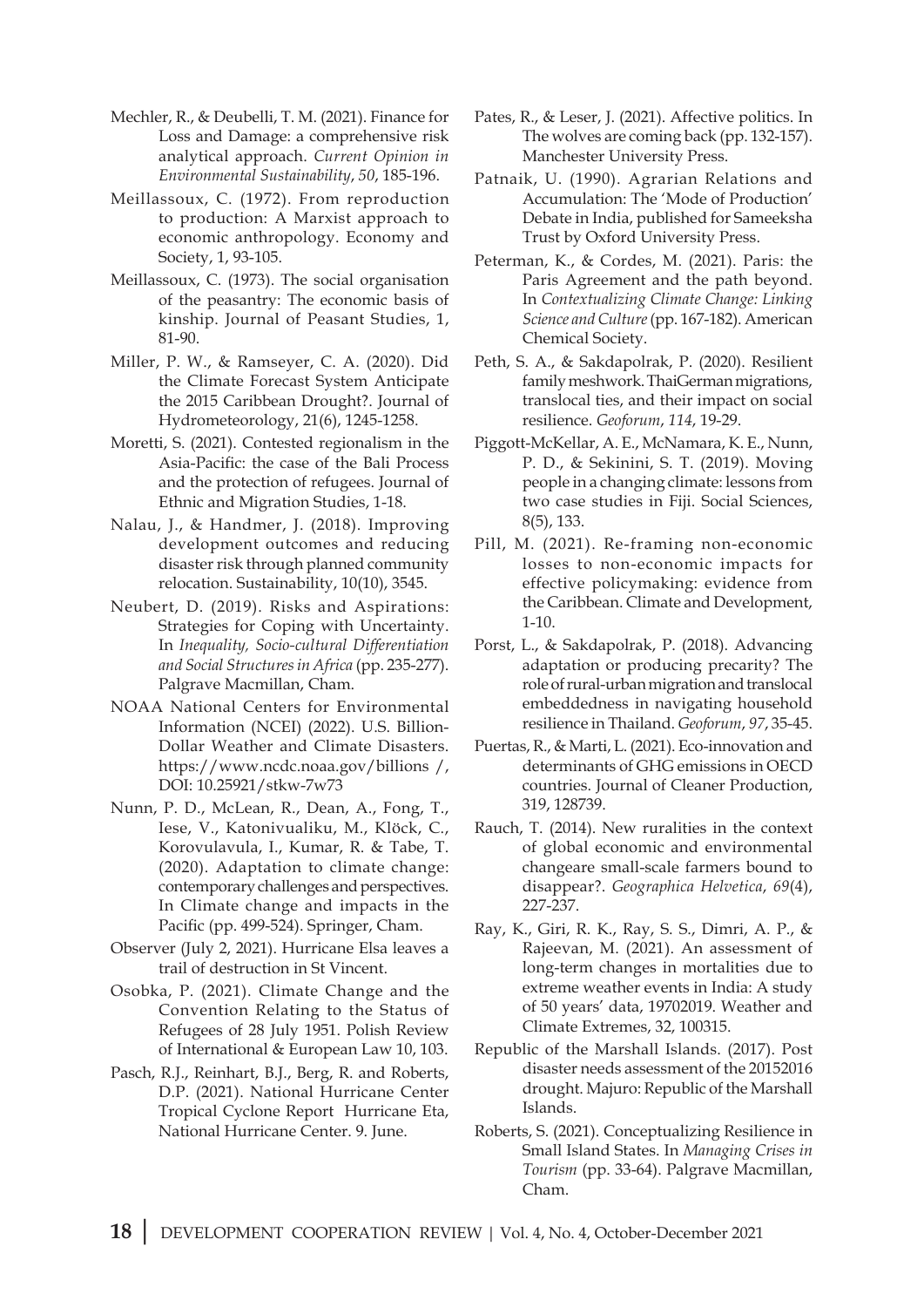- Robinson, S. A. (2020). Climate change adaptation in SIDS: A systematic review of the literature pre and post the IPCC Fifth Assessment Report. Wiley Interdisciplinary Reviews: Climate Change, 11(4), e653.
- Rogelj, J., Den Elzen, M., Höhne, N., Fransen, T., Fekete, H., Winkler, H., Schaeffer, R., Sha, F., Riahi, K. & Meinshausen, M. (2016). Paris Agreement climate proposals need a boost to keep warming well below 2 C. *Nature*, *534*(7609), 631-639.
- Rogelj, J., Huppmann, D., Krey, V., Riahi, K., Clarke, L., Gidden, M., Nicholls, Z. & Meinshausen, M. (2019). A new scenario logic for the Paris Agreement long-term temperature goal. *Nature*, *573*(7774), 357- 363.
- Román-Rivera, M. A., & Ellis, J. T. (2018). The king tide conundrum. Journal of Coastal Research, 34(4), 769-771.
- Roopnarine, R., Eudoxie, G., Wuddivira, M. N., Saunders, S., Lewis, S., Spencer, R., Jeffers, C., Haynes-Bobb, T., & Roberts, C. (2021). Capacity building in participatory approaches for hydroclimatic Disaster Risk Management in the Caribbean. *International Journal of Disaster Risk Reduction*, *66*, 102592.
- Santos, C., & Mourato, J. M. (2021). Voices of contention: the value of development narratives in the age of climate (change) migration misconceptions. Climate and Development, 1-12.
- Siebeneck, L., Schumann, R., Kuenanz, B. J., Lee, S., Benedict, B. C., Jarvis, C. M., & Ukkusuri, S. V. (2020). Returning home after Superstorm Sandy: phases in the return-entry process. Natural Hazards, 101(1), 195-215.
- Siegele, L. (2021). Loss and damage under the Paris Agreement. In *Research Handbook on Climate Change Law and Loss & Damage*. Edward Elgar Publishing.
- Sinclair, P., Atumurirava, F., & Samuela, J. (2012). Rapid drought assessment Tuvalu. SPC-SOPAC Division Published Report, 38.
- Soiffer, S. M., & Howe, G. N. (1982). Patrons, clients and the articulation of modes of production: An examination of the penetration of capitalism into peripheral agriculture in Northeastern Brazil. *The Journal of Peasant Studies*, *9*(2), 176-206.
- St Lucia Times News (2021). Saint Lucia Crop Damage From Hurricane Elsa Put At Over \$34 Million. July 4. https://stluciatimes. com/saint-lucia-crop-damage-fromhurricane-elsa-put-at-over-34-million/
- Stewart, S.R. (2021). National Hurricane Center Tropical Cyclone Report Hurricane Iota, National Hurricane Center. 18 May.
- Suresh, K. (2021). Climate Change Challenge 26 th Conference of Parties (COP26) climate summit is crucial but may be disappointing?. *Global Journal of Ecology*, *6*(1), 100-104.
- Tabe, T. (2019). Climate change migration and displacement: learning from past relocations in the Pacific. Social Sciences, 8(7), 218.
- The Advocate (2020). At \$1.6B, Hurricane Laura did more agriculture damage in Louisiana than Katrina and Rita combined. Sept. 15. https://www.theadvocate.com/baton\_ rouge/news/business/article\_5bc7a36cf761-11ea-bb4e-a36efdce7ce1.html
- Thomas, A., & Benjamin, L. (2018). Policies and mechanisms to address climate-induced migration and displacement in Pacific and Caribbean small island developing states. International Journal of Climate Change Strategies and Management, 10(1), 86-104, DOI 10.1108/IJCCSM-03-2017-0055
- Thomas, A., & Benjamin, L. (2020). Noneconomic loss and damage: lessons from displacement in the Caribbean. Climate Policy, 20(6), 715-728.
- Trapido, J. (2016). Potlatch and the articulation of modes of production: revisiting French Marxist Anthropology and the history of central Africa. *Dialectical Anthropology*, *40*(3), 199-220.
- Tsuchiya, C., Furusawa, T., Tagini, S., & Nakazawa, M. (2021). Socioeconomic and Behavioral Factors Associated with Obesity Across Sex and Age in Honiara, Solomon Islands. Hawai'i Journal of Health & Social Welfare, 80(2), 24.
- UNFCCC (2009) Copenhagen Accord draft decision -/CP.15. United Nations Framework Convention on Climate Change. Geneva: https://unfccc.int/ resource/docs/2009/cop15/eng/l07.pdf.
- United Nations Sub-Regional Team (UNST) for Barbados and the Eastern Caribbean (2021). St. Vincent & the Grenadines: La Soufrière Volcano Monthly Report No. 02 as of 30 July 2021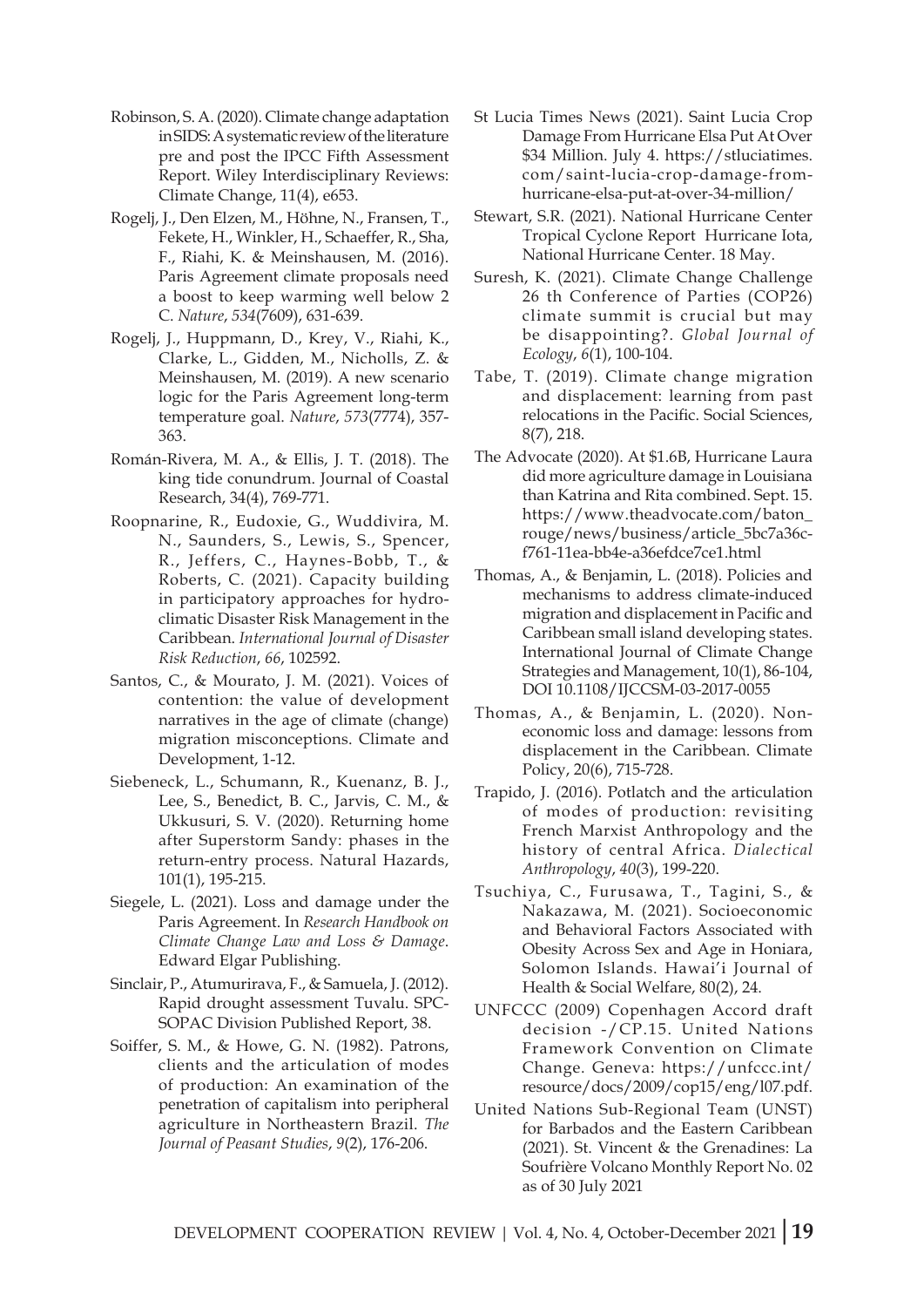- Velmurugan, A. (2008). The nature and characters of tropical islands. In *Biodiversity and Climate Change Adaptation in Tropical Islands* (pp. 3-30). Academic Press.
- Wade, H. (2005). Pacific regional energy assessment: An assessment of the key energy issues, barriers to the development of renewable energy to mitigate climate change, and capacity development needs to removing the barriers. Niue National Report. Technical Report No. 8. Apia: Pacific Islands Renewable Energy Project.
- Washbrook, D. (2007). India in the early modern world economy: modes of production, reproduction and exchange. *Journal of Global History*, *2*(1), 87-111.
- Weber, E. (2014). Environmental change and (im) mobility in the South. *In A new perspective on human mobility in the South* (pp. 119-148). Springer, Dordrecht.
- Weber, E. (2015). The Pacific Solution–A Catastrophe for the Pacific!?. *Environment and Ecology Research*, 3(4), 96-107.
- Weber, E. (2017). Trade agreements, labour mobility and climate change in the Pacific Islands. *Regional Environmental Change*, *17*(4), 1089-1101.
- Weber, E. H., & Kopf, A. (2018). South-South approaches to international environmental negotiations: The case of climate change. *Routledge Handbook of South-South Relations*, 205-214.
- Weber, E. H., Kissoon, P., & Koto, C. (2019). Moving to dangerous places. Dealing with climate change on small islands: Towards effective and sustainable adaptation?, 267.
- World Bank. (2006). Not if but when: Adapting to natural hazards in the Pacific Islands region: A policy note. Washington, D.C.: East Asia and Pacific Region - Pacific Islands Country Management Unit— World Bank.
- Wu, J., Huang, C., Pang, M., Wang, Z., Yang, L., FitzGerald, G., & Zhong, S. (2019). Planned sheltering as an adaptation strategy to climate change: Lessons learned from the severe flooding in Anhui Province of China in 2016. Science of The Total Environment, 694, 133586.
- Zawadzki, S. J., Bouman, T., Steg, L., Bojarskich, V., & Druen, P. B. (2020). Translating climate beliefs into action in a changing political landscape. Climatic Change, 161(1), 21-42.

#### **Launch of IRIS at COP26: India's Assistance to SIDS**

At the 26th session of the Conference of Parties (COP26), an initiative - Infrastructure for Resilient Island States (IRIS) - to boost the infrastructure in SIDS was launched by India, Australia, and the UK in collaboration with SIDS (Fiji, Jamaica and Mauritius). This initiative is aimed at providing technical support on the issues posed by infrastructure systems, and work with SIDS to find potential for partnerships to strengthen infrastructure systems in these nations for resilient development. Prime Minister Narendra Modi said at the conference in Glasgow that the Indian Space Research Organisation (ISRO) will develop a dedicated data window for SIDS to collect timely information on cyclones, coral-reef monitoring, and coast-line monitoring through satellite.

PM Modi recognised that climate change poses the greatest threat to the lives and economies of small island developing states. India made special preparations for cooperation with Pacific Islands and CARICOM countries after identifying the threat of climate change to SIDS. Solar technology training was provided to the citizens, among other contributions to their development.

Source: NDTV. (2021, November 02). India to Build Special Data Window For Information On Cyclones: PM Modi. Retrieved from https://www.ndtv.com/india-news/indias-isro-to-build-specialdata-window-for-information-on-cyclones-pm-modi-2597045

CDRI. (2021, November 02). Launch Of 'Infrastructure For Resilient Island States' (IRIS) At COP26. Coalition for Disaster Resilient Infrastructure (CDRI) [Press Release].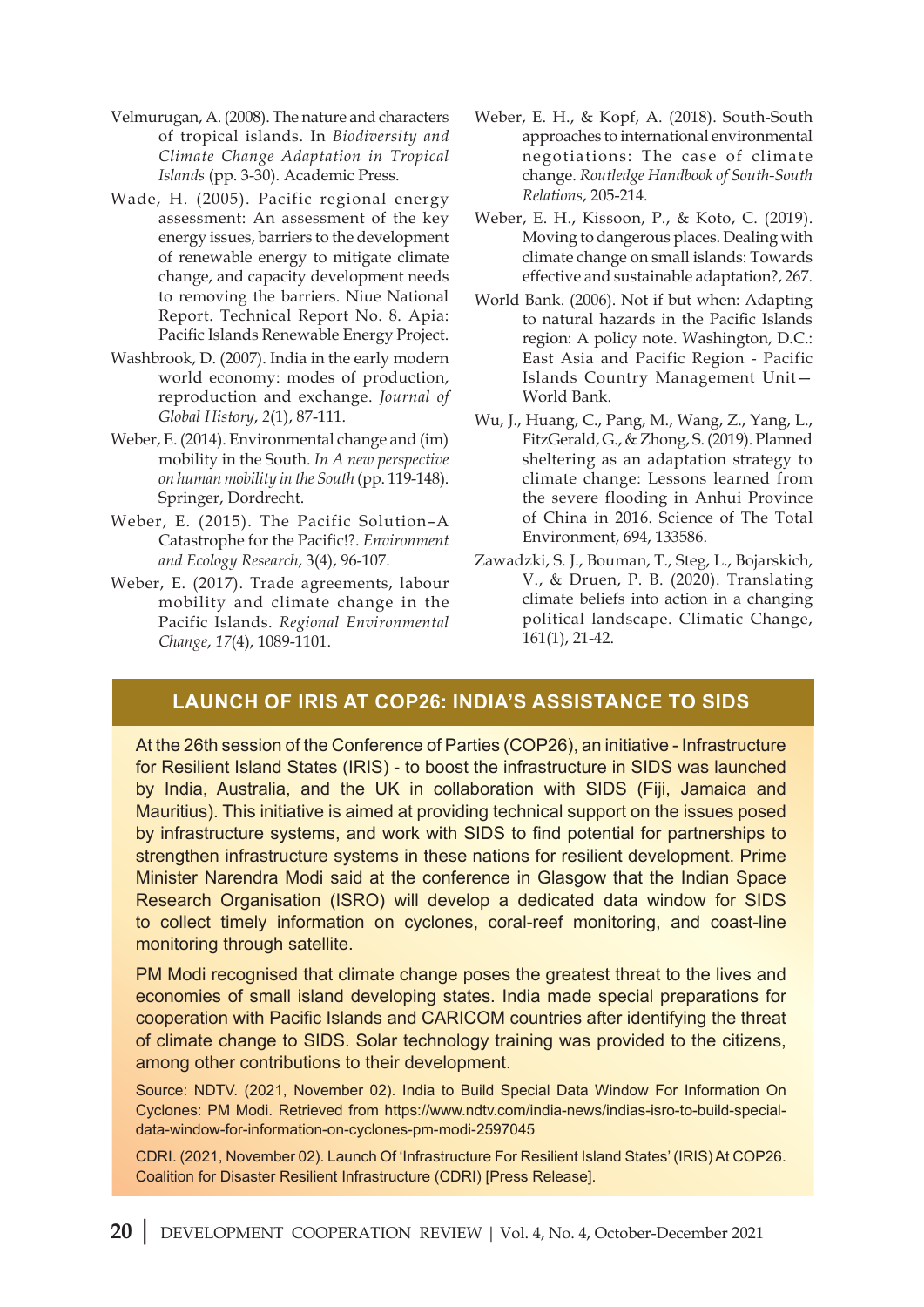# **SIDS, Vulnerability and Climate Change: Looking through the Lens of South-South Cooperation Practices**



*Dinoj K Upadhyay\**



*Shweta Shaju\*\**

"Implications would be higher than expected, if the international community does not evolve greater policy synergy for implementing ambitious actions aiming to limit global average warming to 1.5°C."

#### **Introduction**

Amid the uncertainty and socio-<br>economic and health challenges<br>the threats of climate change have further economic and health challenges caused by the COVID-19 pandemic, the threats of climate change have further increased. Intergovernmental Panel on Climate Change Sixth Assessment Report<sup>1</sup> issued explicit warning of 'rapid', 'widespread' and 'intensifying' climate change, and implications for society and economy. (IPCC, 2021).

Small Island Developing States (SIDS) are a group of nations recognised by their sensitivity to economic and environmental shocks. (MacFeely *et al*., 2021) Scattered across three geographical regions - the Caribbean, the Pacific, and the Atlantic, Indian Ocean and South China Sea (AIS), SIDS form a heterogeneous group of nations and territories in terms of population, natural resources, development progress and income, among others; however, these island nations face '*unique social, economic and environmental challenge'* (UN, n.d.).

While three-fifths nations of SIDS nations belong to the category of upper middleincome countries, they are among the most vulnerable developing countries. Compared to larger upper middle-income countries, SIDS in this same income group

<sup>\*</sup>Consultant, RIS. \*\* Research Assistant, RIS. Views expressed are personal.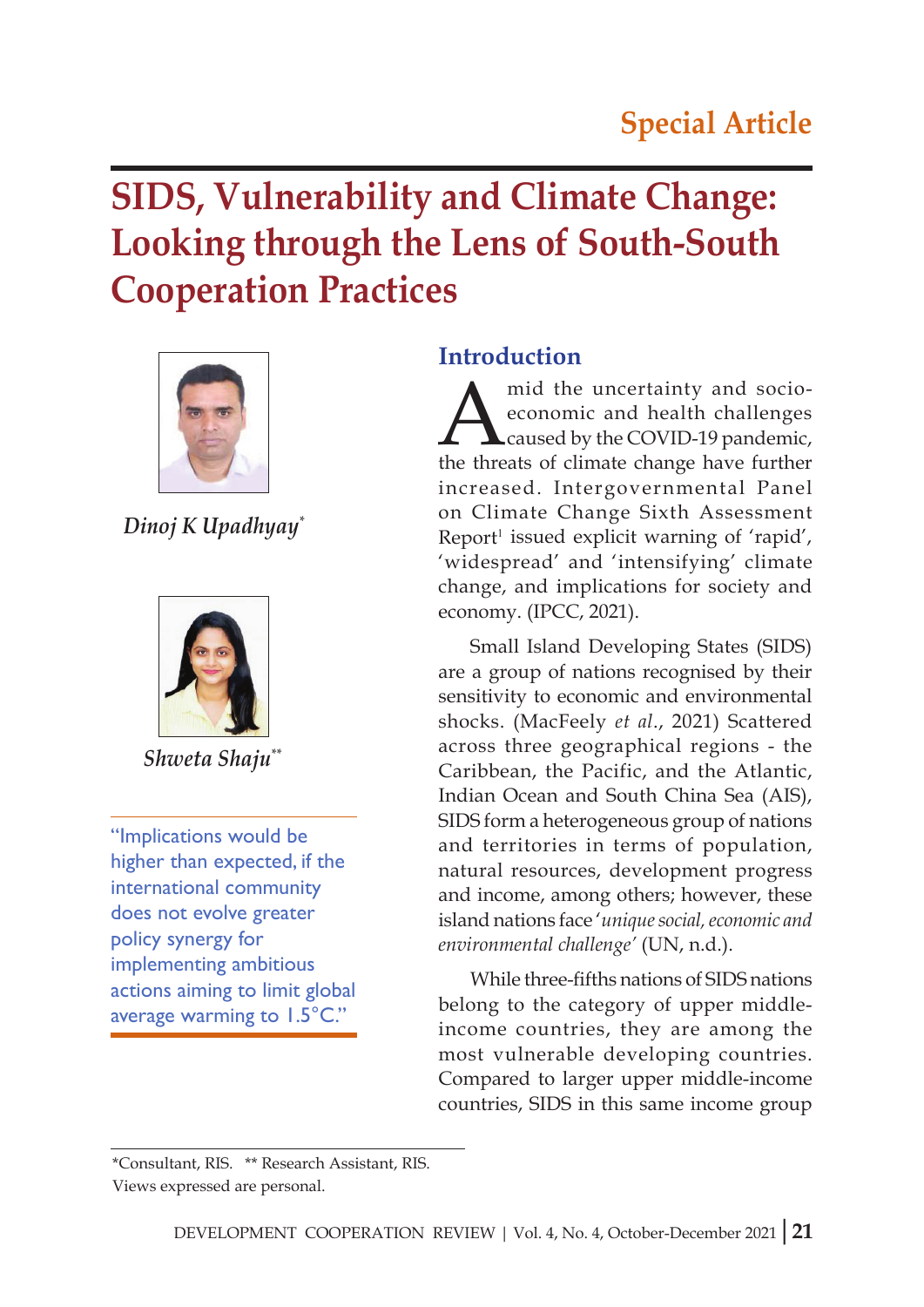are 73 per cent more vulnerable (OECD, 2018). These island nations are highly exposed to climate change induced threats and they have considerably limited coping capabilities in terms of limited land, financial resources, services delivery and climate resilient infrastructure. Despite their existential threat and increased urgency, the outcome of global negotiations could not adequately address the concerns of these countries. Considering the high potential impact of climate hazards, and rise in global temperature beyond 1.5°C can potentially pose existential risks to these nations.

In this context, the paper analyses the vulnerability of SIDS to further aggravating threats of climate change, and how global negotiations unfold in addressing these challenges. Finally, the paper discusses the relevance of South-South Cooperation (SSC) practices in dealing with challenges of climate change as well as facilitating sustainable development in the SIDS.

# **Impact of Climate Change on Socio-economic Development in SIDS**

The SIDS' economy is sensitive to changing climate and extreme weather conditions. Crucial sectors such as tourism, fisheries and agriculture, which are mainstays of livelihood opportunities and determinants of growth, are closely linked to climate change and highly dependent on conducive environment as well. SIDS face numerous existing challenges ranging from over dependence on one sector - primarily on tourism, higher transportation costs, outward migration,

unemployment, low scale economic activities, declining marine resources coupled with ocean acidification, among others; these challenges would further escalate due to changing weather pattern. Some island nations such as Haiti, Guyana, Saint Lucia, Cabo Verde, etc account for unemployment rates more than 15 per cent with St. Vincent & Grenadines at 21.6 per cent (World Bank Data Bank). Services exports contribute on average 25 per cent to SIDS' GDP and almost half of their services exports consist of travel services (UNCTAD, 2021). On average, the tourism sector accounts for almost 30 per cent of the GDP. It is much higher in countries such as Maldives, Seychelles, St. Kitts and Nevis and Grenada with over 50 per cent of the GDP. Therefore, direct and indirect contributions of tourism to GDP and foreign revenues are as high as 72 per cent in Maldives (UNCTAD, 2020).

Climate change would also pave way for the issues of submergence, threat to agro-economic activities leading to food insecurity, natural disasters, etc. The increasing frequency of climate change induced disasters would have severe implications for adaptive capacity and socio-economic stability in these nations. OECD (2018) notes that SIDS suffer the largest relative loss from the natural disasters due to their limited capacity to respond. Annual damages experienced by SIDS during 1990-2022 is estimated to be USD 2.13 billion. (Kumar, 2022 in section SSC statistics) The SIDS are the least responsible for climate change, however they are among the most vulnerable to its impact. They are dependent on others for significant action to be taken to tackle climate change at an international level.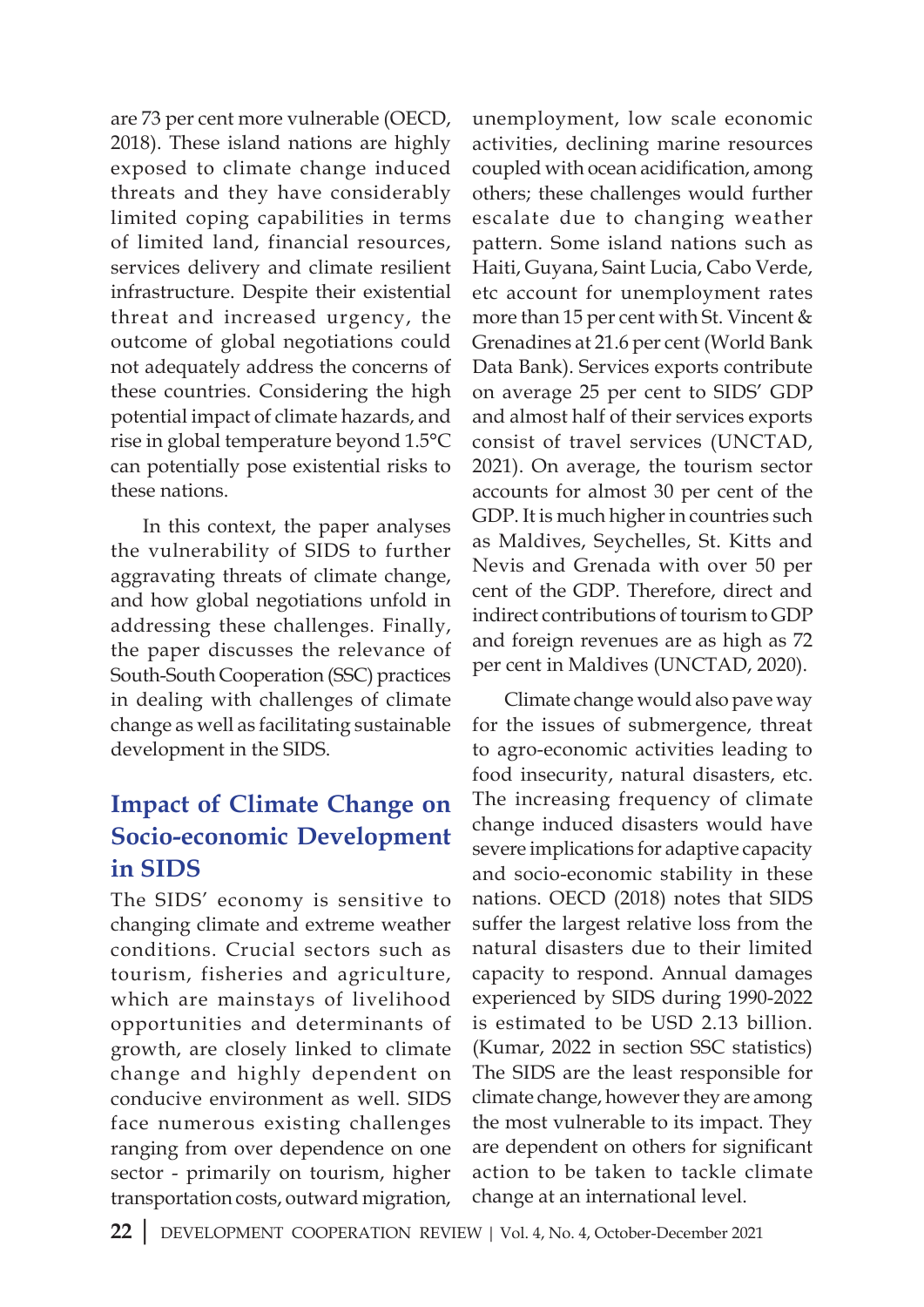# **SIDS and V20 - A Comparative Analysis**

Several indices have been in place tracking the development, vulnerability aspects of countries across the globe such as the Global Climate Risk Index<sup>2</sup>, Human Development Index (HDI), among others. The Climate Vulnerable Forum (CVF) is a global alliance of countries that are disproportionately affected by the consequences of climate change. During the Climate Vulnerable Forum in 2015 in Lima, Peru, the official bloc of the forum - 'V20' or 'Vulnerable Twenty' was launched, which consisted of the top 20 nations from around the world that are most vulnerable by the climate-change related disasters. Afghanistan, Bangladesh, Barbados, Bhutan, Costa Rica, Ethiopia, Ghana, Kenya, Kiribati, Madagascar, Maldives, Nepal, Philippines, Rwanda, Saint Lucia, Tanzania, Timor-Leste, Tuvalu, Vanuatu, and Vietnam were the countries that made up the bloc. During the 2nd V20 Ministerial Dialogue in April 2016 in

Washington, DC, the V20 recognised 23 new CVF members as incoming members in the V20 initiative. Currently, the V20 bloc consists of 48 countries, including 16 from SIDS, that are all diversely affected by climate change issues such as superstorms, storm surges, droughts, famines caused by climate factors, food shortages as a result of climate change, power outages, flash floods, mud slides, desertification, heatwaves, and other effects of climate change.

Table 1 shows the disparity in classification of vulnerable countries in V20 and SIDS grouping. SIDS is the most affected by the effects of climate change, however 42 island nations do not form a part of V20. The group of SIDS consists of island nations, whereas V20 is a heterogenous group of islands, mountainous regions and countries with coastal regions. Table 2 describes the share of SIDS and V20 in the world population, land share and EEZ. The share of population and land is significantly higher for the V20 grouping,

| <b>SIDS</b><br>V20 | Member | Non-Member |
|--------------------|--------|------------|
| Member             |        |            |
| Non-Member         |        |            |

#### **Table 1: Common Member Countries in SIDS and V20 grouping**

*Source:* Author's calculation

|             | <b>World Pop</b> | <b>World Land</b> | <b>World EEZ</b> | EEZ/Land |
|-------------|------------------|-------------------|------------------|----------|
|             | <b>Share</b>     | <b>Share</b>      | <b>Share</b>     | Area     |
| <b>SIDS</b> | $0.93\%$         | $0.92\%$          | 25.19%           | 29.47    |
| V20         | 14.58%           | 11.00%            | 14.88%           | 1.45     |

#### **Table 2: Comparative Statistics**

*Source:* Author's calculation using United Nations Population Division estimates & Vivid Maps.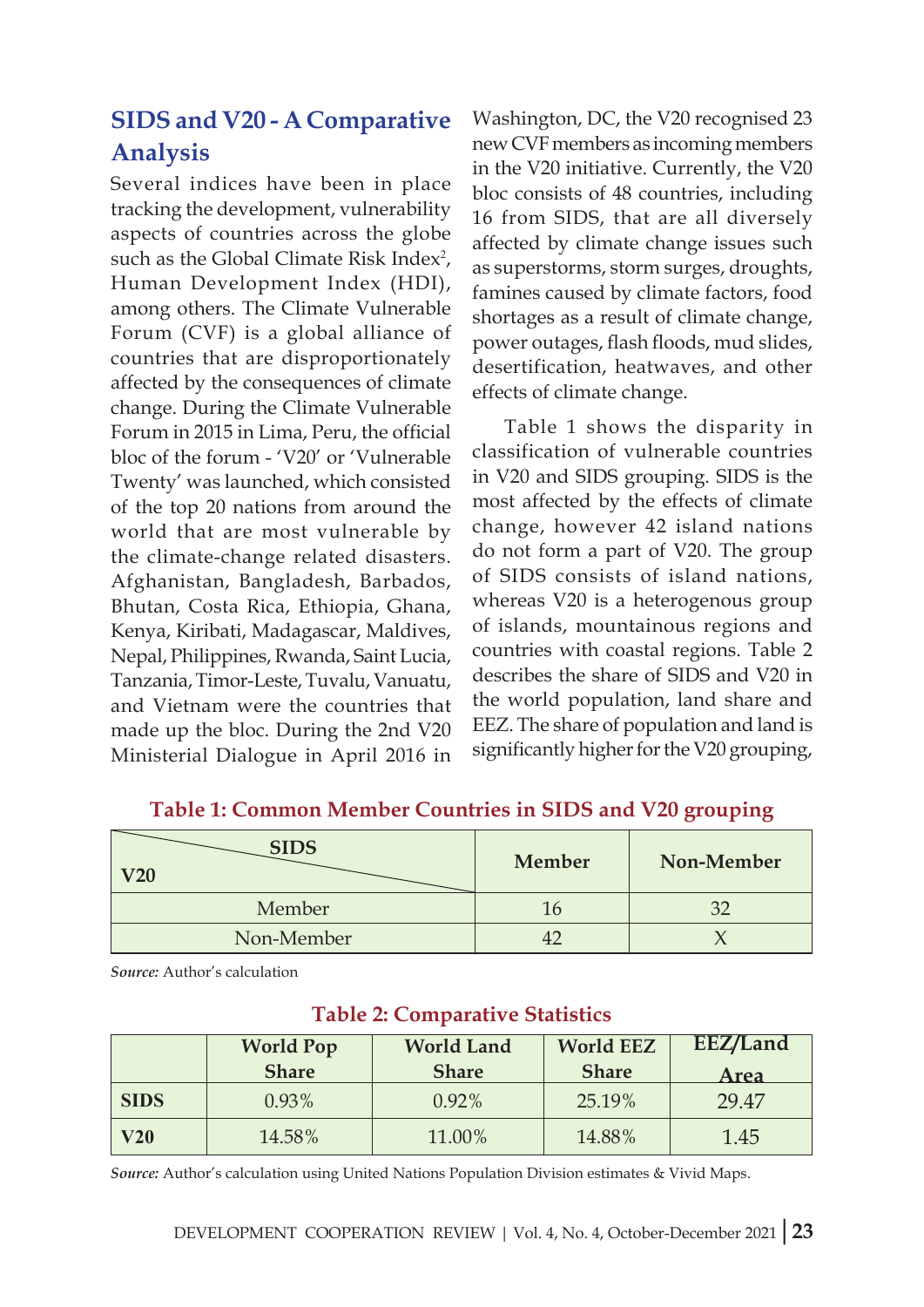whereas the share of EEZ and EEZ/ land area is high for SIDS. The group of islands constitute less than 1 per cent of the world population, however, on average, the Exclusive Economic Zone (EEZ) is 29 times the SIDS countries' land mass. Thus, the majority of the natural resources in the SIDS come from the ocean. The difference between these two groups lies mostly in terms of the share of EEZ, which is remarkably high for SIDS compared to V20.

Going further, the paper concentrates on SIDS countries alone.

# **Time for Action**

There is urgency amid uncertainty induced by multiple crises for the SIDS. Implications would be higher than expected, if the international community does not evolve greater policy synergy for implementing ambitious actions aiming to limit global average warming to 1.5°C. It is also a fact that these nations are suffering from consequence of actions by industrialized nations. Although SIDS' vulnerability is recognized by the international community, they lack the political clout in global politics to define climate agenda and influence the outcome. It is crucial to support SIDS' national efforts in the course of adaptation and mitigation as well as in the process of socio-economic development at grassroots level. Development financing, technology, information and knowledge sharing, etc. for economic diversification, climate resilient infrastructure, renewable energy, fresh water, capacity building, public health and so on would be essential in ushering a sustainable future for them.

Multiple topical issues, viz. climate fair share, climate ambition, climate finance, damage  $&$  loss leverage, and carbon market, are significant in handling the climate change. SIDS do not have the *luxury of time* like others because of their small share in world GDP on one hand and large share in terms of losses on the other hand (Meddeb, 2020).

Since the onset of industrial revolution, more and more fossil fuels are burnt and which has caused earth's temperature to rise considerably. High income group countries became prosperous through the untrammelled burning of fossil fuels and therefore it becomes their responsibility to contribute more towards reduction commitment, helping developing countries to achieve their target and in advancing and financing climate agreeable innovation. However, it is being evident that the countries' national mitigation contributions are deficient to achieve the 2015 Paris Agreement objective of limiting global warming to 'well below 2°C, preferably to 1.5°C, compared to pre-industrial levels' and in this manner unequipped for deflecting calamitous outcomes of environmental change (Höhne *et al*., 2017, 2020; IPCC, 2018b; Rogelj *et al*., 2016; UNEP, 2019, 2020; UNFCCC, 2016).

The share of greenhouse gas (GHG) emissions of SIDS is approximately 0.76 per cent of global emissions (Ge *et*  al., 2020).<sup>3</sup> SIDS, as a whole, contribute less than 1 per cent to greenhouse gas emissions, however they are the most affected by such emissions and global warming, in general. Island and low-lying countries were among the first to grapple with global warming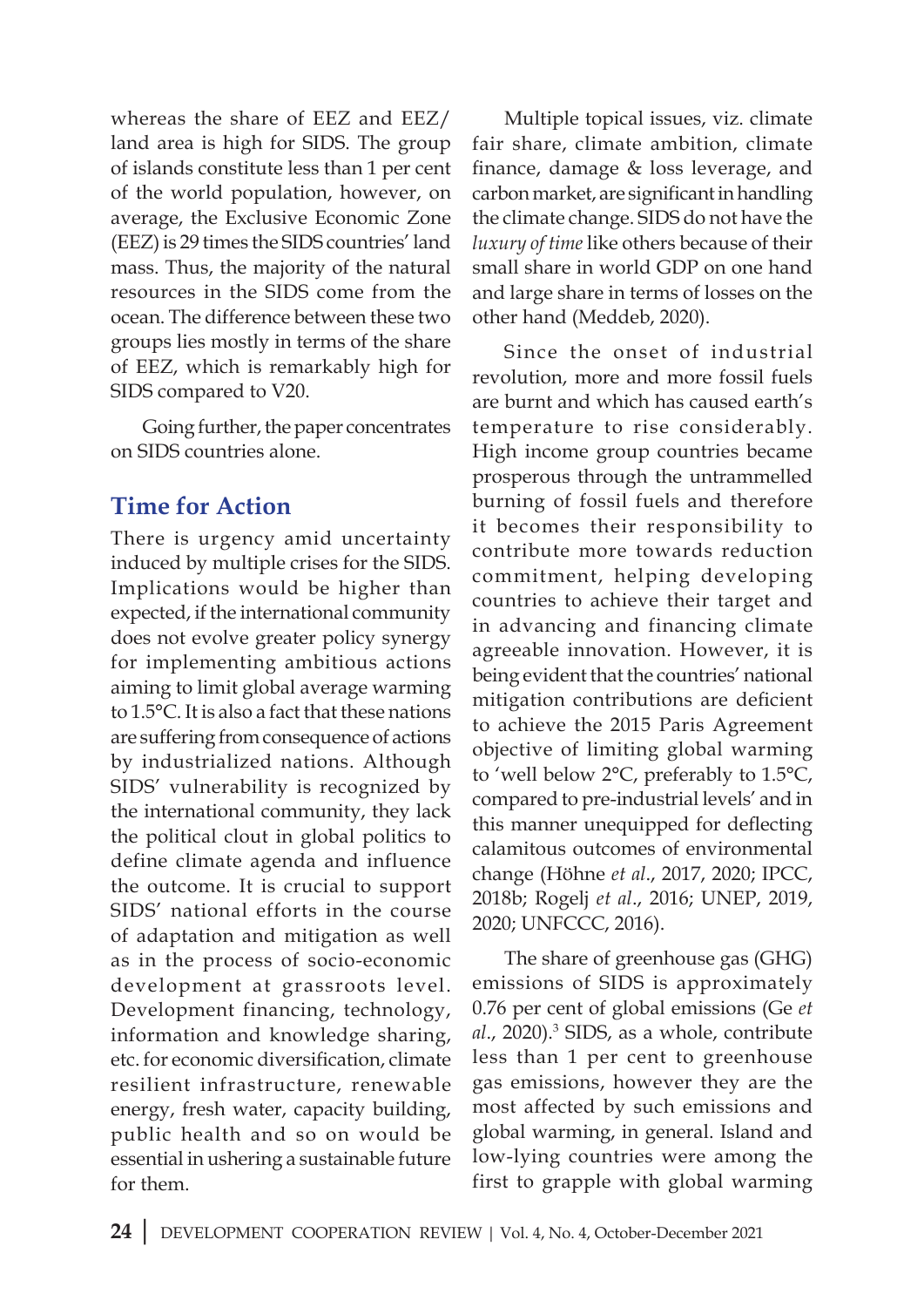nearly 30 years ago, as they began to experience its alarming impacts first hand. However, since they are small, developing economies, they do not seem to have efficient resources to defend against these impacts. Their ambition of meeting net zero emissions is dependent on other nations.

Since the countries' contribution to climate change and the capacity to prevent and cope with its consequences is varied, it is imperative that some countries contribute more than others. This has been identified globally and thus the Convention, the Kyoto Protocol and the Paris Agreement call for financial assistance from Parties with more financial assistance to those that are less endowed and more vulnerable. To avert dangers of climate change, mitigation and adaptation measures are equally important. Mitigation efforts are required in terms of large-scale investments needed to significantly reduce emissions. Since the effects of climate change are varied and especially magnified in case of SIDS, significant financial resources are needed to adapt to the adverse effects and reduce the impacts of a changing climate and therefore, climate finance is needed for adaptation.

At the 2009 United Nations Climate Change Conference held in Denmark (Copenhagen Accord), developed countries committed to a goal of jointly mobilising USD 100 billion per year in climate finance by 2020 to address the needs of developing countries in areas of meaningful mitigation actions and transparency on implementation. However, this goal was not reached (UNFCCC 2009, paragraph 8). The

delivery of the said commitment by developed countries was supposed to set the tone for deliberations on future collective climate action goal, from a floor of USD 100 billion, which was decided in Paris Agreement 2015 to be agreed upon before 2025 (UNFCCC 2015, paragraph 53).

# **R o l e o f S o u t h - S o u t h Cooperation**

Climate urgency has renewed the urge for enhancing development cooperation and deepening of policy synergies further. SSC on climate change has gained momentum. Particularly, SSC with SIDS in areas of socio-economic development, infrastructure development, capacity building, including renewable energy, infrastructure, disaster risk reduction, agriculture, fisheries, among others have been nurtured and gradually expanded.

In the past few decades, SSC has expanded its scope and taken on new forms: facilitating regional, subregional and interregional integration, providing innovative approaches to collective actions and strengthening its contribution to sustainable development. In this context, the SSC Action Plan has been adopted by UN principals as a substantive pillar to support the implementation of the United Nations Secretary-General's Climate Change Engagement Strategy in November 2017. The Action Plan aims to support and promote SSC and Triangular Cooperation on climate change by making use of existing network and capacity of the United Nations.

The Action Plan has four key pillars which talk about the wider political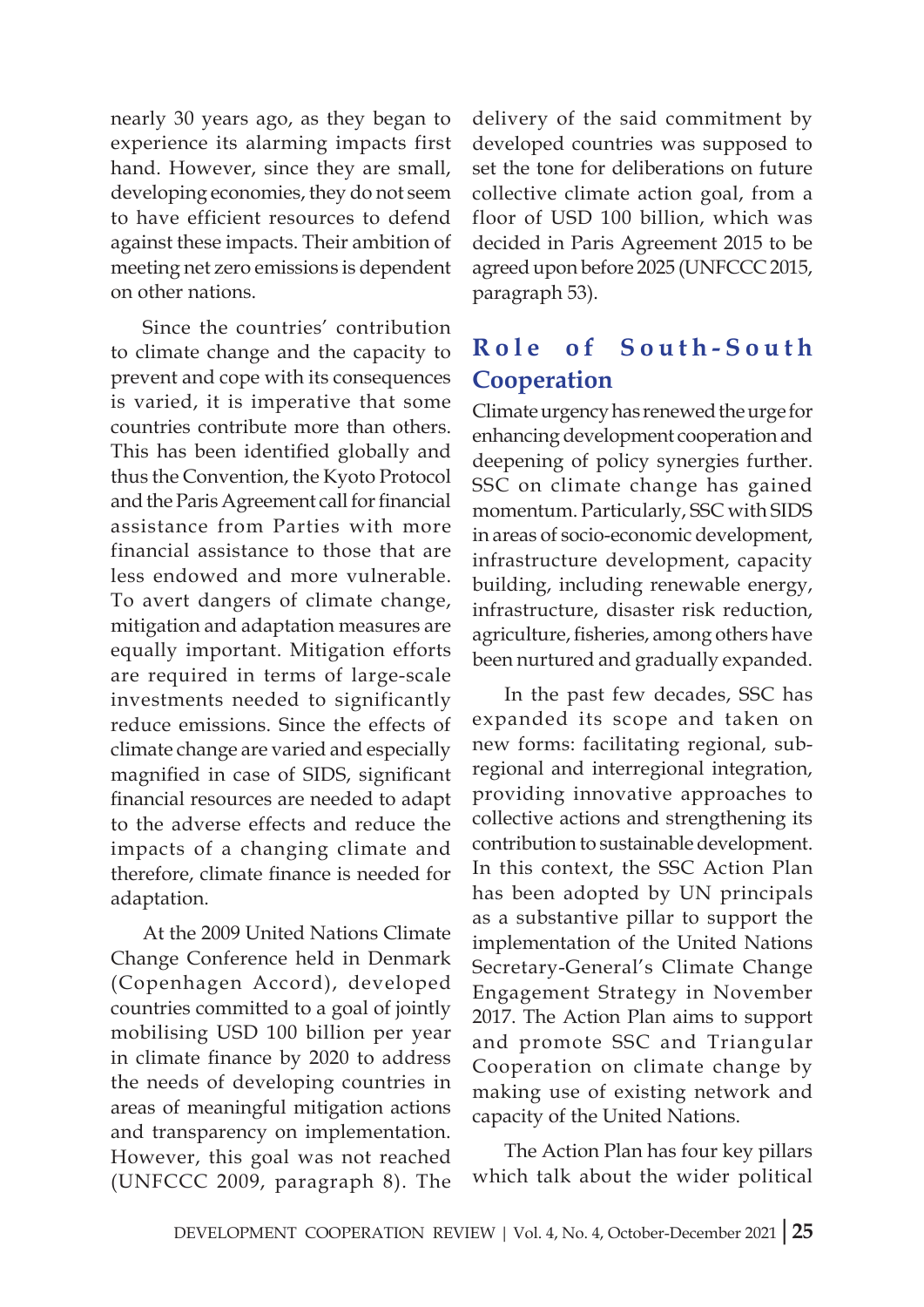interactions at the high level in the sideline of COP. It aims to take stock of progress of climate change plans. It also aims to have a Southern perspective of climate change action plan, organizing work, academic interactions and publications of Southern Climate Solution Series to support developing countries on developing knowledge to address climate change.

In coping with the effects of climate change on SIDS, it is worthwhile to learn from the experiences of the South, particularly SIDS. UNDP (2021) describes innovative ways in which different models of international cooperation can support SIDS to overcome shared challenges and showcases some effective SSC practices. The solutions are founded upon the critical role of SSC, which is a proven and trusted platform to share and implement solutions.

For instance, Cuba has a National Climate Change Plan called Life Task that aims to boost resilience and promote the use of renewable energy, energy efficiency, and sustainable development. Since Caribbean countries are exposed to similar environmental risks, learning from Cuban knowledge could help to facilitate cooperation between the Caribbean Island countries of Dominican Republic and Haiti. The World Food Programme (WFP) began collaborating with these Caribbean Island nations within the framework of SSC with the goal of developing disaster risk reduction capacities. Various Workshops, field visits, and deputations of experts on disaster risk management, among other things, were undertaken to identify shortcomings in each country's disaster risk management. With the help of the WFP, the countries established a set of actions to be undertaken through SSC in order to allow peer learning on disaster risk reduction in the Caribbean to continue.

Building on the model learned in Cuba, the National Meteorological Centre of Haiti implemented a numerical model that permits forecasting of possible hurricane trajectories within 48-72 hours. At the community level, Haitian employees were trained to handle hazard, vulnerability, and risk assessments. Using the experience of Cuba's Civil Defense, the Haitian government devised a countrywide hurricane contingency plan. As a result of Cuba's technical cooperation in forecasting floods caused by heavy rains, many missions of Cuban technicians were sent to the Dominican Republic to teach meteorological counterparts on how to use numerical models established by the Cuban Institute of Meteorology. These techniques have proved beneficial in strengthening the Dominican meteorological system's technical ability to predict the impact of extreme winds and heavy rainfall.

The Aviation Needs Analysis in Pacific Small Island Developing States (PSIDS) is another example of cooperation. With a combined population of 10 million people spread across an area covering 15 per cent of the Earth's surface, the PSIDS are among the world's smallest and most distant countries. Remoteness, vulnerability to external shocks and natural disasters, an excessive reliance on foreign trade, fragile environments, and limited resources are some of the distinct challenges faced by them.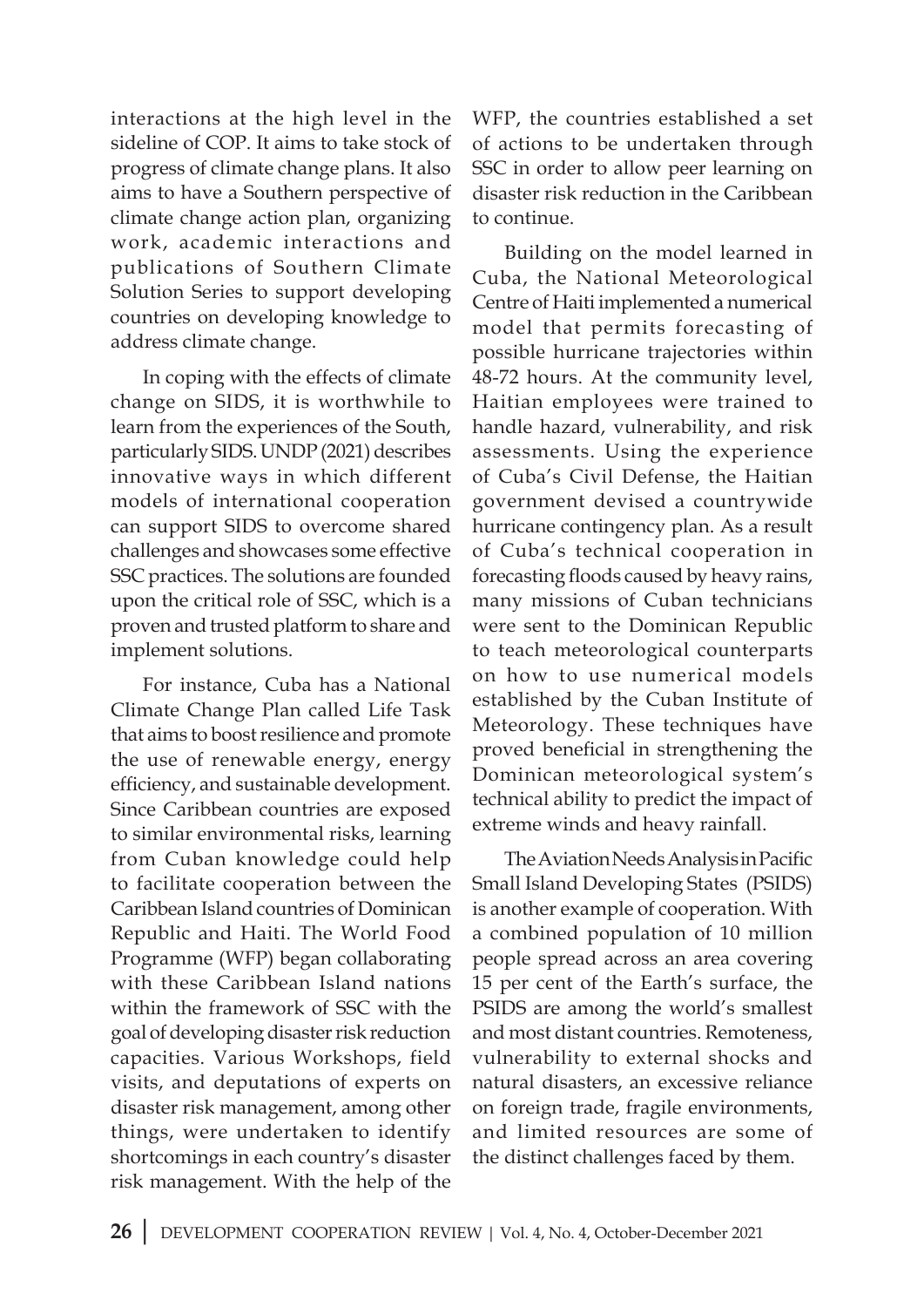Civil aviation is critical for PSIDS, particularly in terms of connectivity, socio-economic development, and disaster relief. Recognizing the issues of air connectivity faced by PSIDS, the International Civil Aviation Organization (ICAO) proposed a study to identify and solve the existing challenges and demands of PSIDS in terms of aviation safety, air navigation, and aviation security during its 39th Assembly. The PSIDS Study was made possible by substantial financial and in-kind donations from Australia, Chile, China, Fiji, Singapore, the United Kingdom, and the United States of America, in addition to the resources supplied by ICAO.

Based on the information gathered and the analyses performed within the study's time and resource constraints, a total of 30 recommendations have been formulated to be taken forward by the PSIDS, PIF and ICAO. Some of the ICAO recommendations try to persuade aid donors, training institutions, and multilateral development banks to do more to promote PSIDS. The recommendations advocate for a holistic approach to the development and implementation of a Pacific aviation road map to ensure the region's aviation regulatory systems is effective, sustainable, and resilient.

IBSA Fund is yet another form of successful SSC in SIDS. Some projects in areas of sustainable development, livelihood, conservation agriculture, permaculture and sustainable fisheries management, have been undertaken and implemented in SIDS under the IBSA Fund. These projects have also contributed in achieving Sustainable Development Goals (SDGs).

The 'Empowering Rural Women: Scaling Up the Rocket Stove Project' in Fiji, for example, helped to improve the lives and health of women in rural regions by introducing a novel cooking method based on rocket stoves. According to the IBSA Fund Annual Report 2019, 1,350 women have been trained in the manufacture and use of energy-efficient, enhanced rocket stoves, which help to reduce the use of fossil fuels and deforestation for firewood (UNOSSC, 2020).

In Kiribati, the IBSA Fund implemented a project "Enhancing Inclusive Sustainable Economic Development via Coconutsector Development." For the period of January 2018 to June 2020, the project had a budget of USD 315,000. The project's overall purpose is to help smallholder farmers generate revenue and improve their livelihoods by producing valueadded coconut products, all while contributing to inclusive, long-term economic growth as envisioned in the national development strategy. Timor-Leste has been awarded a USD 1,428,772 grant for a project "Conservation Agriculture, Permaculture, and Sustainable Fisheries Management". The adoption of sustainable production techniques, as well as the intensification and diversification of smallholder farming and fishing systems, were supported through this project.

IBSA has provided assistance to Haiti and Saint Lucia in the areas of solid waste management and irrigated agriculture. Successful efforts in these countries piqued the SIDS' interest in collaborating. Tonga and Kiribati, for example, have expressed interest in having Fijian women trainers visit their nations to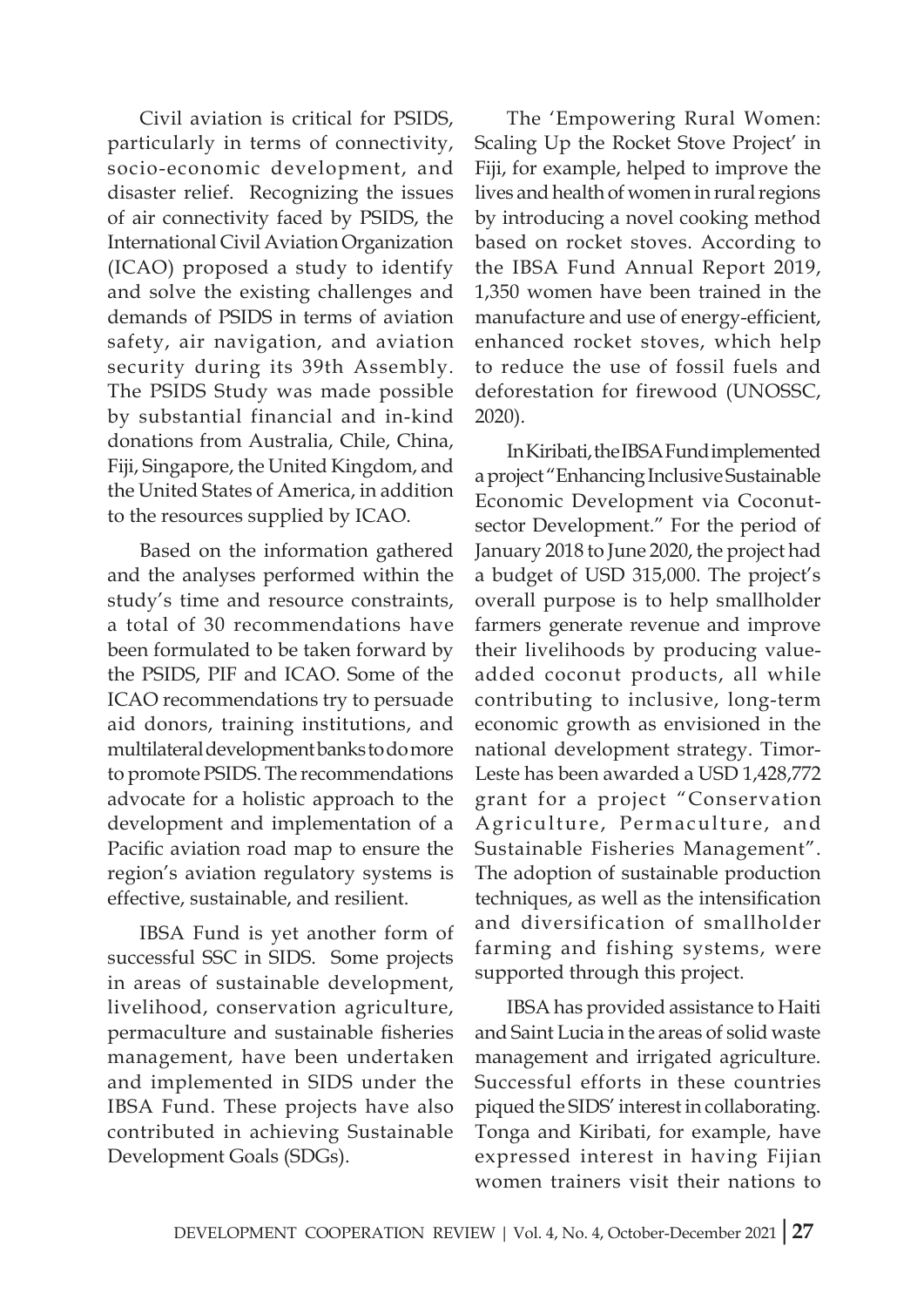help women in the production of better rocket stoves. At this time, the exchange is confined to knowledge sharing.

Several partnerships have been developed by India for facilitating sustainable development at the bilateral as well as regional level. India and PICs have cooperated in building infrastructure, and policy synergies at the global and regional level. India and PICs leaders met at the sidelines of UN General Assembly. In recent context, India's Prime Minister Narendra Modi has announced new grants to the India-UN Development Partnership Fund during meetings with leaders of the Caribbean Community (CARICOM) and PSIDS alongside the United Nations General Assembly in September, 2019. USD 14 million will be given to projects in the Caribbean and USD 12 million US to projects in the Pacific. The India-UN Development Partnership Fund supports Southern-owned and led, demand-driven, and transformational sustainable development projects across the developing world, with a focus on least developed countries and SIDS. The Fund is managed by UNOSSC, and United Nations agencies implement Fund projects in close collaboration with partnering governments.

A Commonwealth Window has also been established within this Fund, representing USD 50 million over a period of five years. Established in June 2017, the Fund has already enabled 44 development projects in 44 countries across all 17 Sustainable Development Goals. Projects cover a range of SDG thematic areas including climate resilience, environmental sustainability, gender equality, renewable energy, improving women's and maternal health, water and sanitation, education, employment and livelihoods, disaster recovery and risk management, agricultural development and infrastructure.

The role of SSC, now, is more crucial than ever before in assisting SIDS in not just recovering from the pandemic, but also in making greater and faster progress toward the Sustainable Development Goals.

# **Conclusion**

Considering the growing threats of climate change and vulnerability of the SIDS, it is crucial to take effective measures. However, the outcome of COP26 does not live upto the expectation. It appears that developed nations are not keen on sharing more burden for providing additional resources for loss and damage. Greater cooperation is expected from the relatively developed nations in mobilizing sufficient financial resources for effectively dealing with severe impacts of climate change; however, they have not fulfilled their commitments. At the same time, it is observed that cooperation in broader ecosystem of SSC has been increasing. The principles and modalities of SSC are more people-centric and without conditionality. The South has already made considerable efforts facilitating sustainable development partnership. India is an important development partner of SIDS both at the bilateral as well as multilateral level. India has voiced their concerns at various multilateral forums, and has taken initiatives for promoting renewable energy, training and capacity building for sustainable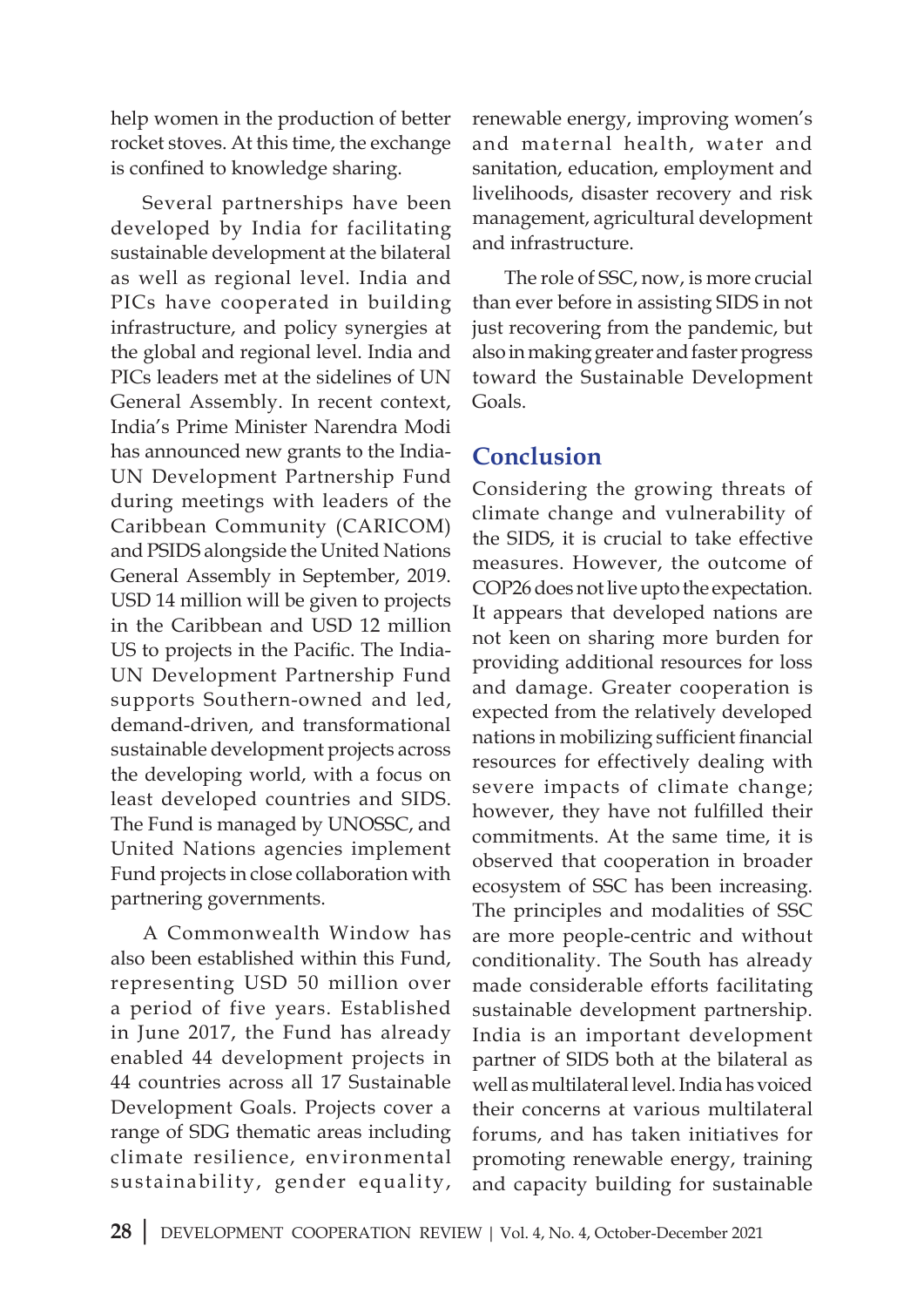practices at the grassroots level. It also strives for triangular cooperation for building "resilient, sustainable, and inclusive infrastructure"(CDRI, n.d.).<sup>4</sup> Indian CSOs and private sector are also engaged in the widening and deepening of the development partnership of India and SIDS.

#### **Endnotes**

- <sup>1</sup> Working Group I contribution to the IPCC Sixth Assessment Report released in August 2021
- <sup>2</sup> Global Climate Risk Index is published annually by the international environmental think tank 'Germanwatch'. The Index analyses the extent to which countries and regions have been affected by the impacts of weather-related loss events (storms, floods, heat waves etc.). The impact is calculated in terms of fatalities and economic losses, both.
- <sup>3</sup> As of 2018, SIDS contribute 374 metric tonnes of GHG emissions out of world total of 48.9 gigatonnes.
- Launch of 'Infrastructure for Resilient Island States' (IRIS) at COP26, CDRI

#### **References**

- CDRI. (n.d.). Launch Of 'Infrastructure For Resilient Island States' (IRIS) at COP26. [Press Release] *Coalition for Disaster Resilient Infrastructure (CDRI).* Retrieved from https://www.cdri.world/pressreleases/launch-infrastructure-resilientisland-states-iris-cop26
- Ge, M., Friedrich, J. & Vigna, L. (2020). 4 Charts Explain Greenhouse Gas Emissions by Countries and Sectors. *World Resources Institute (WRI)*. Retrieved from https:// www.wri.org/insights/4-charts-explaingreenhouse-gas-emissions-countries-andsectors
- Höhne, N., den Elzen, M., Rogelj, J., Metz, B., Fransen, T., Kuramochi, T., Olhoff, A., Alcamo, J., Winkler, H., Fu, S., Schaeffer, M., Schaeffer, R., Peters, G. P., Maxwell, S., & Dubash, N. K. (2020). *Emissions: World has four times the work or one-third of the time*. Nature, 579 (7797), 25-28. https://doi. org/10.1038/d41586-020-00571-x
- Höhne, N., Kuramochi, T., Warnecke, C., Röser, F., Fekete, H., Hagemann, M., Day, T., Tewari, R., Kurdziel, M., Sterl, S., & Gonzales, S. (2017). The Paris Agreement: Resolving the inconsistency between global goals and national contributions. *Climate Policy*, 17(1), 16-32. https://doi.org/10.1080/146 93062.2016.1218320
- IFRC. (2020). 2020 Annual Report. *The International Federation of Red Cross and Red Crescent Societies (IFRC).* Available at https://www.ifrc.org/sites/default/ files/2021-09/20210902\_AnnualReport\_ ONLINE.pdf
- IMF. (2021).World Economic Outlook- FAQ. *International Monetary Fund (IMF)*. Retrieved from https://www.imf.org/ external/pubs/ft/weo/faq.htm#q4b
- IPCC. (2021). Working Group I contribution to the IPCC Sixth Assessment Report. *Intergovernmental Panel on Climate Change (IPCC).*
- IPCC. (2018b). *Summary for policymakers*. In V. Masson-Delmotte, *et al*. (Eds.), Global warming of 1.5°C Summary for policy makers. (p.33). Intergovernmental Panel on Climate Change (IPCC). Retrieved from http://www.ipcc.ch/report/sr15/
- MacFeely, S., Peltola, A., Barnat, N., Hoffmeister, D., & Hopp, D. (2021). Constructing a Criteria-Based Classification for Small Developing States: An Investigation. *United Nations Conference on Trade and Development (UNCTAD).*
- Meddeb, R. (2020). Small island developing states do not have the luxury of time. *UNDP Blog.*  Retrieved from https://www.undp.org/ blog/small-island-developing-states-donot-have-luxury-time
- Rogelj, J., Elzen, M., Höhne, N., Fransen, T., Fekete, H., Winkler, H., Schaeffer, R., Sha, F., Riahi, K., &Meinshausen, M. (2016). *Paris Agreement climate proposals need a boost to keep warming well below 2 °C*. Nature, 534(7609), 631-639. https://doi. org/10.1038/nature18307
- OECD. (2018). Making Development Cooperation Work for Small Island Developing States. *Organisation for Economic Co-operation and Development (OECD).*Retrieved from http://library.lol/main/802047F-24CA8D29D4B0D8604D56D74D2
- UN. (n.d.). About Small Island Developing States. *United Nations (UN).* Retrieved from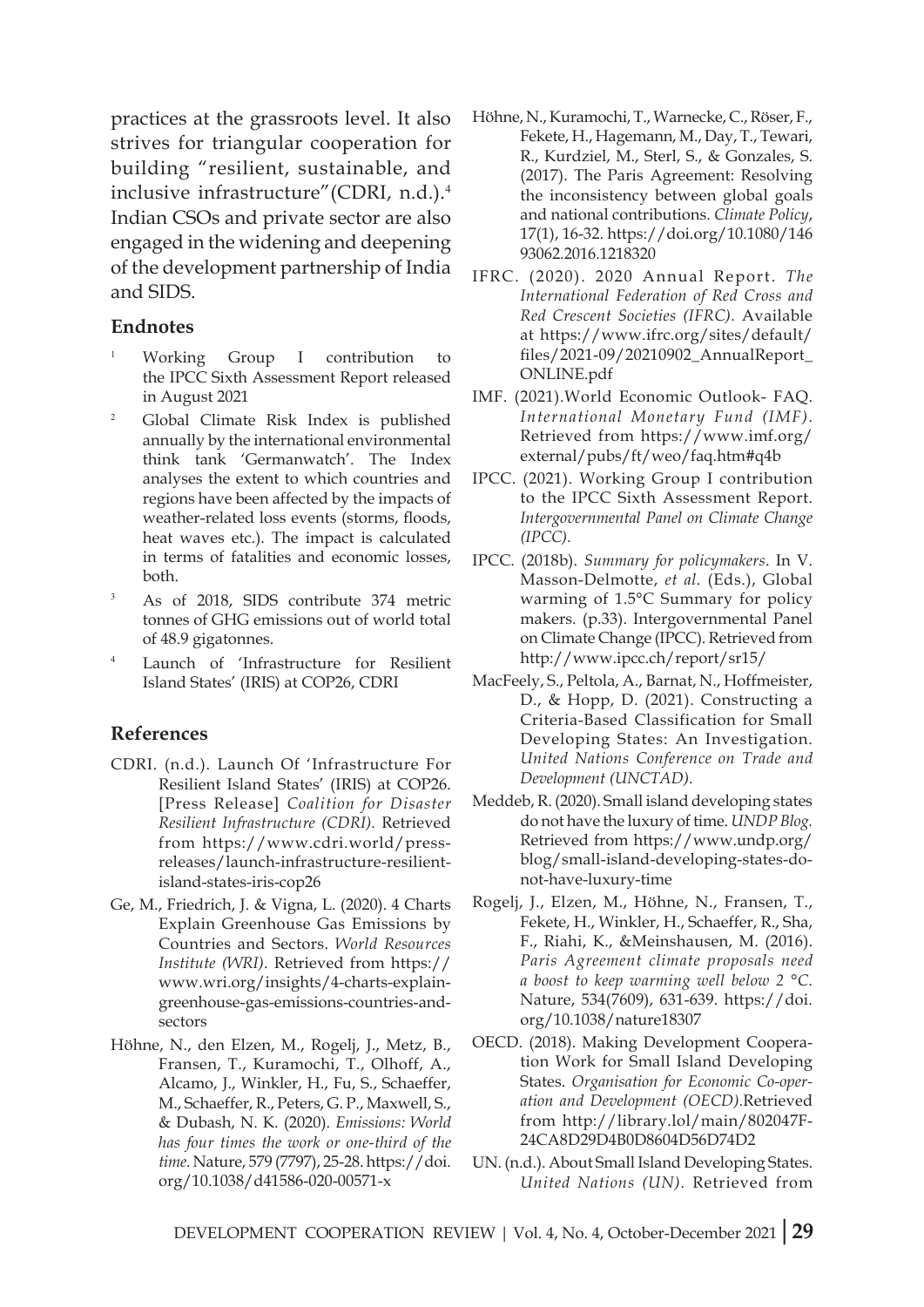https://www.un.org/ohrlls/content/ about-small-island-developing-states

- UNCTAD. (2021). Small Island Developing States Face Uphill Battle in COVID-19 Recovery. *United Nations Conference on Trade and Development (UNCTAD).* Retrieved from https://unctad.org/news/small-islanddeveloping-states-face-uphill-battle-covid-19-recovery(Accessed 1 October 2021)
- UNCTAD. (2020). Impact of COVID-19 on Tourism in Small Island Developing States.*United Nations Conference on Trade and Development (UNCTAD).*Retrieved fromhttps://unctad.org/news/ impact-covid-19-tourism-small-islanddeveloping-states,
- UNDP. (2021). Good Practices in South-South and Triangular Cooperation for Sustainable Development in SIDS. *United Nations Development Programme (UNDP).* Retrieved from https://www. unsouthsouth.org/2021/07/07/goodpractices-in-south-south-and-triangularcooperation-for-sustainable-developmentin-sid-advancing-samoa-pathway-andachieving-sustainable-recovery/
- UNDP-HDR. (n.d.). Data Centre: Human Development Index (HDI). *United Nations Development Programme-Human Development Report (UNDP-HDR).* Retrieved from http://hdr.undp.org/en/ content/human-development-index-hdi
- UNEP. (2019). *Emissions gap report 2019*. Nairobi, Kenya: United Nations Environment Programme (UNEP). https://doi. org/10.18356/ff6d1a84-en
- UNEP. (2020). *Emissions gap report 2020*. Nairobi: United Nations Environment Programme (UNEP). https://doi.org/978-92-807- 3812-4
- UNFCCC. (2009). *COP Decision 2/CP.15: Copenhagen Accord*. Bonn, Germany: United Nations Framework Convention on Climate Change(UNFCCC). Available at https://unfccc.int/resource/docs/2009/ cop15/eng/11a01.pdf#page=4.
- UNFCCC. (2015). *COP Decision 1/CP.21: Adoption of the Paris Agreement*. Bonn, Germany: United Nations Framework Convention on Climate Change(UNFCCC). Available at https://unfccc.int/resource/docs/2015/ cop21/ eng/10a01.pdf#page=2.
- UNFCCC. (2016). *Aggregate effect of the intended nationally determined contributions: an update - Synthesis report by the Secretariat*. Marrakech, Morocco: United Nations Framework Convention on Climate Change(UNFCCC). Available at http:// unfccc.int/resource/docs/2016/cop22/ eng/02.pdf
- UNOSSC. (2020). IBSA Fund Annual Report 2019: India, Brazil and South Africa Facility for Poverty and Hunger Alleviation. *United Nation Office of South-South Cooperation (UNOSSC).*
- World Bank. (2019). *New country classifications by income level: 2019-2020.* Retrieved from https://blogs.worldbank.org/opendata/ new-country-classifications-incomelevel-2019-2020

#### **16th India-US Defence Policy Group Meeting**

Regional matters of mutual concern were discussed, including about South Asia and the Indian Ocean Region ahead of the India-US 2+2 ministerial dialogue. Defence Secretary Ajay Kumar led the Indian delegation, while Under Secretary of Defense for Policy Colin Kahl led the American group at the 16th India-US Defence Policy Group.

Ways to improve collaboration with like-minded allies in order to keep the Indo-Pacific free and open was deliberated upon. Officials said that the meeting advanced an ambitious set of bilateral priorities, including information-sharing, high-end maritime cooperation, logistics, and defence trade, reflecting India and the United States' growing defence ties.

*Source:* SNS. (2021, October 09). India, US discuss situation in South Asia, cooperation in Indo-Pacific. *The Statesman*. Retrieved from https://www.thestatesman.com/india/india-us-discusssituation-south-asia-cooperation-indo-pacific-1503016539.htm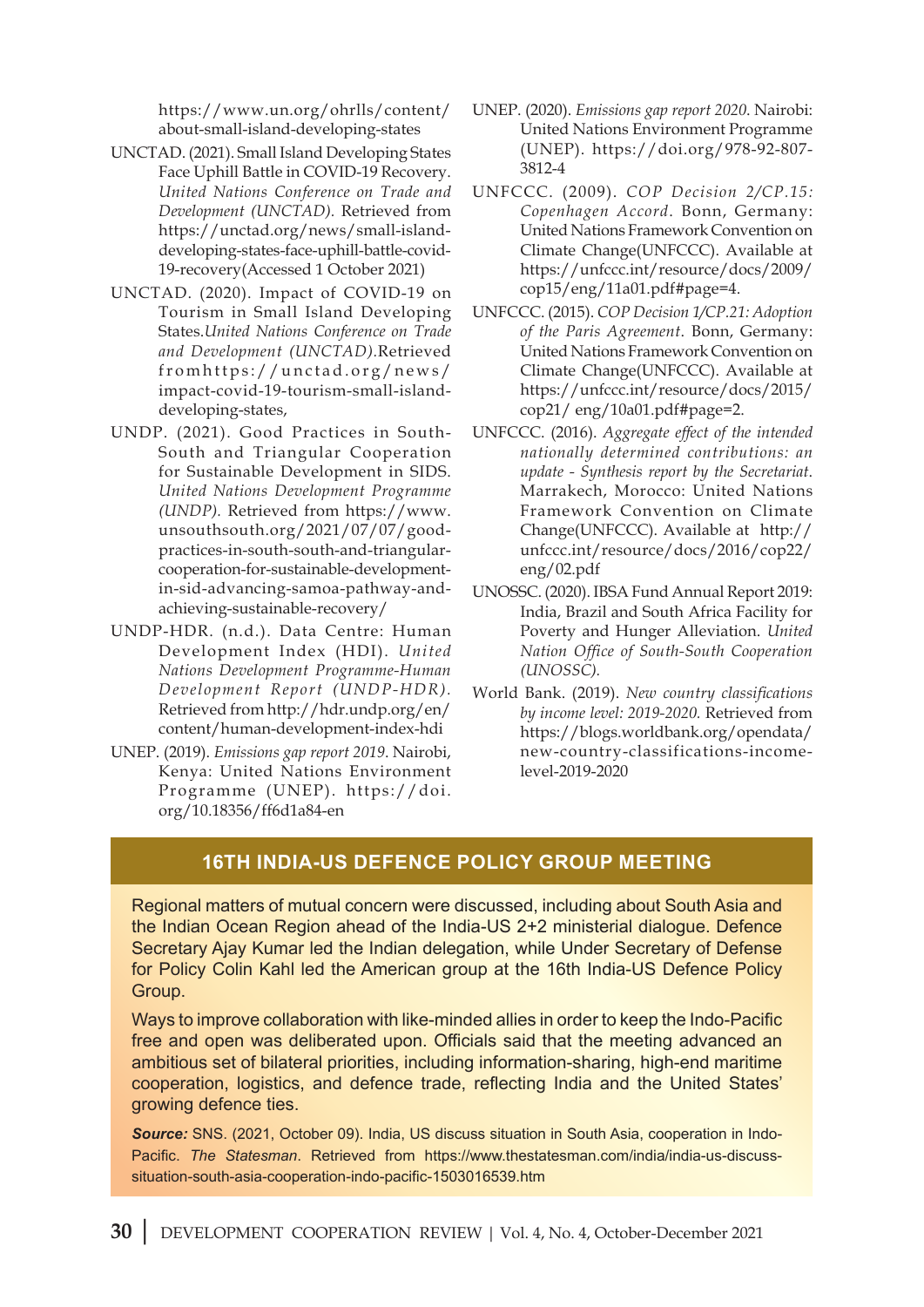# **Climate Change Vulnerabilities of SIDS and Potential for South-South Cooperation**



*Vinod Kumar\**

"There is great potential for exchange of ideas, experiences and best practices between SIDS in the Pacific and the Caribbean, in order to find suitable solutions and replicate best practices for addressing the various threats posed by climate change and disasters."

# **Introduction**

The 2030 Agenda for Sustainable<br>Development and the Sustainable<br>Development Goals adopted by<br>the UN in 2015 dwelt on the impact of Development and the Sustainable Development Goals adopted by the UN in 2015 dwelt on the impact of climate change on sustainable development. Recognizing climate change as one of the "greatest challenges of our time" with its adverse impacts undermining the ability of all countries to achieve sustainable development directly and indirectly, and noting that the "survival of many societies and the biological support systems of the planet" are at risk, the Sustainable Development Goals (SDGs) include a dedicated goal of taking urgent action on climate change and its impacts.<sup>1</sup>

Small Island Developing States (SIDS) are a distinct group of 38 UN Member States and 20 Non-UN Members/Associate Members of United Nations regional commissions that face unique social, economic and environmental vulnerabilities. For SIDS, the Exclusive Economic Zone (EEZ) is, on average, 28 times the country's land mass. Thus, for many SIDS the majority of the natural resources they have access to comes from the ocean. Factors like small population size, remoteness from international markets, high transportation costs, vulnerability to

<sup>\*</sup> Former High Commissioner of India to Fiji (2010-2014). Views expressed are personal.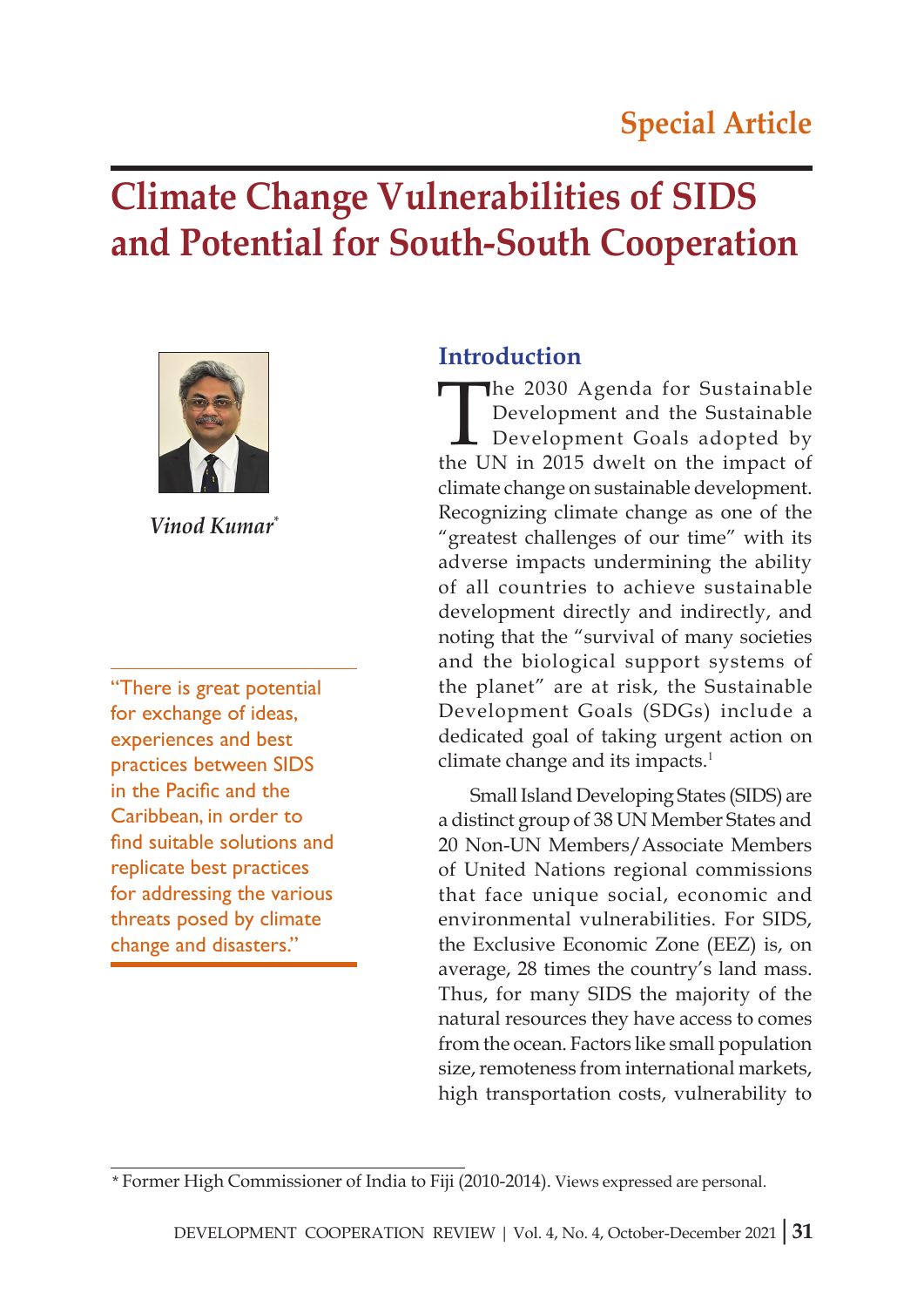exogenous economic shocks and fragile land and marine ecosystems make SIDS particularly vulnerable to biodiversity loss and climate change because they lack economic alternatives.**<sup>2</sup>**

The SIDS are the least responsible for climate change, however they are among the most vulnerable to its impact. They are dependent on others for significant action to be taken to tackle climate change at an international level. Due to their circumstances the international community has recognised the special situation of SIDS in the context of climate change impact. This paper intends to highlight the vulnerabilities of SIDS and the potential of South-South Cooperation, especially in the light of the COP26<sup>3</sup> Summit in November 2021 in Glasgow, UK.

South-South Cooperation is a "broad framework of collaboration among countries of the South in the political, economic, social, cultural, environmental and technical domains. Involving two or more developing countries, it can take place on a bilateral, regional, intraregional or interregional basis. Developing countries share knowledge, skills, expertise and resources to meet their development goals through concerted efforts".<sup>4</sup>

Triangular Cooperation involves 'Southern-driven partnerships between two or more developing countries, supported by a developed country(ies) or multilateral organisation(s), to implement development cooperation programmes and projects.5

The SAMOA (SIDS Accelerated Modalities of Action) Pathway, outcome of the Third International Conference on SIDS (Apia, Samoa, 1-4 September 2014) articulates the sustainable development pathways and aspirations for SIDS over the period 2015-2025, and promotes international assistance to address challenges faced by small islands.<sup>6</sup>

# **SIDS Vulnerabilities**

For SIDS, small, dispersed populations hamper the creation of sizable domestic markets and lead to capacity constraints. Their remoteness determines that as a group they are less than one third as well connected as other developing countries (OECD report: Making Development Cooperation Work For Small Island Developing States<sup>7</sup>), and this reduces their access to international markets and competitiveness. As a result, most SIDS rely on small, undiversified economies and often face high debt levels, many of them also relying on the rest of the world for remittances, official development assistance (ODA) and financial services. These economic vulnerabilities are interrelated and reinforced by the climate and environmental challenges, such as increasingly frequent extreme weather events, rising sea levels, ocean acidification, loss of ocean oxygen and ecosystem degradation.<sup>8</sup>

Rising sea levels as a result of climate change not only pose the threat of submergence of coastal areas, and in some cases entire islands, but also affect their economy and livelihoods of people highly dependent on the ocean. The increasing frequency of climate change induced disasters would have severe implications for adaptive capacity and socio-economic stability in these nations. Single disasters often have widespread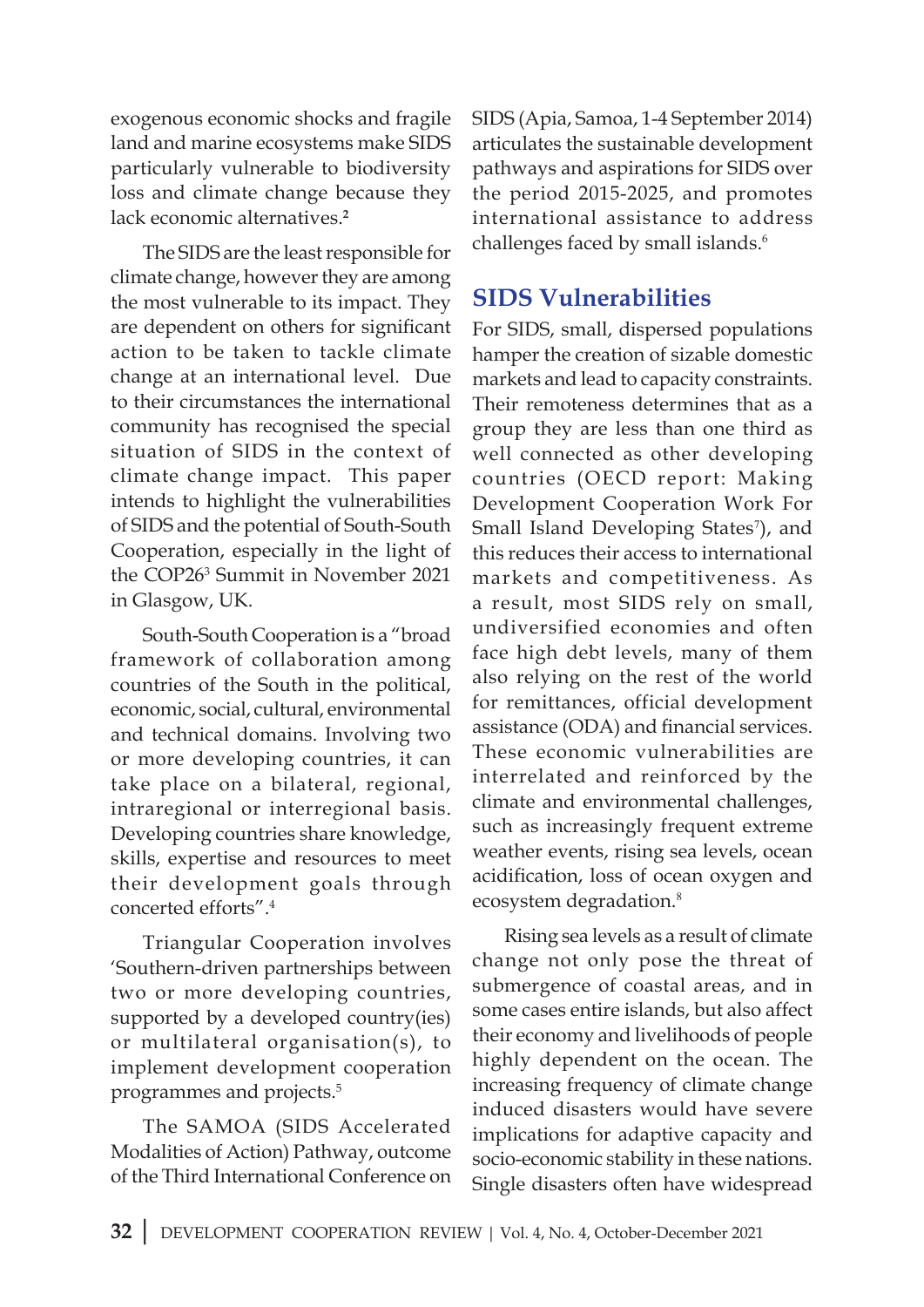and long-term effects for SIDS, eroding adaptive capacity and socio-economic stability. An example is Hurricane Maria in 2017 that caused damages in Dominica totalling over 225 per cent of the country's GDP, and displaced the entire population of Barbuda. Such disasters make it harder for SIDS to allocate resources and finances to sustainable development, and increases vulnerability to other climate impacts.<sup>9</sup>

#### **COP 26**

The 2021 UN Climate Change Conference (COP26) in Glasgow, UK in November 2021 has not led to a sense of achievement that we had seen after the Paris Agreement in 2015. While the Glasgow Climate Pact and the frenzy of pledges during the first week clearly signal that a decarbonised future is on its way, they are almost certainly too little too late to limit global warming to 1.5°C above pre-industrial levels.<sup>10</sup>

Speaking at COP26, Barbados Prime Minister Mia Amor Mottley called for the global average temperature increase to be limited to 1.5° C adding that a 2° C increase is a death sentence for several countries. "We do not want that dreaded death sentence. We've come here today to say 'try harder, try harder' because our people, the climate army, the world and planet need our actions now, not next year, not in the next decade".<sup>11</sup>

Finance was extensively discussed and there was consensus on the need to continue increasing support to developing countries. The call to at least double finance for adaptation was welcomed by the Parties. The duty to fulfil the pledge of providing 100 billion

dollars annually from developed to developing countries was also reaffirmed. And a process to define the new global goal on finance was launched.12 Parties collectively agreed to work to ensure that the rise in the average temperature is limited to 1.5 degrees. Alok Sharma, UK President of COP26 said: "We can now say with credibility that we have kept 1.5 degrees alive. But its pulse is weak and it will only survive if we keep our promises and translate commitments into rapid action. I am grateful to the UNFCCC<sup>13</sup> for working with us to deliver a successful COP26." 14

Developed countries came to Glasgow falling short on their promise to deliver USD 100 billion a year for developing countries. Voicing "regret," the Glasgow outcome reaffirms the pledge and urges developed countries to fully deliver on the USD 100 billion goal urgently. Developed countries, in a report, expressed confidence that the target would be met in 2023. The Glasgow Pact calls for a doubling of finance to support developing countries in adapting to the impacts of climate change and building resilience. This won't provide all the funding that poorer countries need, but it would significantly increase finance for protecting lives and livelihoods, which so far made up only about 25 per cent of all climate finance (with 75 per cent going towards green technologies to mitigate greenhouse gas emissions).<sup>15</sup>

#### **SIDS Actions**

Despite making negligible contributions to global greenhouse gas emissions, SIDS have also focused on mitigation. The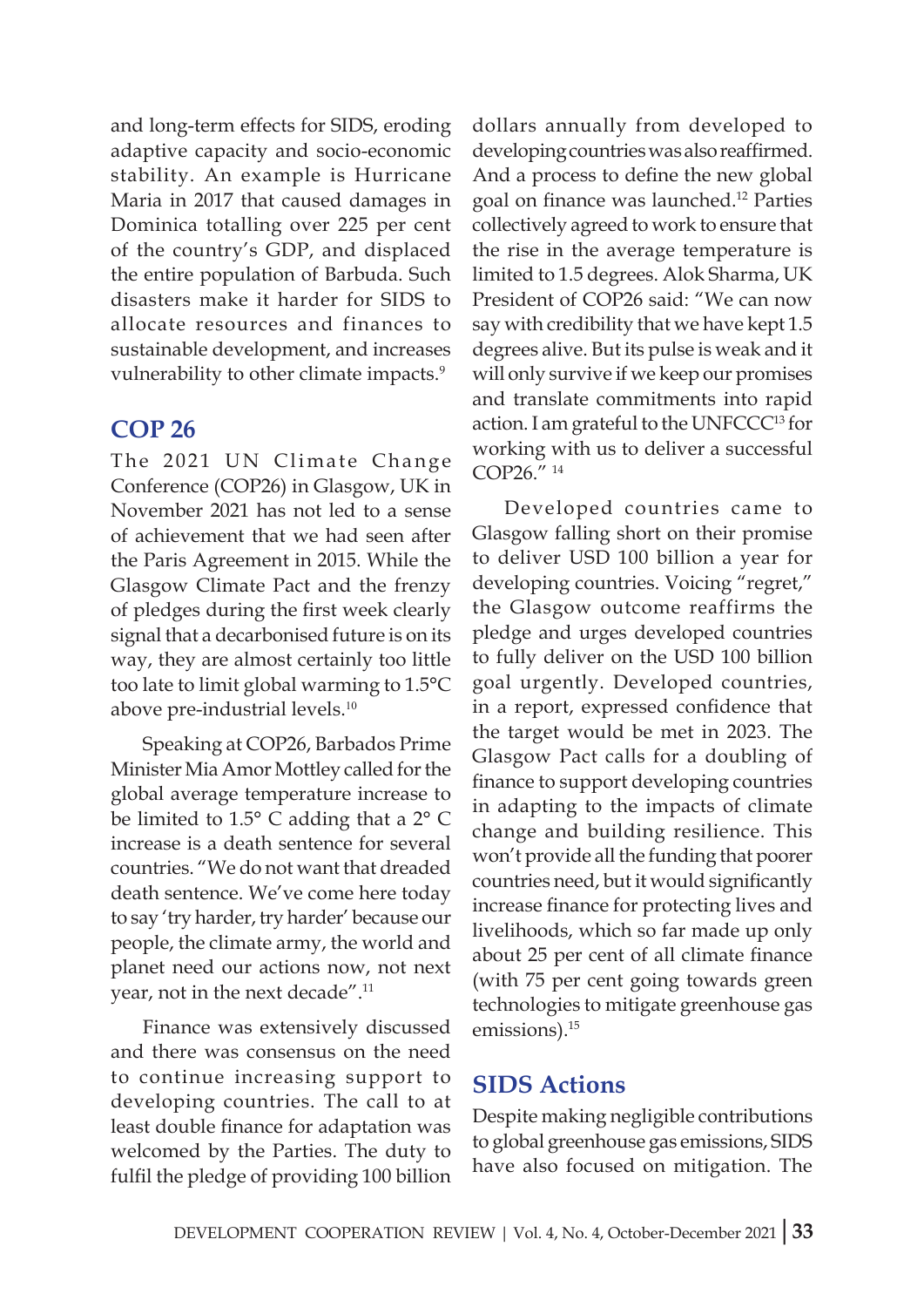Nationally Determined Contributions (NDCs) of many SIDS focus on shifting to renewable energy, an opportunity to reduce emissions while also reducing risk to extreme events and moving toward energy sovereignty. Some SIDS have developed ambitious mitigation plans to become carbon neutral or even carbon negative. However, the need for human, technological, and financial support to achieve mitigation goals will need to be addressed.<sup>16</sup>

SIDS used COP26 to highlight their conceptions of the climate emergency, including its existential threat, loss and damage due to climate change impacts, and the need for increased financial commitments to mitigate the effects of climate change.<sup>17</sup> SIDS leaders expressed the growing need for action through international cooperation, because SIDS alone cannot address the crisis - global action is needed for their survival.<sup>18</sup>

SIDS are taking bold stances on the sustainable ocean economy and are calling on the international community to support their ambition. SIDS have identified sustainable ocean economies as an SDG accelerator, considering that investments in the sustainable ocean economy will have large multiplier effects across many other economic and social areas. Many SIDS also have developed blue economy strategies. Cook Islands declared its entire exclusive economic zone (EEZ), equivalent to 1.9 million km², a multiple-use marine protected area - the world's largest. Palau established its entire EEZ as a fully protected marine reserve, making it a no-take zone and banning all fishing and mining activities.<sup>19</sup>

# **SSC and SIDS**

Enhanced international cooperation is crucial for all countries to combat climate change. As a complementary way to address climate change, South-South Cooperation (SSC) on climate change is gaining momentum with an increasing number of developing countries undertaking traditional and innovative SSC modalities. The UN Action Plan on South-South Climate Cooperation (2017 -21) aimed to:

- Maintain and strengthen the political momentum on climate change
- Strengthen knowledge, awareness and understanding of South-South climate cooperation
- Accelerate United Nations systemwide efforts and enhance coordination to support South-South climate cooperation
- Engage multi-stakeholders of the South for global climate action<sup>20</sup>

There is growing recognition of the potential of SSC and Triangular Cooperation (TrC) to facilitate technology development and transfer for climate action in developing countries under the Paris Agreement. The thematic areas identified as most promising for technology cooperation via South-South and triangular channels include agriculture, disaster risk reduction, renewable energy and energy efficiency, forestry, transport, water resources and waste management.<sup>21</sup>

# **Cooperation among SIDS**

Knowledge sharing and solution exchanges are bread and butter for South-South cooperation.<sup>22</sup> SIDS have been engaged in cooperating and collaborating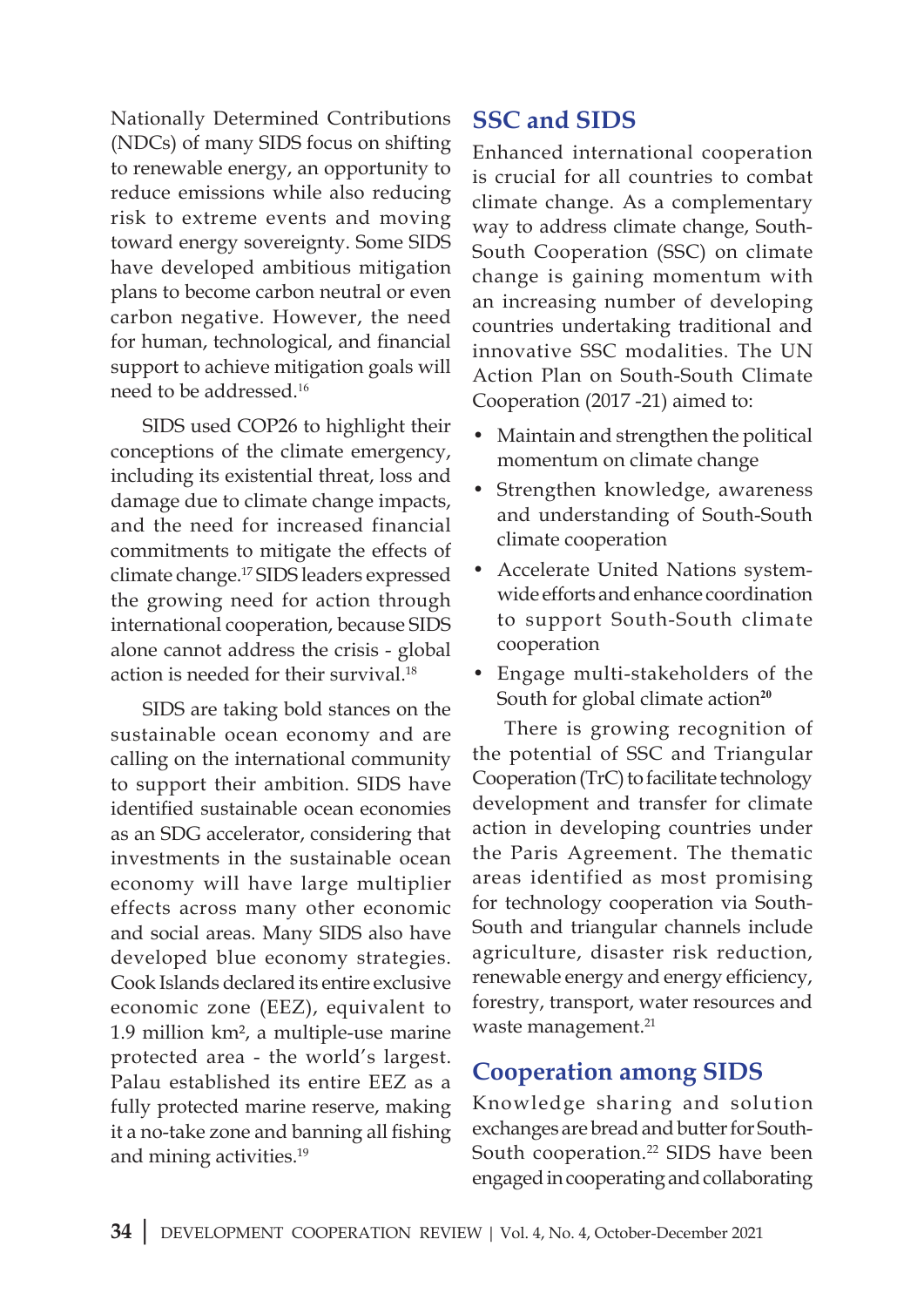among themselves in tackling climate change. One early example of regional cooperation on climate change was the Caribbean Planning for Adaptation to Climate Change (CPACC) programme (1997 -2001). With resources obtained from the GEF (Global Environment Facility) trust fund, Caribbean SIDS cooperated in identifying strategies to cope with adverse effects of climate change, particularly sea level rise, to develop an integrated management and planning framework for cost-effective responses and adaptation to climate change in coastal and marine areas, to provide training and institutional strengthening that could enhance regional and national capacities, and to identify and assess policy options.<sup>23</sup> At present the Caribbean Community Climate Change Centre as an intergovernmental Caribbean Community (CARICOM) institution, maintains the Caribbean's repository of information and data on climate change specific to the region.

In the Pacific, the South Pacific Regional Environmental Programme (SPREP) - a technical, intergovernmental organisation, has become a central actor in the Pacific to promote co-operation in the South Pacific region and improve sustainable development. SPREP also receives and channels international financial support. Since its establishment in the early 1990s SPREP has supported the capacity of national departments and environmental strategies.<sup>24</sup> The Pacific Climate Change Centre at SPREP set up in 2019 in partnership with the Government of Japan delivers capacity development programmes in adaptation, mitigation, climate services and project development. The Centre's mandate includes to "Deliver capacity development programmes in adaptation, mitigation, climate services and project development" and "promote and foster applied research, drive innovation and build capacity in these areas".

The initiative SIDS DOCK set up in 2015 as a "DOCKing station," to connect the energy sector in SIDS with the global markets for finance and sustainable energy technologies, is a SIDS-SIDS institutional mechanism established to facilitate the development of a sustainable energy economy within the small island developing states, with its secretariat in Belize. It announced a Global Ocean Energy Alliance (GOEA) with international partners on the sidelines of COP26. The Prime Minister of Tonga, as President of SIDS Dock Assembly, announced that the partners will officially launch the GOEA at the UN Oceans Conference, scheduled for July 2022, in Lisbon, Portugal, and asked the international community and the private sector to join the Alliance. "We are seeking partners and we are looking to our oceans and in particular, ocean energy, as the principal source of energy to help a number of islands survive and thrive. Ocean energy is the big game-changer to turn the tide on climate change and get to Net Zero. This is the only option left for our children's survival and our future."<sup>25</sup>

There has been cooperation between Pacific and Caribbean SIDS in the South-South framework. These countries and local communities have a range of capacities and practices for effective disaster prevention and management, as well as for coping with and adapting to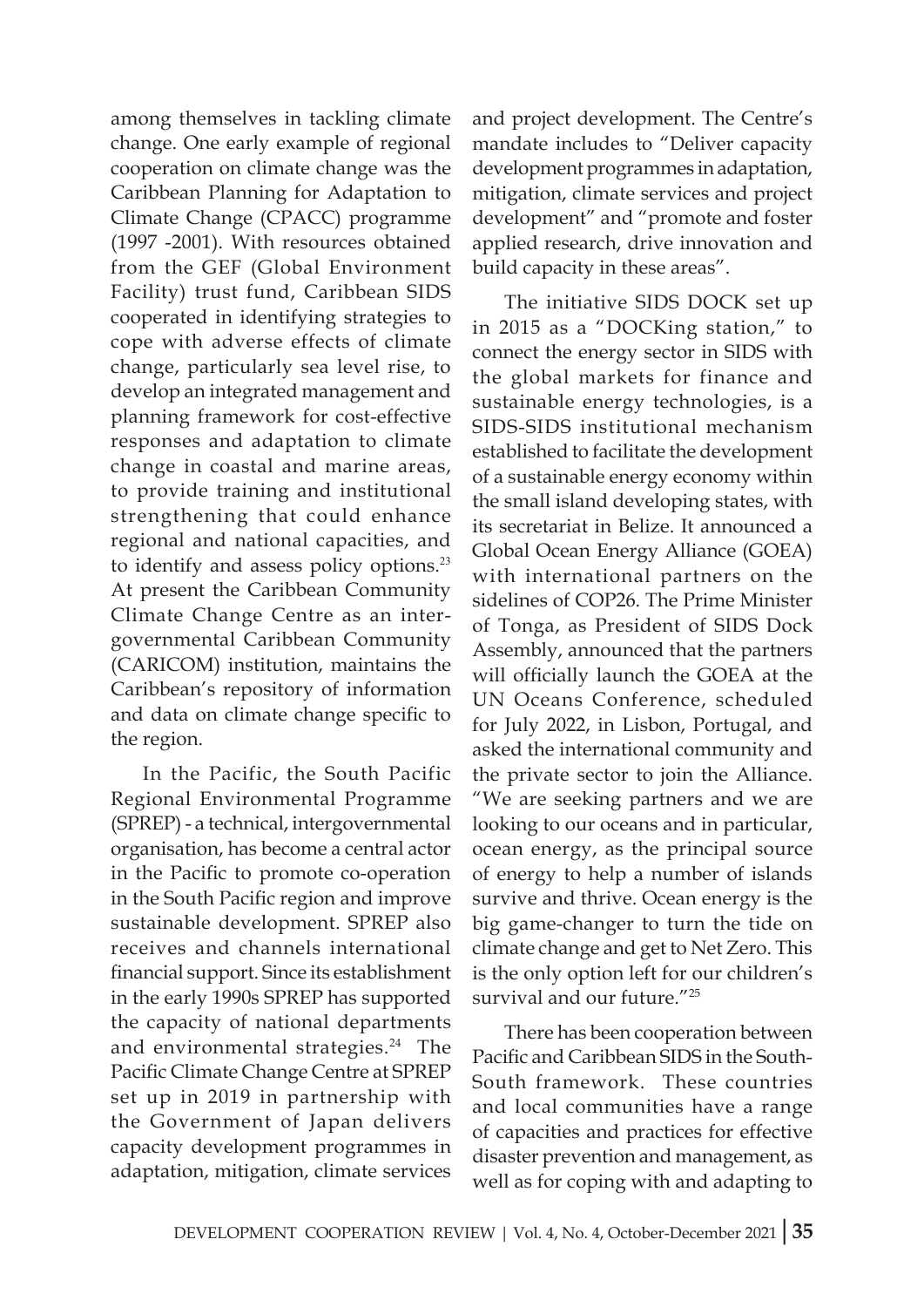climate change. There is great potential for exchange of ideas, experiences and best practices between SIDS in the Pacific and the Caribbean, in order to find suitable solutions and replicate best practices for addressing the various threats posed by climate change and disasters. Under this initiative, UNDP, as a neutral broker with long-term presence on the ground in both regions and their member countries, plays a facilitation role to lay the groundwork for sustained South-South cooperation on these urgent development issues.<sup>26</sup>

The Steering Committee of the SIDS Partnership Framework (established by UN following the 2014 SIDS Conference in Samoa) in 2019 launched the SIDS Partnership Criteria and Norms. A genuine and durable partnership for SIDS is one that strives to follow the SIDS Partnership SMART criteria a partnership that is SIDS-Specific, Measurable and monitorable , Achievable & Accountable, Resource-based & results focused, Timeline for implementation & transparency by all parties.<sup>27</sup>

Singapore, itself a SIDS, has offered special technical assistance packages for SIDS since 1999. The latest package - the "Singapore Partnership for the SAMOA Pathway (SPa)" was launched at the 74<sup>th</sup> UNGA in September 2019 and extends to 2024 to support SIDS' implementation of the SAMOA Pathway. It offers targeted and tailor-made programmes, particularly on climate change and disaster risk reduction. Some of these programmes will be organised through enhanced partnerships with the UN and other international organisations.<sup>28</sup>

# **India and SIDS**

India has a coastline of over 7500 km, including about 2000 km along its 1382 islands. Climate change and the vulnerability of coastal areas is, therefore, a common concern between India and the SIDS, and India works closely with them on international climate change issues.

In 2007, a workshop on Sustainable Development, jointly organised by the Pacific Island Countries (PICs) and Indian Mission in Suva, Fiji in association with The Energy and Resources Institute (TERI) of India, provided training on sustainable development for PIF member countries, covering themes such as renewable energy, rainwater harvesting, and waste management and treatment. In 2017, Government of India (GOI) organised the India-Pacific Islands Sustainable Development Conference (IPISDC) at Suva under the FIPIC (Forum for India-Pacific Islands Cooperation) framework, in partnership with TERI, business chambers and the Pacific Islands Development Forum (PIDF). During the two-day conference, India and the PICs discussed the blue economy, climate change adaptation, mitigation practices, disaster preparedness.<sup>29</sup> An Indian delegation from the Ministry of Earth Sciences visited PNG in 2019 on a scoping mission to establish the Institute for Sustainable Coastal and Ocean Research in Pacific region and network of marine biology research.30

GoI and the Barefoot College in Tilonia, India partner in a programme that trains elderly rural women from SIDS and Least Developed Countries (LDCs) to become solar engineers,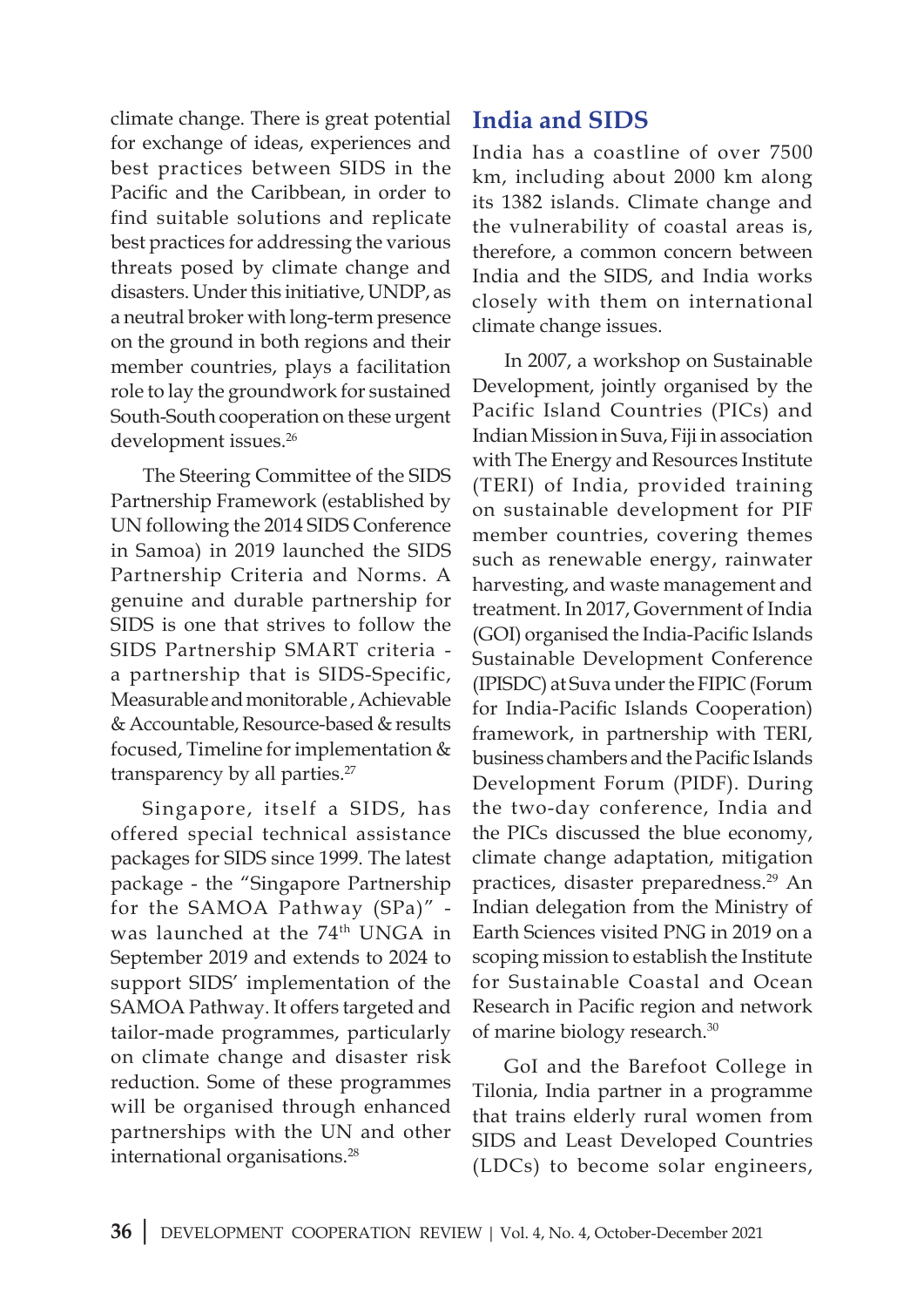innovators, and educators. The Barefoot College has worked with local CSOs, such as the Locally Managed Marine Area Networks in Pacific Countries.<sup>31</sup>

# **Indonesia**

Indonesia is the world's largest archipelagic state, consisting of more than 17,500 islands with over 81,000 km of coastline. Indonesia is highly vulnerable to climate change impacts, including extreme events such as floods and droughts, and long-term changes from sea level rise, shifts in rainfall patterns and increasing temperature.<sup>32</sup>

One of the priority sectors for the current Indonesian G20<sup>33</sup> Presidency is 'Energy Transition'.The Indonesian Presidency will promote energy transition toward new and sustainable energy by prioritizing energy security, accessibility, and affordability. This will ensure a green and sustainable future and manage the climate change issues more effectively.<sup>34</sup>

Indonesia is committed to increasing its role in the global community to overcome development challenges using the framework of international development cooperation. It is an embodiment of the commitment to the Bandung Spirit of the 1955 Asia-Africa Conference. The South-South and Triangular Cooperation programme is a part of national development priority.<sup>35</sup>

Indonesia is a partner country of the P4G (Partnering for Green Growth and Global Goals 2030) that invest in Start Up and Scale Up partnerships for sustainable development. According to Minister of National Development Planning of Indonesia Suharso Monoarfa, these

partnerships are concrete examples on how the government, private sector and civil society can work collaboratively to help Indonesia reach its SDGs and climate goals.<sup>36</sup> This experience could be useful in P4G and Indonesia partnering with the private sector in SIDS particularly in the Pacific.

In addition to cross-sector approaches, cross-country approaches may be needed due to the transboundary nature of natural marine assets. A positive example is the Coral Triangle Initiative, a partnership between the governments of Indonesia, Malaysia, Papua New Guinea, Philippines, Solomon Islands and Timor-Leste with support from GEF, Australia, the United States, Asian Development Bank (ADB) and other development partners. The Coral Triangle is one of the greatest centres of biodiversity on Earth, containing more than 75 per cent of the known coral species and home to 363 million people, of whom 141 million live within 30 kilometres of a coral reef (Indonesia Ministry of Marine Affairs and Fisheries, 2019[11]). The work of the Initiative is organised around the themes of assessment and action for threatened species, climate change adaptation, ecosystems-based management of fisheries, and Marine Protected Areas (MPAs).37

# **CDRI and IRIS**

Prime Minister Narendra Modi announced a global Coalition for Disaster Resilient Infrastructure (CDRI) at the UN Climate Action Summit 2019. It is a partnership of "national governments, UN agencies and programmes, multilateral development banks, financing mechanisms, private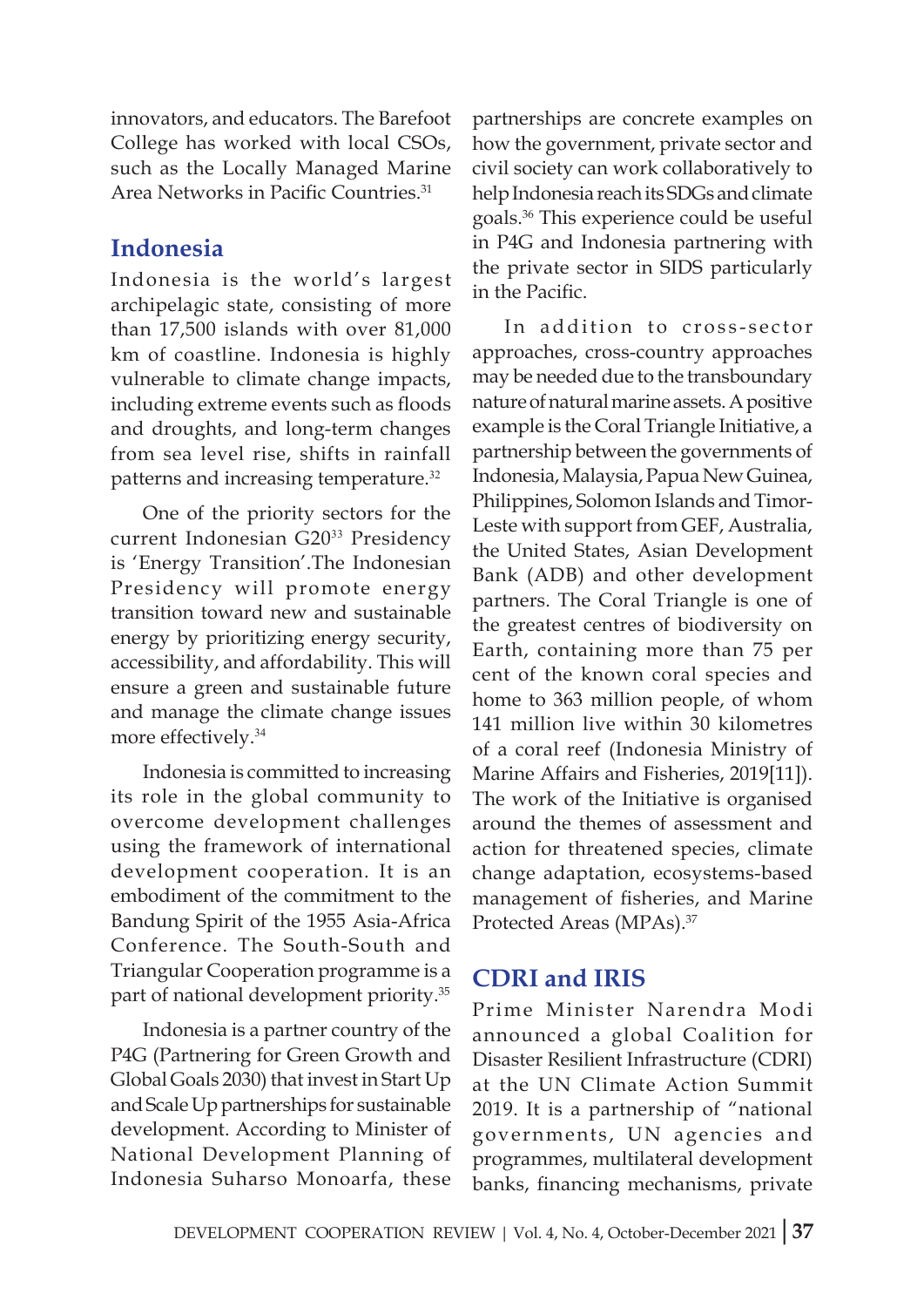sector, and knowledge institutions for promoting the resilience of new and existing infrastructure systems to climate and disaster risks in support of sustainable development." The CDRI aims to "promote rapid development of resilient infrastructure to respond to the Sustainable Development Goals' imperatives of expanding universal access to basic services, enabling prosperity and decent work." Its strategic priorities include technical support and capacity-building, research and knowledge management, and advocacy and partnerships.<sup>38</sup>

To strengthen resilience, disaster risk reduction seeks to (i) prevent new disaster risk, (ii) reduce existing disaster risk, and (iii) manage residual risk. The business case for resilience investments is compelling with an average \$1 spent saving \$4-\$7 in response.<sup>39</sup>

The Infrastructure for Resilient Island States (IRIS) initiative, launched on 2 November 2021 on the sidelines of COP26, is a joint programme between the CDRI member countries and SIDS. Speaking at the IRIS launch in Glasgow, Prime Minister Narendra Modi said that through IRIS it will be easy and faster for SIDS to mobilize technology, finance, and necessary information. India's space agency, ISRO (Indian Space Research Organisation) will build a special data window for SIDS to receive timely information about cyclones, coral-reef monitoring, coast-line monitoring.<sup>40</sup>

# **Corporate Global Responsibility**

Energy and major industries around the world have been major GHG emitters. Heat and electricity generation is responsible for most emissions (31.9 per cent of total GHG emissions in 2018), followed by transportation (14.2 per cent) and manufacturing and construction  $(12.6 \text{ per cent}).$ <sup>41</sup>

Major corporations have been engaged in some efforts to address concerns relating to GHG emissions and also contribute to mitigation and adaptation measures. The Rockefeller Foundation and its partners are investing \$10 billion to establish The Global Energy Alliance for People and Planet (GEAPP) launched at COP26. Led by The Rockefeller Foundation, GEAPP will benefit from the resources, networks, influence, and dedication of a consortium of partners, including the Bezos Earth Fund and the IKEA Foundation. Several international finance corporations and multilateral development banks also are providing financing. GEAPP aims to extend clean, productive-use energy to 1 billion underserved people, create tens of millions of green jobs, and avoid and avert over 4 billion tons of emissions. It will build a transformational pipeline of projects by supporting the decommissioning and repurposing of fossil fuel plants, utility-wide adoption of renewable energy, and reliable, productive-use power for off-grid and underserved communities.<sup>42</sup>

#### **ISA**

The International Solar Alliance (ISA), conceived as a joint effort by India and France, is an action-oriented, memberdriven, collaborative platform for increased deployment of solar energy technologies as a means for bringing energy access, ensuring energy security, and driving energy transition in its member countries.<sup>43</sup>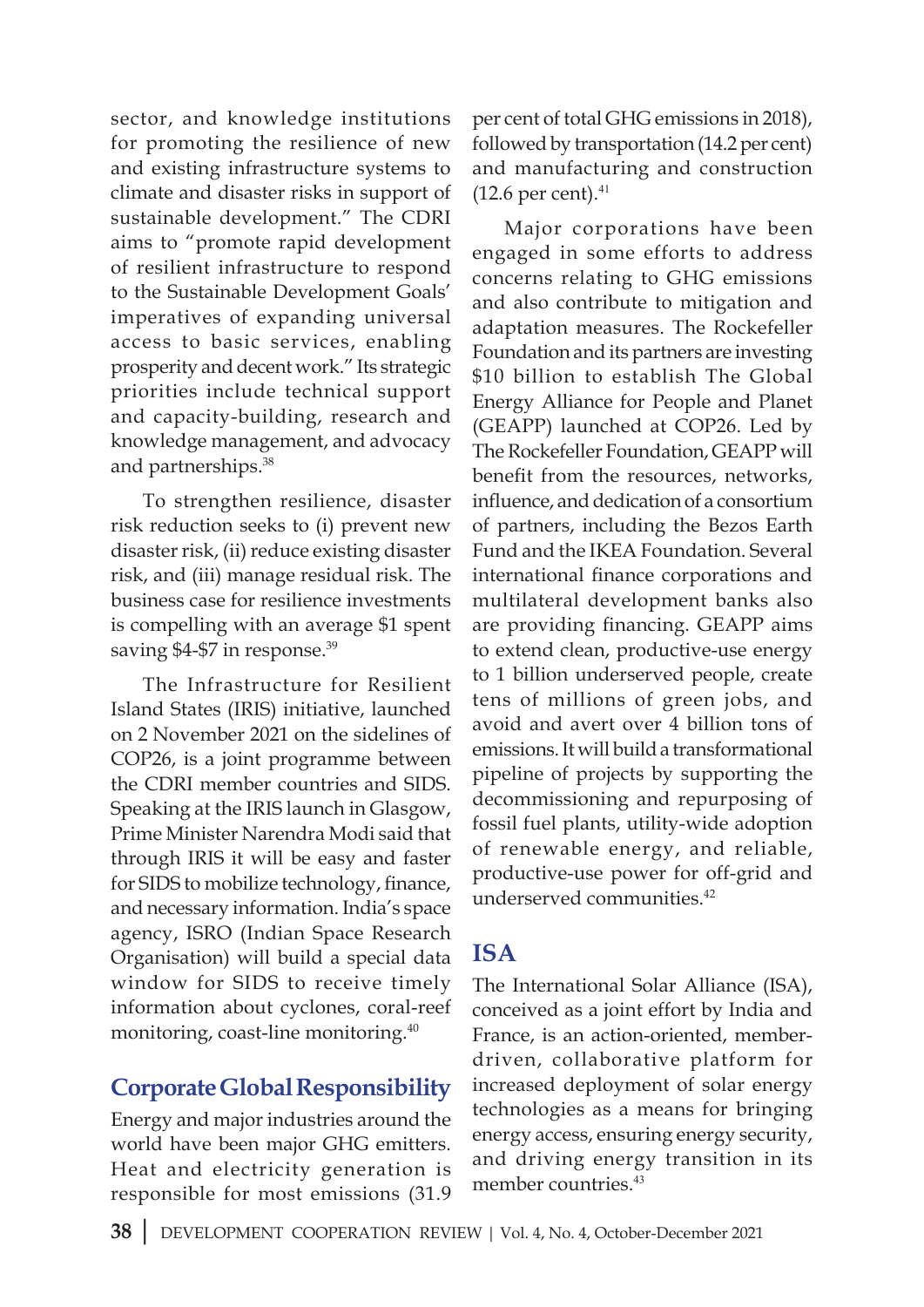The ISA and the United Nations Framework Convention on Climate Change (UNFCCC) signed a Memorandum of Understanding (MoU) at COP26 to collaborate and support the Parties in the implementation of ambitious national action in line with global efforts. As part of the agreement, the two institutions will jointly organize activities to facilitate the implementation of mitigation action in the energy sector, implementation of Nationally Determined Contributions and Longterm Low Emission Development Strategies. This will also lend support to developing country stakeholders including SIDS and LDCs in accelerating the adoption of policy options and approaches for decarbonization technologies.<sup>44</sup>

# **ISA - GEAPP**

At COP26, ISA and GEAPP announced a partnership for accelerating energy transition in SIDS and LDCs. The partnership will champion significant solar capacity generation globally while supporting grid-based and distributed renewable solutions. Over the next decade, it aims to unlock US\$ 100 billion in public and private capital and tackle three profound human problems simultaneously: (1) POWER - reaching one billion people with reliable, renewable energy; (2) CLIMATE - avoiding and averting four billion tons of carbon emissions; and (3) JOBS building an on-ramp to opportunity by directly creating more than 150 million jobs. As part of the engagement, ISA will act as a global delivery partner for GEAPP, providing project development and policy support across distributed renewable and grid-based energy transition in LDCs and SIDS member countries.<sup>45</sup>

# **IORA**

Blue economy is one of the focus areas of the Indian Ocean Rim Association (IORA) which was established in 1997 to promote sustained growth and balanced development in the Indian Ocean Region. Disaster risk reduction is also one of the priority areas of IORA. On the basis of the strategic location of the Indian Ocean region, IORA has emphasised on growing the Blue Economy in a sustainable, inclusive and people centred manner. IORA's Indian Ocean Blue Carbon Hub aims to build knowledge and capacity relevant to protecting and restoring blue carbon ecosystems (which include mangroves, seagrasses and tidal marshes) throughout the Indian Ocean in a way that enhances livelihoods, reduces risks from natural disasters and helps mitigate climate change.<sup>46</sup> Renewable Ocean Energy is one of the priority pillars of IORA's vision of a blue economy. The ocean offers vast potential for renewable "blue energy" from wind, wave, tidal, thermal and biomass sources.<sup>47</sup>

Comoros, Maldives, Mauritius, Seychelles, Singapore are the SIDS members of IORA. The IORA Sustainable Development Program (ISDP) was introduced in 2014 dedicated for the least developed countries (LDCs) that require assistance and support to conduct projects, and with the main purpose to promote sharing experiences and best practices among IORA Member States.<sup>48</sup>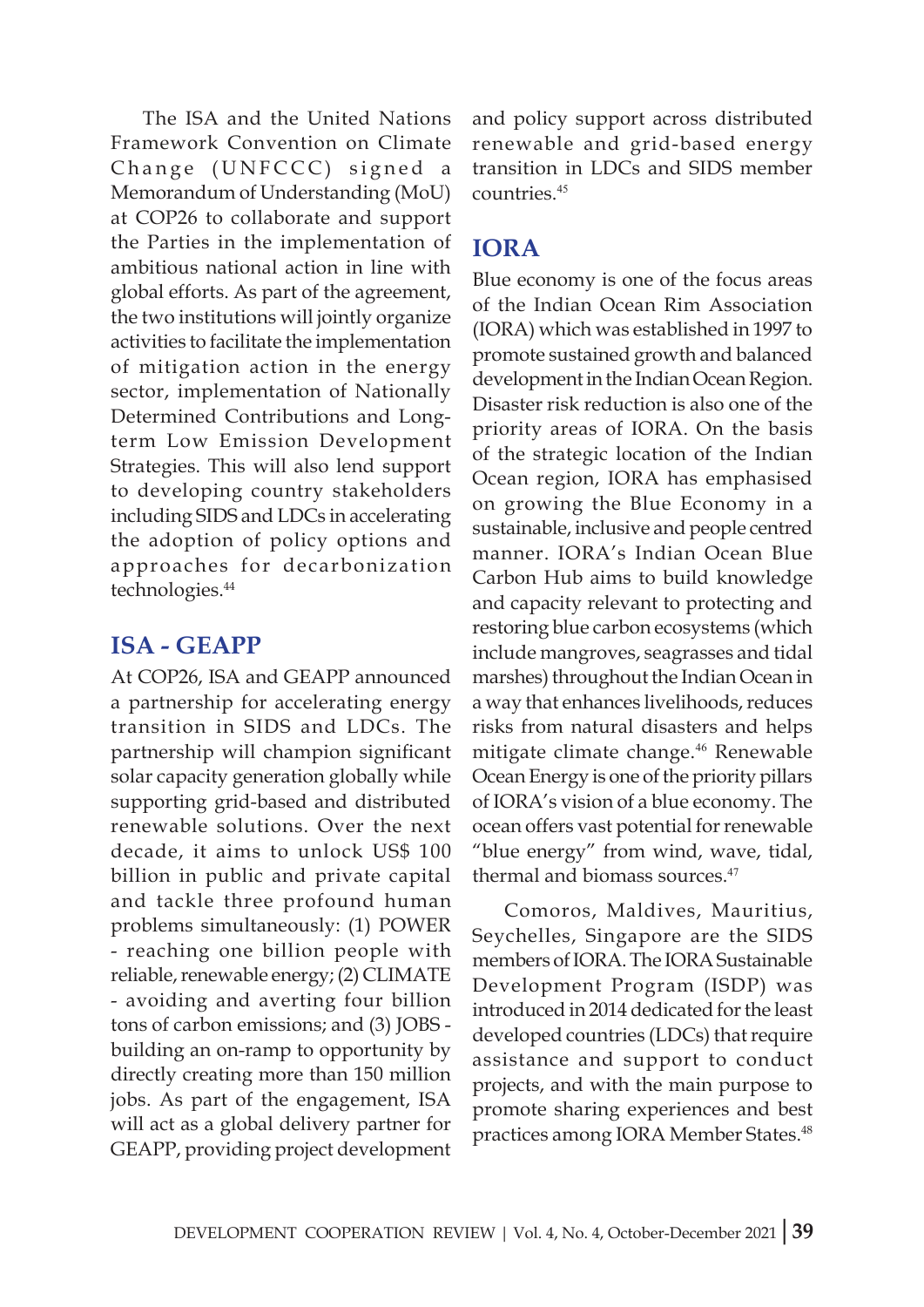# **Conclusion**

There is a greater need for rejuvenation and innovation in SSC and TrC with SIDS as these countries strive to recover from the impact of the global Covid-19 pandemic. Not only is the ocean important to SIDS, they are important to the ocean and the benefits that all humankind derives from it.<sup>49</sup>

To further increase the effectiveness and long-term sustainability of SSC and TrC projects to facilitate climate technology development and transfer and their contribution to the implementation of NDCs and National Adaptation Plans (NAPs), future projects could include such components as research and development, adoption of policies and regulations, and creation of local value chains. Countries and multilateral organisations could consider increasing their engagement in TrC on climate technologies to support developing countries to expand the sharing of knowledge, practices, technologies and know-how in this area.<sup>50</sup>

South-South development partnerships with SIDS has gradually expanded in recent years. Hopefully with the COVID 19 pandemic appearing to be ending, and in the context of the COP26 initiatives, such cooperation would expand further to deal with climate change ramifications. Developing countries which have been dealing with the impact of climate change in their own small islands, such as India and Indonesia among others, could collaborate more with SIDS in South-South and TrC frameworks. Those countries among SIDS which have developed experience and expertise in tackling climate change may share it with others, including with financing and technical support from TrC partners.

The United Nations and international communities can play an important role in promoting SSC on development and climate actions, further unleashing its potential for the achievement of the Sustainable Development Goals. Although SSC has gained momentum in recent years, challenges to scaling up remain due to limited operational capacity in the developing world. International communities, and in particular the United Nations system, have enormous knowledge, expertise and experience in supporting development cooperation that can be deployed to realize these global goals. The United Nations system could further enhance its role as a conveyor and facilitator of South-South cooperation in order to help developing countries overcome their shared challenges related to sustainable development pathways, including ambitious climate action goals.<sup>51</sup>

As mentioned in the paper, the global industry has been responsible for much of the GHG emissions, which in turn pose a serious threat to the SIDS. It would therefore be imperative for the industry to not only reduce their GHG emissions, but also contribute towards adaptation and mitigation measures. Governments may consider the possibility of requiring major corporations to make a contribution, linked to their GHG emissions, specifically towards adaptation measures in SIDS.

The global community also needs to make serious lifestyle changes for the sake of our children's future. India at COP26 conveyed the message that the world needs mindful and deliberate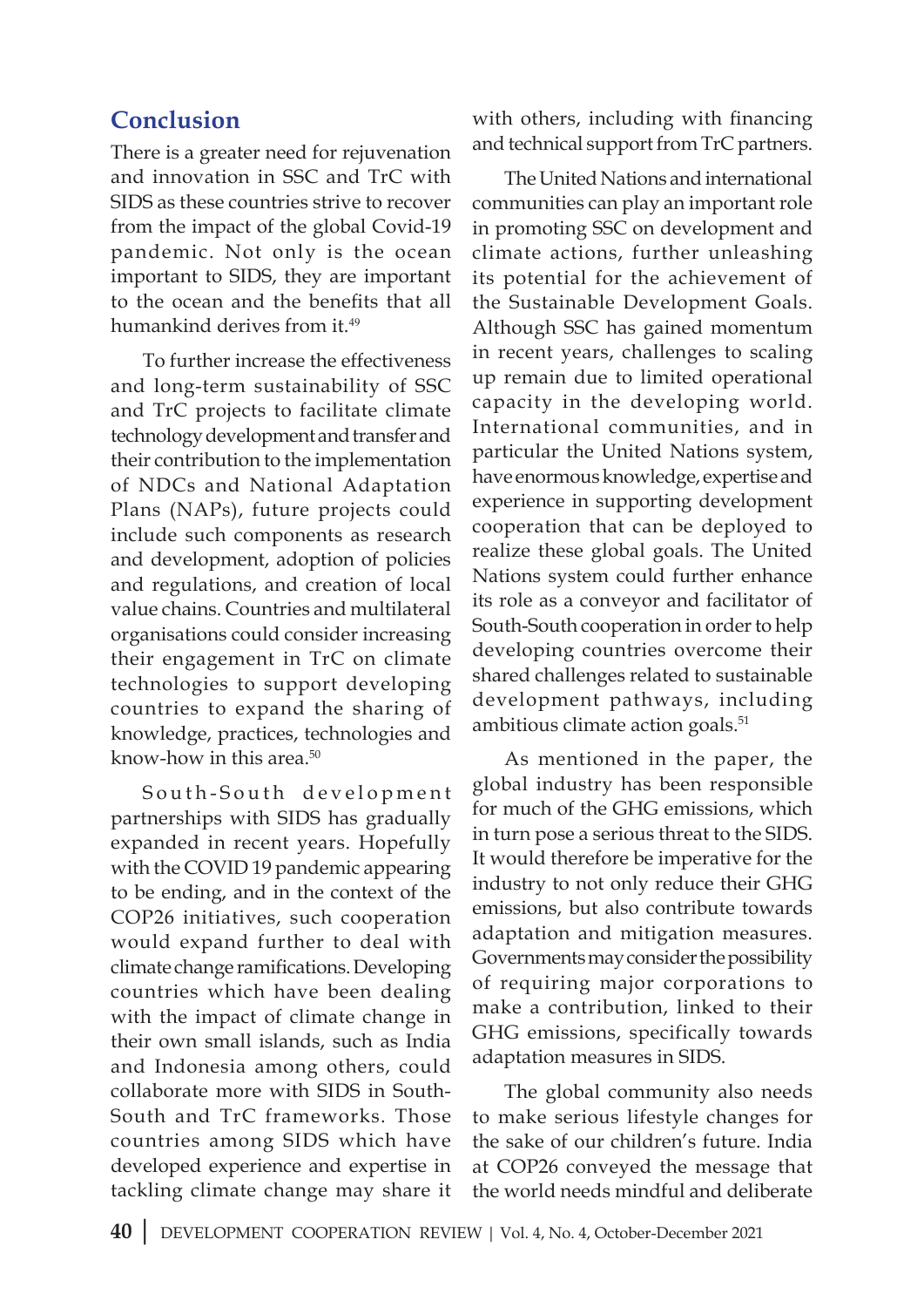utilisation, instead of mindless and destructive consumption. The mantra of LIFE- Lifestyle for Environment to combat climate change was also shared in COP 26.52

To conclude on a note of cautious optimism, a few lines from Rilee O'Neill:

Can't do it by myself So I'm asking for your help

Together we can change the world

Sail past where it's been charted

Roll your sleeves up, let's get started

Together we can change the world.

#### **Endnotes**

- <sup>1</sup> Catalysing the Implementation of Nationally Determined Contributions in the Context of the 2030 Agenda through South-South Cooperation, Report by Executive Office of UNSG and UNFCCC Secretariat, https:// unfccc.int/files/resource\_materials/ application/pdf/ssc\_ndc\_report.pdf
- <sup>2</sup> UNOHRLLS, About Small Island Developing States https://www.un.org/ ohrlls/content/about-small-islanddeveloping-states
- <sup>3</sup> Conference of the Parties (of UN Framework Convention on Climate Change)
- <sup>4</sup> UN Office for South South Cooperation, https://www.unsouthsouth.org/about/ about-sstc
- <sup>5</sup> United Nations, 'Framework of Operational Guidelines on United Nations Support to South-South and Triangular Cooperation,' High-level Committee on South-South Cooperation, New York, 2012 (SSC/17/3).
- <sup>6</sup> Reference document SIDS ACCELERATED MODALITIES OF ACTION [S.A.M.O.A.] Pathway, https://sustainabledevelopment. un.org/samoapathway.html
- <sup>7</sup> Making Development Co-operation Work for Small Island Developing States, Characteristics and vulnerabilities of small island developing states, OECD 2018, https://read.oecd-ilibrary.org/ development/making-development-

co-operation-work-for-small-islanddeveloping-states/characteristics-andvulnerabilities-of-small-island-developingstates\_9789264287648-6-en#page10

Covid 19 pandemic: Towards a blue recovery in small island developing states, OECD policy paper, 26 January 2021, accessed 15.11.2021 https://www.oecd. org/coronavirus/policy-responses/covid-19-pandemic-towards-a-blue-recovery-insmall-island-developing-states-241271b7/

Climate change and small islands: more scientific evidence of high risks, Adelle Thomas, Rose Martyr-Koller, Patrick Pringle, Climate Analytics, 1 July 2020, Accessed on 15.11.2021 https:// climateanalytics.org/blog/2020/climatechange-and-small-islands-more-scientificevidence-of-high-risks/

<sup>10</sup> Moving past the blame game to keep 1.5 alive: reflections on the Glasgow Climate Pact, Sarah Colenbrander, Director of Programme, Climate and Sustainability, Overseas Development Institute (ODI), UK https://odi.org/en/insights/ourthoughts-on-cop26-rolling-insight/

<sup>11</sup> Prime Minister's Office, Barabados, Speech at World Leaders' Summit Opening Ceremony, 1 Nov 2021. Accessed on 15.11.2021 https://pmo.gov. bb/2021/11/01/speech-at-world-leaderssummit-opening-ceremony/

<sup>12</sup> COP26 Reaches Consensus on Key Actions to Address Climate Change, UN Climate Press Release, 13.11.2021 https://unfccc. int/news/cop26-reaches-consensus-onkey-actions-to-address-climate-change

<sup>13</sup> UN Framework Convention on Climate Change

<sup>16</sup> Climate Change and Small Island Developing States, Annual Review of Environment and Resources, Adelle Thomas,April Baptiste,Rosanne Martyr-Koller, Patrick Pringle,and Kevon Rhiney, 13 May 2020, Accessed on 15.11.2020, https:// www.annualreviews.org/doi/10.1146/ annurev-environ-012320-083355

<sup>17</sup> Island Nations Demand Climate Security – Athaulla A Rasheed, Asia and the Pacific Policy Society, 10.12.2021 https://

<sup>14</sup> Ibid

<sup>15</sup> COP 26: Together for Our Planet, UN Climate Action website, https://www. un.org/en/climatechange/cop26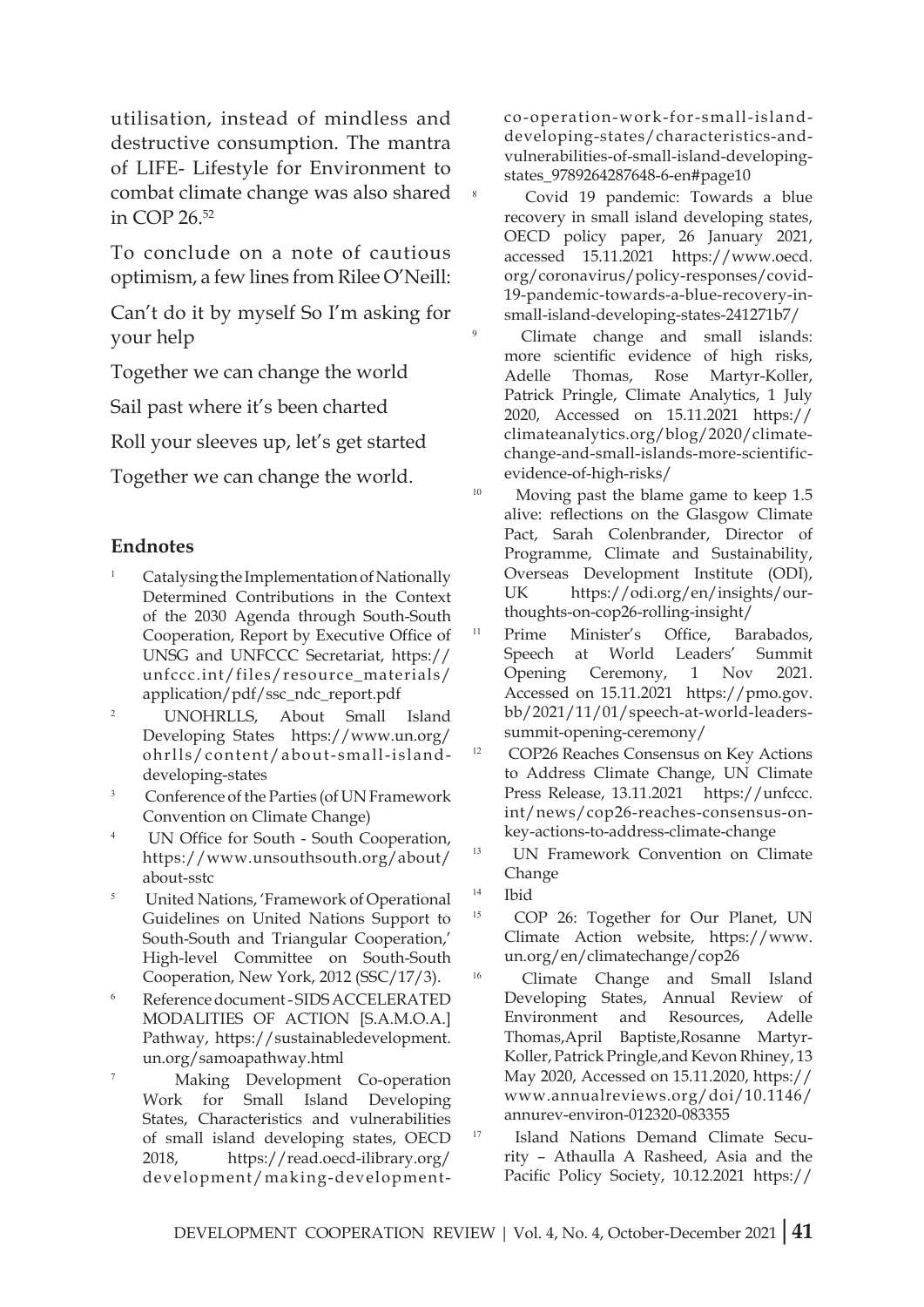www.policyforum.net/island-nations-demand-climate-security-at-cop26/#:~: text=In%20particular%2C%20SIDS%20 used%20COP26,the%20effects%20of%20 climate%20change.

- <sup>18</sup> ibid
- <sup>19</sup> Sustainable Ocean for All : Harnessing the Benefits of Sustainable Ocean Economies for Developing Countries, 8.9.2020, https:// www.oecd-ilibrary.org/sites/d6a100a8 en/index.html?itemId=/content/component/d6a100a8-en
- 20 UN Action Plan on South South Climate Cooperation https://www.unsouthsouth.org/south-south-cooperation-action-plan-for-climate-change-engagement-strategy-2017-2021/#ka4
- <sup>21</sup> Potential of South-South and triangular cooperation on climate technologies for advancing implementation of nationally determined contributions and national adaptation plans, UNFCCC TEC and UNOSSC, https:// unfccc.int/ttclear/misc\_/StaticFiles/gnwoerk\_static/brief9/7a74a2f17f204b6ba17f-1ec965da70d7/f4e361cd56d4463a8daa4ab29a1254db.pdf
- 22 South-South and Triangular Cooperation for a Poverty-free Future, Xiaojun Grace Wang, Deputy Director, UNOSSC. 18.10.2021, https://www.southsouth-galaxy.org/blog/south-south-and-triangular-cooperation-for-a-poverty-free-future
- <sup>23</sup> Climate Change, Small Island Developing States, UNFCCC 2005 https://unfccc.int/ resource/docs/publications/cc\_sids.pdf
- 24 The SAMOA Pathway: Recommendations from Commonwealth civil society, https://commonwealthfoundation.com/ wp-content/uploads/2015/08/Commonwealth-Insights\_SAMOA-Pathway.pdf
- <sup>25</sup> SIDS Dock Press Release, 17.11.2021, https://sidsdock.org/no-more-leadersfrom-small-islands-abandoning-fossil-fuels-for-ocean-energy
- 26 South-South Cooperation between Pacific and Caribbean SIDS on Climate Change Adaptation and Disaster Risk Management, Laura Tita, UN Office for South – South Cooperation, 16.4.2021, https://europa.eu/capacity4dev/intra-acp-agricultural-policy/ documents/south-south-cooperation-between-pacific-and-caribbean-sids-climate-change-adaptation-and
- <sup>27</sup> SIDS Partnership, Criteria and Norms, UN

Department of Economic and Social Affairs, Sustainable Development, https://sdgs. un.org/documents/sids-partnership-criteria-and-norms-23857

- <sup>28</sup> Ministry of Foreign Affairs of Singapore, Small States, https://www.mfa.gov.sg/ SINGAPORES-FOREIGN-POLICY/International-Issues/Small-States#:~:text=Besides%20FOSS%20and%20the%203G,Island%20Developing%20States%20(SIDS).
- 29 The Energy and Resource Institute, India-Pacific Islands Sustainable Development Conference, 25 May 2017 to 26 May 2017, https://www.teriin.org/event/ india-pacific-islandssustainable-development-conference
- <sup>30</sup> India-Papua New Guinea Relations, Ministry of External Affairs of India, 31.1.2020, https://www.mea.gov.in/Portal/ForeignRelation/Brief-PNG-Bilateral-January\_2020pdf.pdf
- <sup>31</sup> Advancing South South Cooperation: India's Development Partnerships with Pacific Island Countries, Dinoj Upadhyay, Vinod Kumar, Aditi Gupta, The Asia Foundation, 20.8.2021 https://asiafoundation.org/wp-content/uploads/2021/10/ South-South-Cooperation\_Indias-Development-Partnerships-with-Pacific-Island-Countries.pdf
- <sup>32</sup> World Bank Climate Change Knowledge Portal, https://climateknowledgeportal. worldbank.org/country/indonesia
- <sup>33</sup> Group of Twenty, an intergovernmental forum comprising 19 countries and the European Union
- <sup>34</sup> Ministry of Foreign Affairs of the Republic of Indonesia https://kemlu.go.id/ portal/en/read/3288/berita/indonesia-promotes-spirit-to-recover-together-in-the-2022-g20-presidency
- <sup>35</sup> Interview of Dr. H. Suharso Monoarfa, Minister of National Development Planning, 27.8.2021, South-South Galaxy, https://www.southsouth-galaxy.org/ south-south-champions/suharso-monoarfa
- <sup>36</sup> Promoting SDGs, P4G Awards Scale-Up Funding to Three Innovative Partnerships in Indonesia, Ministry of National Development Planning/ Bappenas, Partnership News, 20.5.2020, https://www.bappenas. go.id/en/berita/dukung-sdgs-p4g-berikan-scale-up-funding-untuk-tiga-kemitraan-inovatif-di-indonesia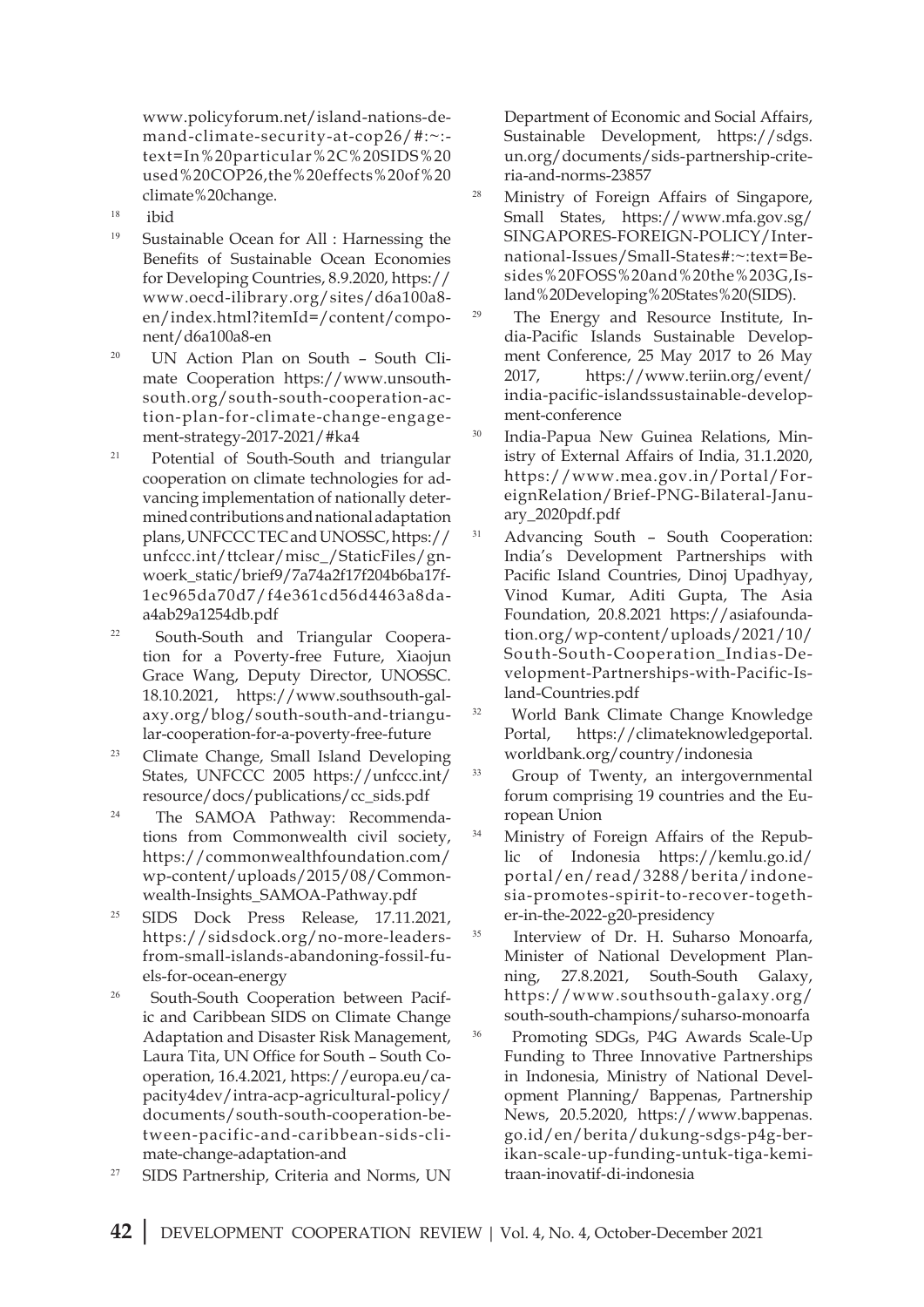- <sup>37</sup> Sustainable Ocean for All : Harnessing the Benefits of Sustainable Ocean Economies for Developing Countries, https://www. oecd-ilibrary.org/sites/d6a100a8-en/index.html?itemId=/content/component/ d6a100a8-en
- 38 Coalition for Disaster Resilient Infrastructure, CDRI, https://cdri.world/cdri-overview
- <sup>39</sup> Financing Disaster Risk Reduction in Asia and the Pacific, A Guide for Policy Makers, Asian Development Bank, December 2020, https://www.adb.org/sites/default/files/ institutional-document/670596/financing-disaster-risk-reduction-asia-pacific.pdf
- <sup>40</sup> English translation of Prime Minister's address at the launch of 'Infrastructure for Resilient Island States' initiative at COP26 Summit in Glasgow, Prime Minister's Office, 2.11.2021, https://pib.gov.in/PressReleasePage.aspx?PRID=1769002
- 41 4 Charts Explain Greenhouse Gas Emissions by Countries and Sectors, Mengpin Ge, Johannes Friedrich and Leandro Vigna, 6.2.2020, https://www.wri.org/insights/4 charts-explain-greenhouse-gas-emissionscountries-and-sectors
- <sup>42</sup> The Rockefeller Foundation, https://www. rockefellerfoundation.org/initiative/global-energy-alliance-for-people-and-planet-geapp/
- <sup>43</sup> Interenational Solar Alliance, https://isolaralliance.org/about/background
- 44 International Solar Alliance and UN Climate Change ink pact to fight climate change at COP26, Renewable Watch, https://renewablewatch.in/2021/11/15/ international-solar-alliance-and-un-climatechange-ink-pact-to-fight-climate-change-atcop26/
- <sup>45</sup> International Solar Alliance partners with newly launched Global Energy Alliance for People and Planet (GEAPP) to accelerate energy transition, 2.11.2021, https://isolaralliance.org/uploads/1\_Press.pdf
- 46 Indian Ocean Rim Association, Blue Economy, https://www.iora.int/en/priorities-focus-areas/blue-economy
- <sup>47</sup> Ibid
- <sup>48</sup> IORA Sustainable Development Programme, https://www.iora.int/en/flagship-projects/the-iora-sustainable-development-program-isdp
- <sup>49</sup> Sustainable Ocean for All : Harnessing the Benefits of Sustainable Ocean Economies for Developing Countries, https://www. oecd-ilibrary.org/sites/d6a100a8-en/index.html?itemId=/content/component/ d6a100a8-en
- <sup>50</sup> https://unfccc.int/ttclear/misc\_/ StaticFiles/gnwoerk\_static brief9 7a74a2f17f204b6ba 17f1ec965da70d7 / f4e361cd56d4463a8daa4ab29a1254db.pdf
- <sup>51</sup> Catalysing the Implementation of Nationally Determined Contributions in the Context of the 2030 Agenda through South-South Cooperation, Report by Executive Office of UNSG and UNFCCC Secretariat, https:// unfccc.int/files/resource\_materials/application/pdf/ssc\_ndc\_report.pdf
- Press Release, India's Stand at COP-26, Ministry of Environment, Forest and Climate Change, 3.2.2022 https://pib.gov.in/Press-ReleasePage.aspx?PRID=1795071

#### **References**

- Barbados Programme of Action for the Sustainable Development of Small Island developing States (BPoA, 1994)
- Mauritius Strategy for the Further Implementation of the Programme of Action for the Sustainable Development of Small Island Developing States (MSI, 2005)
- SIDS Accelerated Modalities of Action (SAMOA) Pathway, 2014
- Paris Agreement (on climate change), 2015
- UN Agenda for Sustainable Development (2030 Agenda), 2015
- Sendai Framework for Disaster Risk Reduction (2015 - 2030)
- South-South Galaxy, UN knowledge-sharing platform for SSC, https://www.southsouth-galaxy.org/
- Small Islands, Genuine Partnerships Guidance to genuine partnering in Small Island Developing States, UN and the Partnering Initiative, 2021, https://sdgs.un.org/ sites/default/files/2021-07/SIDS%20 Partnership%20Guide.pdf
- Partnerships for Small Island developing States, Division for Sustainable Development Goals, UN Department of Economic and Social Affairs, April 2019, https://sustainabledevelopment.un.org/content/ documents/24591SIDS\_Partnerships\_ May\_2019\_web.pdf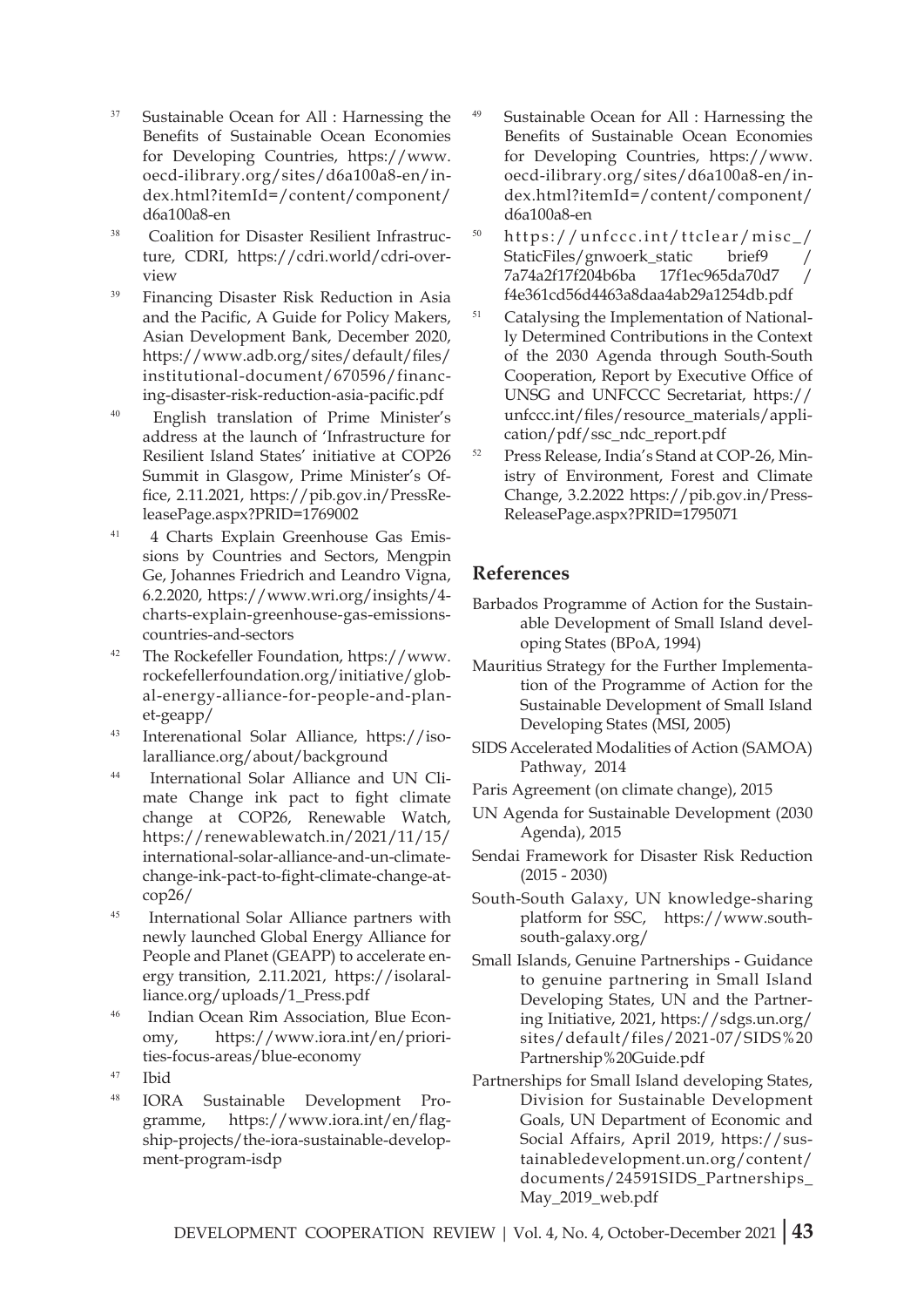# **SSC in Statistics**

# Impact of Natural Disasters on SIDS



*Sushil Kumar\**

The United Nations currently classifies 38 countries (UN members) as Small Island Developing States  $(SIDS)^1$ . It is a diverse group with more than 67 million people, representing less than one percent of global population. It shares many similar features as their small size, large distance to major markets, narrow economic bases, limited natural resources and climate related disasters, which have a demonstrable effect on growth and often led to a high degree of economic volatility<sup>2</sup>. This write-up analyses impact of natural disasters on SIDS.

# **Estimated Economic Damages in SIDS by Natural Disasters**

SIDS are especially vulnerable to natural disasters due to a strong exposure to meteorological hazard and rising sea levels, their small size, the high density and concentration of population, and high per capita costs of roads, ports and airport infrastructure<sup>3</sup>. When a natural disaster occurs, the immediate effect is destruction of human and physical capital. According to the most widely used database on natural disasters (EM-DAT), the economic cost of natural disaster during the 1990-2022 was nearly USD 64 billion. The highest economic damages were in Cuba (USD 19.62 billion) followed by Haiti (USD 14.75 billion), Bahamas (USD 8.38 billion), Dominican Republic (USD 4.37 billion) and Dominica (USD 2.53 billion) etc over the time period 1990-2022 (see figure 1).

# **People Affected by the Natural Disasters in SIDS**

A total of 708 natural disasters event occurred in SIDS between 1990 and 2022. Among all these disasters, 313

<sup>\*</sup> Assistant Professor, RIS. Views expressed are personal.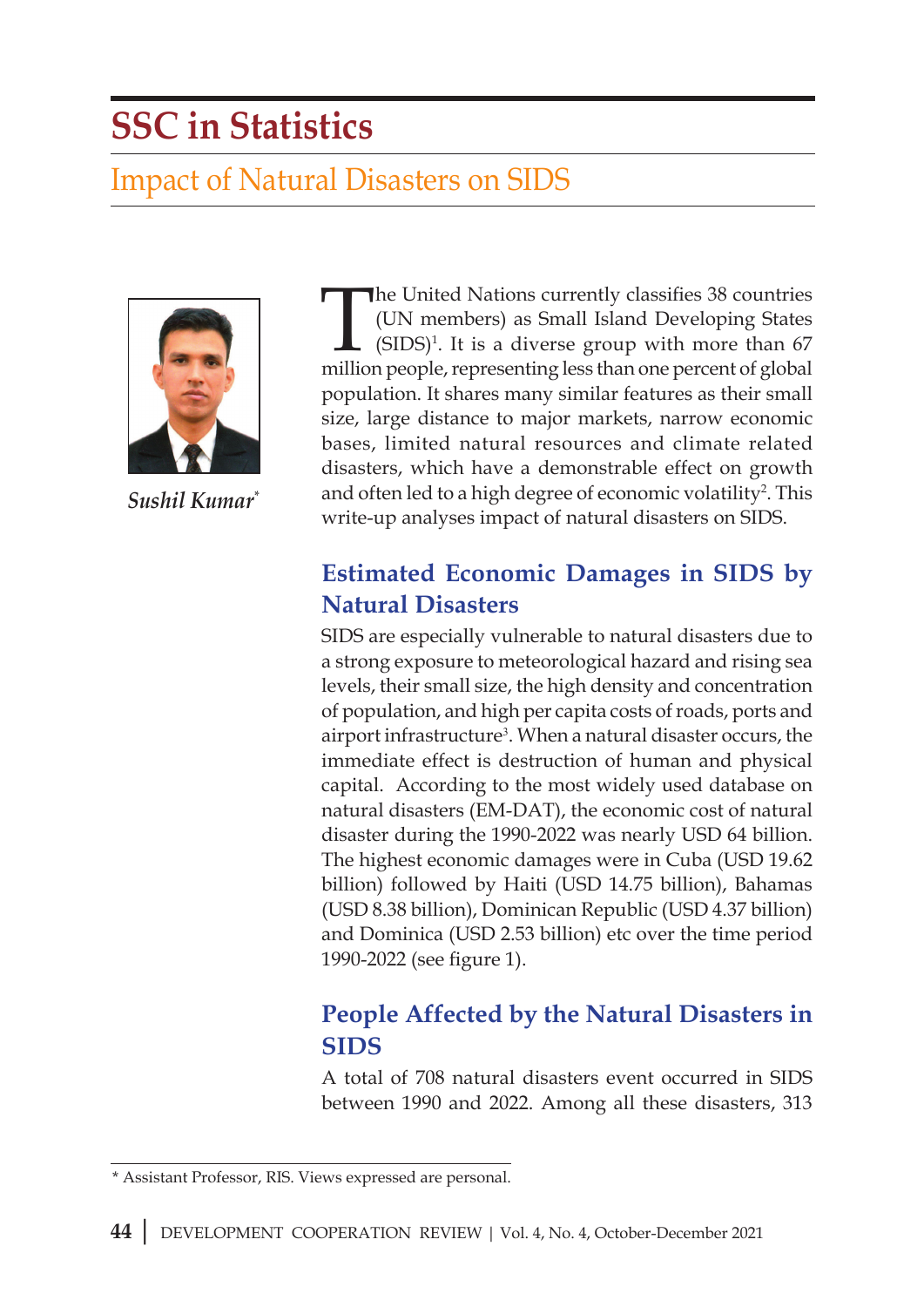were caused by the storm, with the highest frequency, accounting 44 per cent of total; 186 caused by floods accounting for 26 per cent; 65 caused by epidemics, accounting for 9 per cent; 47 by droughts accounting for 7 per cent, 44 by earthquakes, accounting for 6 per cent, 30 by volcanic activities accounting for 4 per cent; 16 caused by landslides, accounting for 2 per cent and 1 per cent by other.

A total of 58 million people were affected by natural disasters in SIDS over the time period 1990-2022 (see figure 2). EM-DAT statistics show that in the past 32 years 22.99 million people were affected in Cuba due to natural disasters followed by the Haiti (16.22 million people), Papua New Guinea (4.71 million people), Dominican Republic (4.44. million people) and Fiji (1.64 million people), see figure 2.

**Figure 1: Total Damages by natural disasters in SIDS, USD million (1990-2022)**

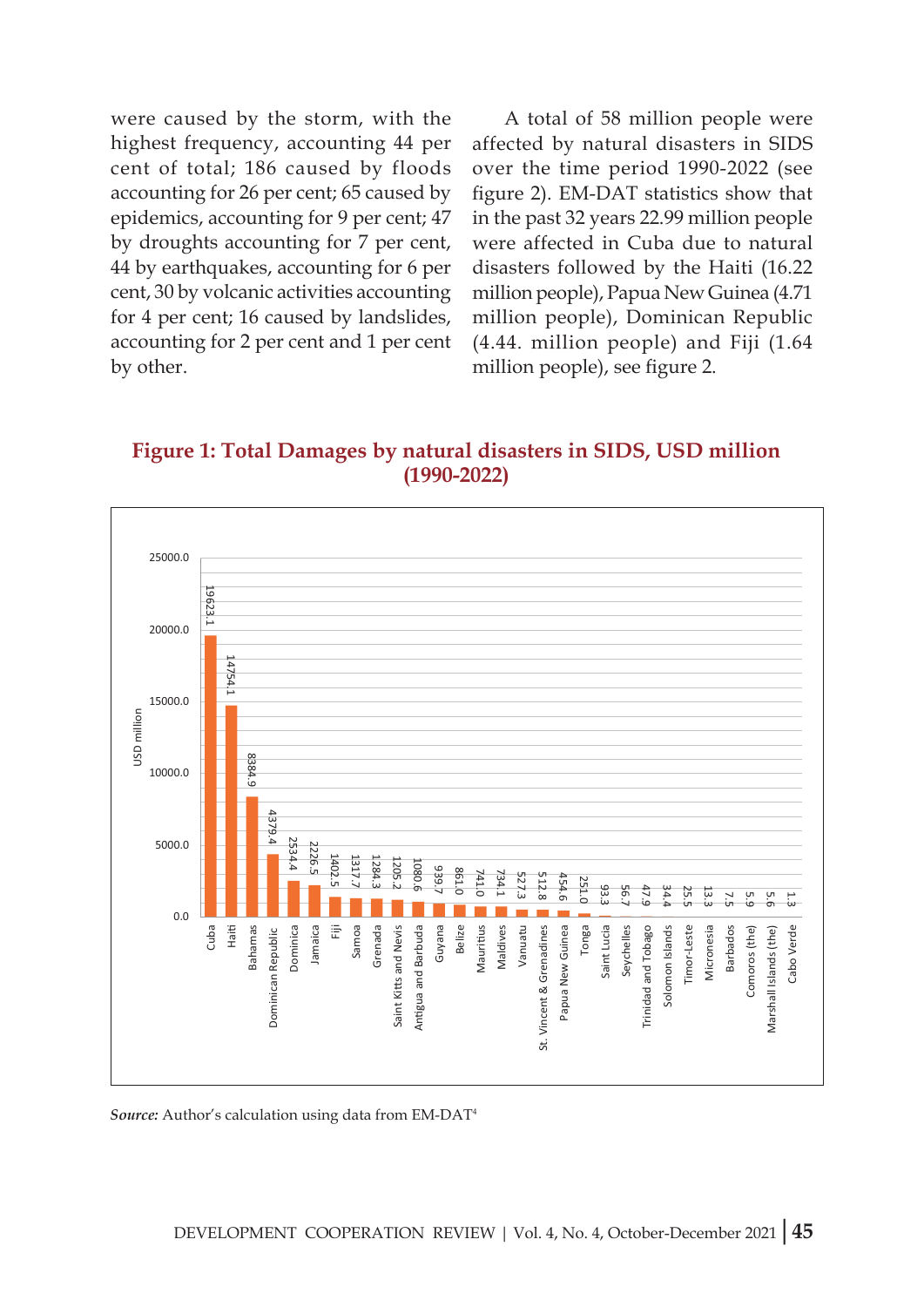

#### **Figure 2: No. of People Affected by natural disasters in SIDS (1990-2022)**

*Source:* Author's calculation using data from EM-DAT

The analysis shows that SIDS are prone to be most disaster affected countries in the world. Estimated data shows that on average, SIDS suffer an annual damage of USD 2.13 billion over the period 1990-2022. The most disasterprone island is the Haiti, Papua New Guinea, Dominican Republic, Cuba, Fiji,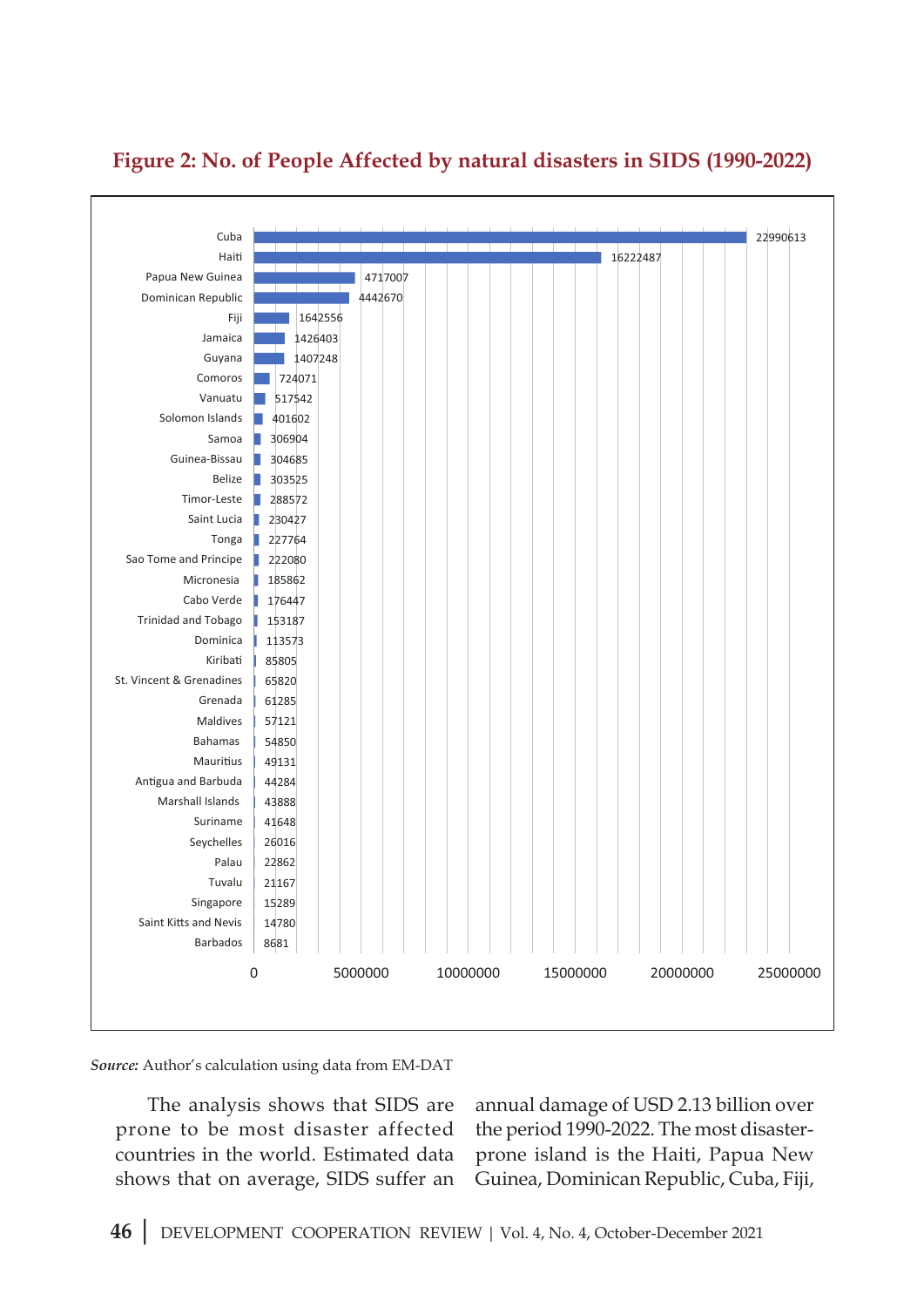Vanuatu and Jamaica. The cumulative cost of disasters to SIDS' economies over the past one and half decades till 2014 has been as high as 90 per cent of GDP, reversing years of development gains (UNEP, 2014).

#### **Endnotes**

- <sup>1</sup> https://www.un.org/ohrlls/content/listsids
- <sup>2</sup> https://www.unido.org/sids
- <sup>3</sup> ser-rp-2020d14\_en.pdf
- <sup>4</sup> https://public.emdat.be/data (EM-DAT,CRED/UCLouvain,Brussels,Belgiumwww.emdat.be)

#### **References**

- United Nations Environment Programme (2014). Our Planet, UNEP, Nairobi, Kenya https://sustainabledevelopment.un.org/ content/documents/1693UNEP.pdf
- Anja Slany (2020). Multiple disasters and debt sustainability in Small Island Developing States, UNCTAD Research Paper No 55, UNCTAD. https://unctad.org/system/ files/official-document/ser-rp-2020d14\_ en.pdf.

#### **Global South-South Development Expo 2022**

The eleventh Global South-South Development Expo (GSSD Expo) is scheduled to be held at the United Nations Conference Centre (UNCC) in Bangkok, Thailand, from September 12 to 14, 2022, in conjunction with the United Nations Day for South-South Cooperation. The overarching theme of the GSSD Expo 2022 is "Advancing South-South and Triangular Cooperation for Sustainable COVID-19 Recovery: Towards a smart and resilient future".

GSSD Expo, which began in 2008, is UNOSSC's flagship event, held in its role as the UN system-wide and global coordinator and champion for South-South and triangular cooperation (SSTrC). This is done in accordance of UN General Assembly's mandate to systematically exhibit Southern development solutions and advance sustainable development. The Nairobi Outcome Document, adopted at the High-Level UN Conference on South-South Cooperation in Nairobi, Kenya in 2009, endorsed the annual GSSD Expo.

Key subthemes of the GSSD Expo 2022 is decided as follows: Digitalization and Smart Future, SDG aligned South-South Approaches and Practices, Trade and Investment, Role of Youth and Women, Volunteerism and Entrepreneurship, and Public-Private Partnership, Creative Economy and Sustainable Tourism, Green Recovery, Environmental Sustainability and Climate Action, Food Security and Supply Chain, Disaster Risk Reduction and Climate Change, and Public Health Preparedness and Emergency Response.

"The GSSD Expo is an UN system and world-wide platform for showcasing development solutions at national and the only Expo solely for South-South and triangular cooperation offered by the United Nations. The 11th GSSD Expo will be the first ever to be held in the Asia and Pacific region; First one after the BAPA+40, and the first Expo in hybrid formats (both in-person and virtual) leveraging digital technology." said Mr. Adel Abdellatif, Director a.i, UNOSSC. International cooperation is more crucial than ever as we build back from the crisis.

*Source:* UNESCAP. (2021, November 22). Pre-Launch of the Global South-South Development Expo 2022 [Press Release]. United Nations Economic and Social Commission for Asia and the Pacific (UNESCAP). Retrieved from https://www.google.com/search?q=escap+75&oq=escap+75&aqs=chrome..69i57j0i22i30l2j0i10i22i30j0i390l3.2616j0j9&sourceid=chrome&ie=UTF-8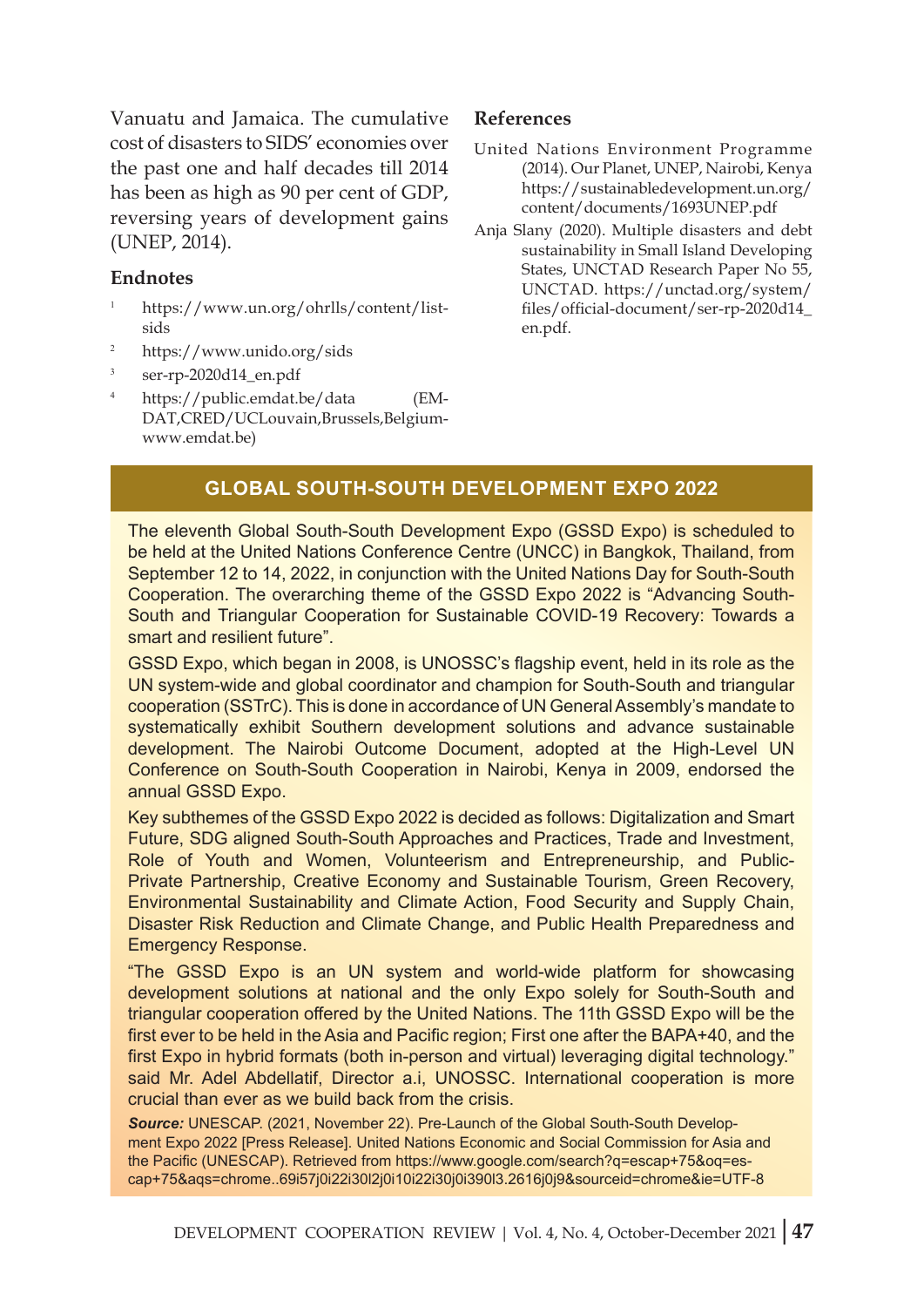#### **Guidelines for Contributors**

1. DCR is a refereed multi-disciplinary international journal. Manuscripts can be sent, as email attachment, in MS-Word to the Managing Editor (milindo.chakrabarti@ris. org.in).

2. Manuscripts should be prepared using double spacing. The text of manuscripts should not ordinarily exceed 1500 words. Manuscripts sent for peer review section may be limited to 5000 words. Such submissions should contain a 200-word abstract, and key words up to six.

3. Use 's' in '-ise' '-isation' words; e.g., 'civilise', 'organisation'. Use British spellings rather than American spellings. Thus, 'labour' not 'labor'. (2 per cent, 3 km, 36 years old, etc.). In general descriptions, numbers below 10 should be spelt out in words. Use thousands, millions, billions, not lakh and crore. Use fuller forms for numbers and dates— for example 1980-88, pp. 200-202 and pp. 178-84, for example, 'the eighties', 'the twentieth century', etc.

**Reference Style:** References should be appended at the end of the paper. References must be in double space, and same author(s) should be cited, and then arranged chronologically by year of publication.

All references should be embedded in the text in the APA style. For details, please refer to Course and Subject Guides: https://pitt.libguides.com/c.php?g=12108&p=64730

#### **Invitation to Join our Mailing List**

If the reader wishes to be added in our mailing list in order to receive the soft version of *Development Cooperation Review*, kindly send in details along with organisational affiliations to RIS at email : dgoffice@ris.org.in. Also specify if hard copy is desired.

#### **Call for Contributions**

We invite contributions from interested readers on issues related to development cooperation in general and South-South Cooperation in particular. Contributions may also capture theory, practice and associated debates on development cooperation. Reviews of latest publications - books, monographs, reports - are also welcome. Any institutional upcoming events on development cooperation may also be captured in DCR. The contributions should be restricted to not more than 1500 words.

For editorial information, contributions, feedback and comments: mail to milindo. chakrabarti@ris.org.in and dgoffice@ris.org.in

#### **Introduction of a Section on Peer Reviewed Articles/Essays**

In keeping with suggestions, feedbacks and accumulated experience, we have decided to introduce a section, containing peer reviewed full length articles/essays. Interested scholars willing to contribute are requested to send in their manuscripts (preferably in not more than 5000 words) to the editorial office.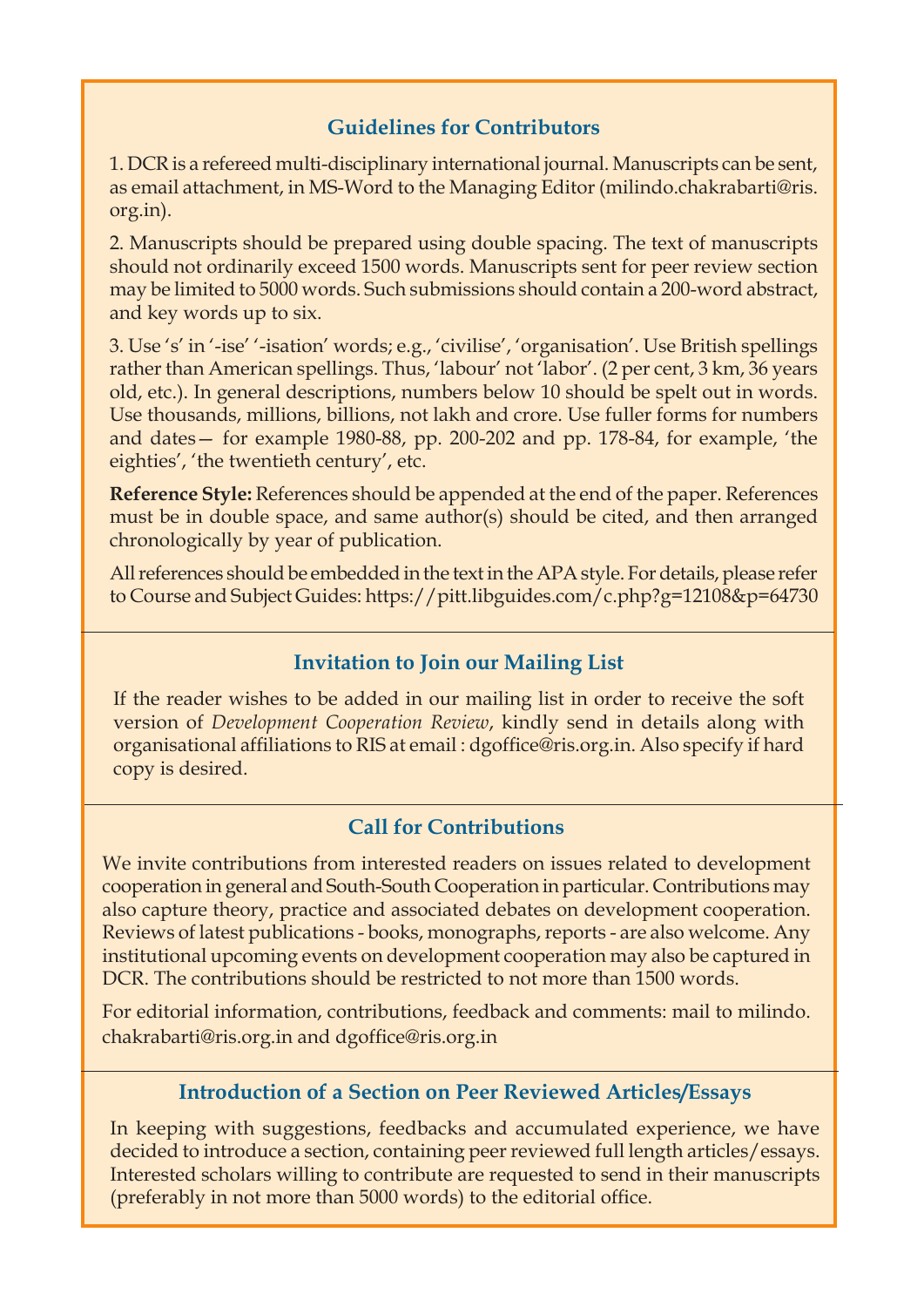#### **About Development Cooperation Review**

Development Cooperation Review (DCR) aspires to capture holistic narrative around global development cooperation and fill an important knowledge gap towards theorisation, empirical verification and documentation of Southern-led development cooperation processes. Despite growing volumes of development partnerships around the Southern world, there remains an absence of detailed information, analysis and its contribution to global development processes. Even though there have been sporadic efforts in documenting some of the activities, a continuous effort in chronicling the diverse experiences in South-South Cooperation (SSC) is still absent. RIS, in joint publication with GDI, FIDC and NeST has endeavoured to launch DCR, a quarterly periodical, to fill this gap.

#### **About Research and Information System for Developing Countries (RIS)**

RIS is a New Delhi–based autonomous policy research institute envisioned as a forum for fostering effective policy dialogue and capacity-building among developing countries on global and regional economic issues. The focus of the work programme of RIS is to promote South-South Cooperation and collaborate with developing countries in multilateral negotiations in various forums. @RIS\_NewDelhi

#### **About Global Development Centre (GDC)**

Established at RIS, the Global Development Centre (GDC) aims to institutionalise knowledge on India's development initiatives and promote their replication as part of knowledge sharing in Asia and Africa with the help of its institutional partners, including civil society organisations. It attempts to explore and articulate global development processes within a micro framework and works as a unique platform to collate and assimilate learning processes of other countries towards promotion of equity, sustainability and inclusively based on multi-disciplinary and multi-functional approach.

#### **About Network of Southern Think Tanks (NeST)**

Knowledge generated endogenously among the Southern partners can help in consolidation of stronger common issues at different global policy fora. Consequent to the consensus reached on many of these issues at the High-Level Conference of Southern Providers in Delhi (March 2013) and establishment of the subsequent Core Group on the SSC within the UNDCF (June 2013), the Network of Southern Think-Tanks (NeST) was formally launched at the Conference on the South-South Cooperation, held at New Delhi during 10-11 March 2016. The purpose of the NeST is to provide a global platform for Southern Think-Tanks for collaboratively generating, systematising, consolidating and sharing knowledge on SSC approaches for international development. @NeST\_SSC

#### **About Forum for Indian Development Cooperation (FIDC)**

FIDC aims to encourage detailed analysis of broad trends in South-South cooperation and contextualise Indian policies by facilitating discussions across various subject streams and stakeholders based on theoretical and empirical analysis, field work, perception surveys and capacity building needs. @FIDC\_NewDelhi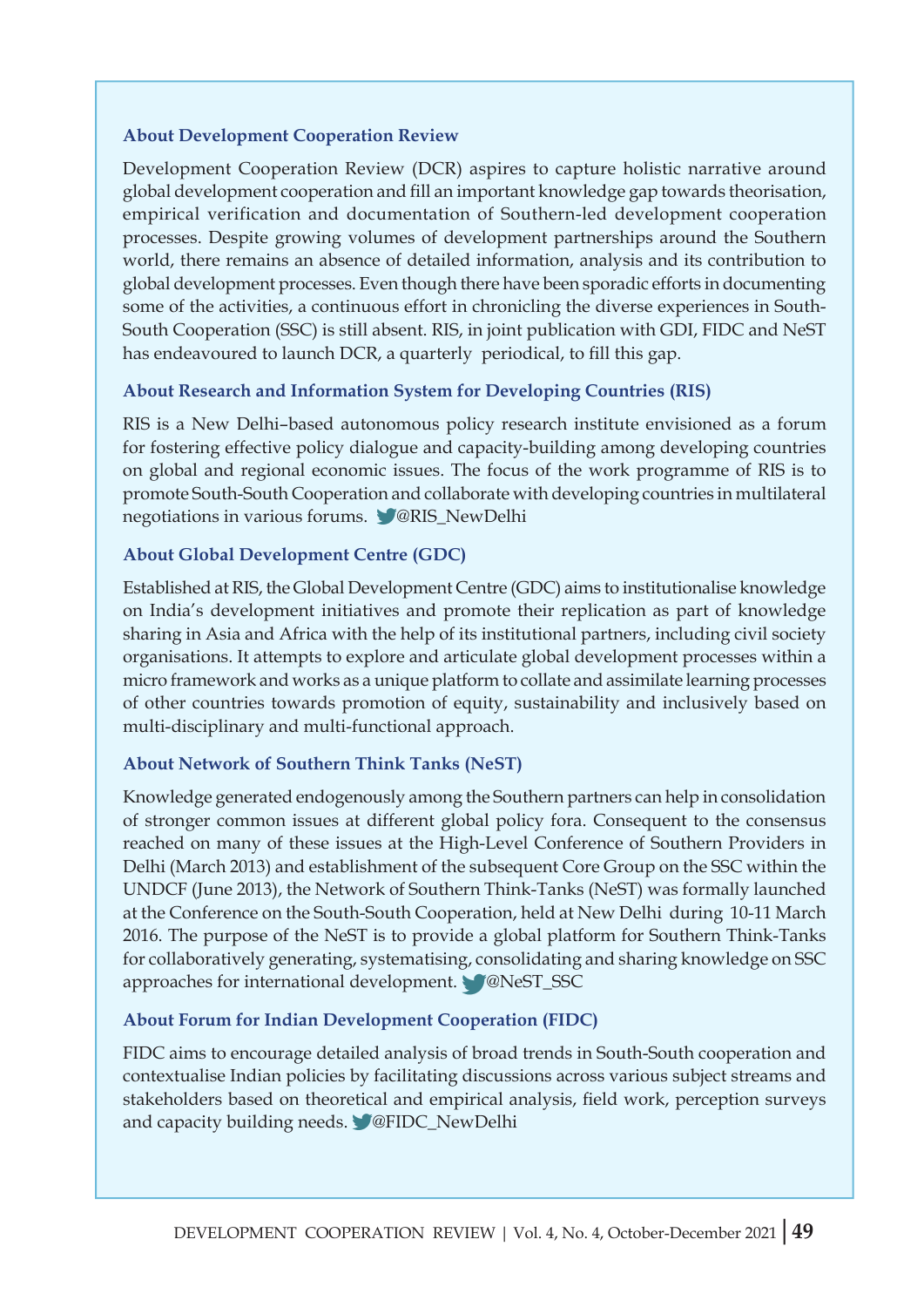*Published by:*



**Research and Information System for Developing Countries**

Core IV-B, Fourth Floor, India Habitat Centre Lodhi Road, New Delhi-110 003, India. Ph. 91-11-24682177-80 Fax: 91-11-24682173-74-75 Email: dgoffice@ris.org.in Website: www.ris.org.in

*Follow us on:*

**f** www.facebook.com/risindia **buitter @**RIS\_NewDelhi YouTube www.youtube.com/RISNewDelhi

*DCR is brought out by GDC as part of cross-learning and sharing of development cooperation practices in Global South.*